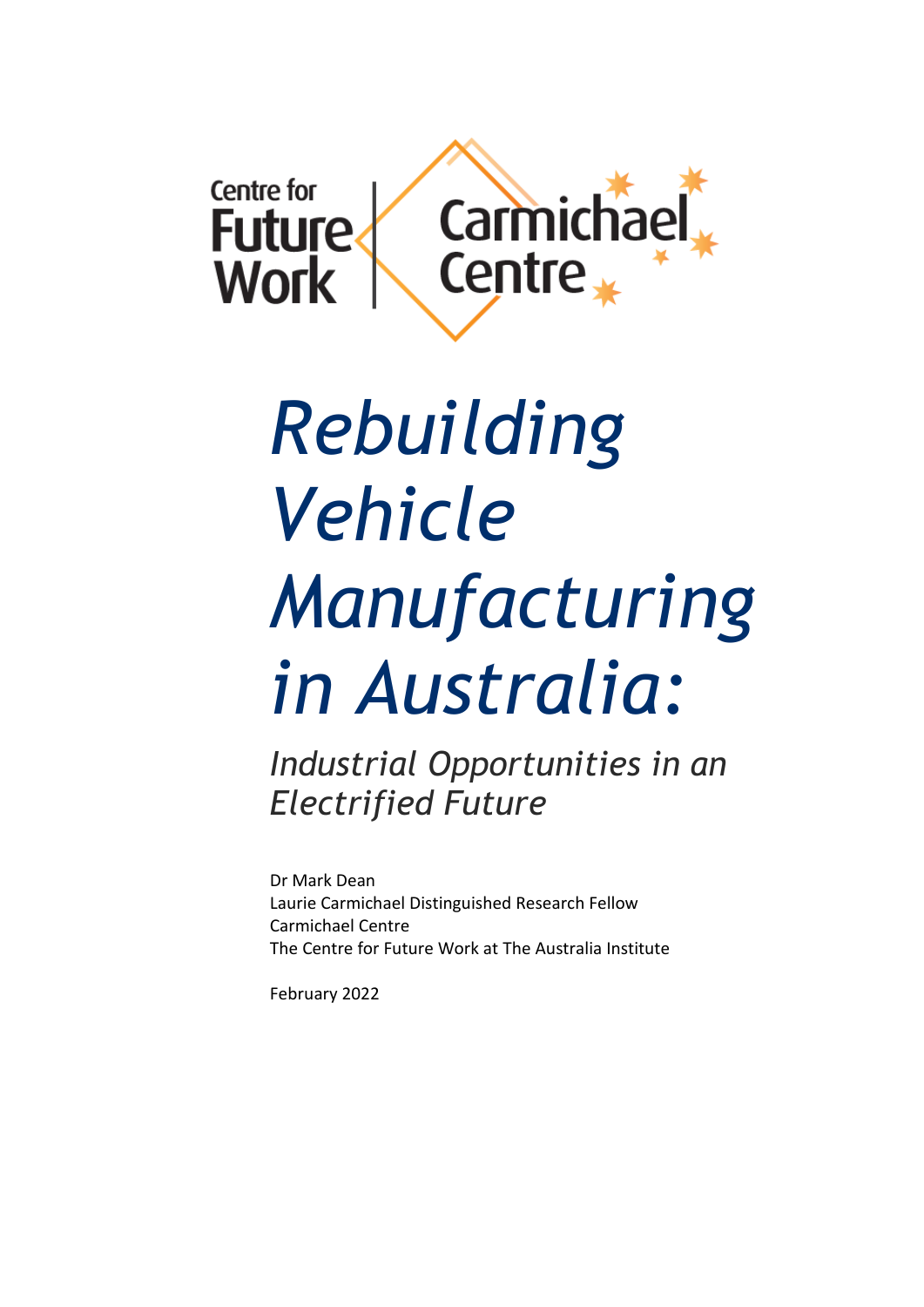#### About The Australia Institute

The Australia Institute is an independent public policy think tank based in Canberra. It is funded by donations from philanthropic trusts and individuals and commissioned research. We barrack for ideas, not political parties or candidates. Since its launch in 1994, the Institute has carried out highly influential research on a broad range of economic, social and environmental issues.

#### Our Philosophy

As we begin the 21st century, new dilemmas confront our society and our planet. Unprecedented levels of consumption co-exist with extreme poverty. Through new technology we are more connected than we have ever been, yet civic engagement is declining. Environmental neglect continues despite heightened ecological awareness. A better balance is urgently needed.

The Australia Institute's directors, staff and supporters represent a broad range of views and priorities. What unites us is a belief that through a combination of research and creativity we can promote new solutions and ways of thinking.

#### Our Purpose – *'Research That Matters'*

The Institute publishes research that contributes to a more just, sustainable and peaceful society. Our goal is to gather, interpret and communicate evidence in order to both diagnose the problems we face and propose new solutions to tackle them.

The Institute is wholly independent and not affiliated with any other organisation. Donations to its Research Fund are tax deductible for the donor. Anyone wishing to donate can do so via the website at https://www.tai.org.au or by calling the Institute on 02 6130 0530. Our secure and user-friendly website allows donors to make either one-off or regular monthly donations and we encourage everyone who can to donate in this way as it assists our research in the most significant manner.

Level 1, Endeavour House, 1 Franklin St Canberra, ACT 2601 Tel: (02) 61300530 Email: mail@tai.org.au Website: www.tai.org.au

#### About the Centre for Future Work

The Centre for Future Work is a research centre, housed within the Australia Institute, to conduct and publish progressive economic research on work, employment, and labour markets. It serves as a unique centre of excellence on the economic issues facing working people: including the future of jobs, wages and income distribution, skills and training, sector and industry policies, globalisation, the role of government, public services, and more. The Centre also develops timely and practical policy proposals to help make the world of work better for working people and their families.

www.futurework.org.au

#### About the Carmichael Centre

The Carmichael Centre at the Centre for Future Work (part of The Australia Institute) is named in honour of Laurie Carmichael, the legendary manufacturing unionist who passed away in 2018. The Carmichael Centre conducts research and educational activities on themes related to Carmichael's legacy, including:

- industrial relations;
- social policy;
- manufacturing and industry policy;
- vocational education; and
- international labour solidarity.

#### About the Author

Dr Mark Dean is the Laurie Carmichael Distinguished Research Fellow, Carmichael Centre, at the Centre for Future Work within The Australia Institute.

The author acknowledges without implication the advice and assistance of Dan Nahum and Jim Stanford (Centre for Future Work), Audrey Quicke, Noah Schultz-Byard, and Richie Merzian (The Australia Institute), Andrew Dettmer and Paul Baxter (AMWU), Doug Cameron, Nixon Apple, Don Sutherland, Rod Pickette, Lance Worrall, Tony Evans, Warwick Neilley, Al Rainnie, and Lynda Green.

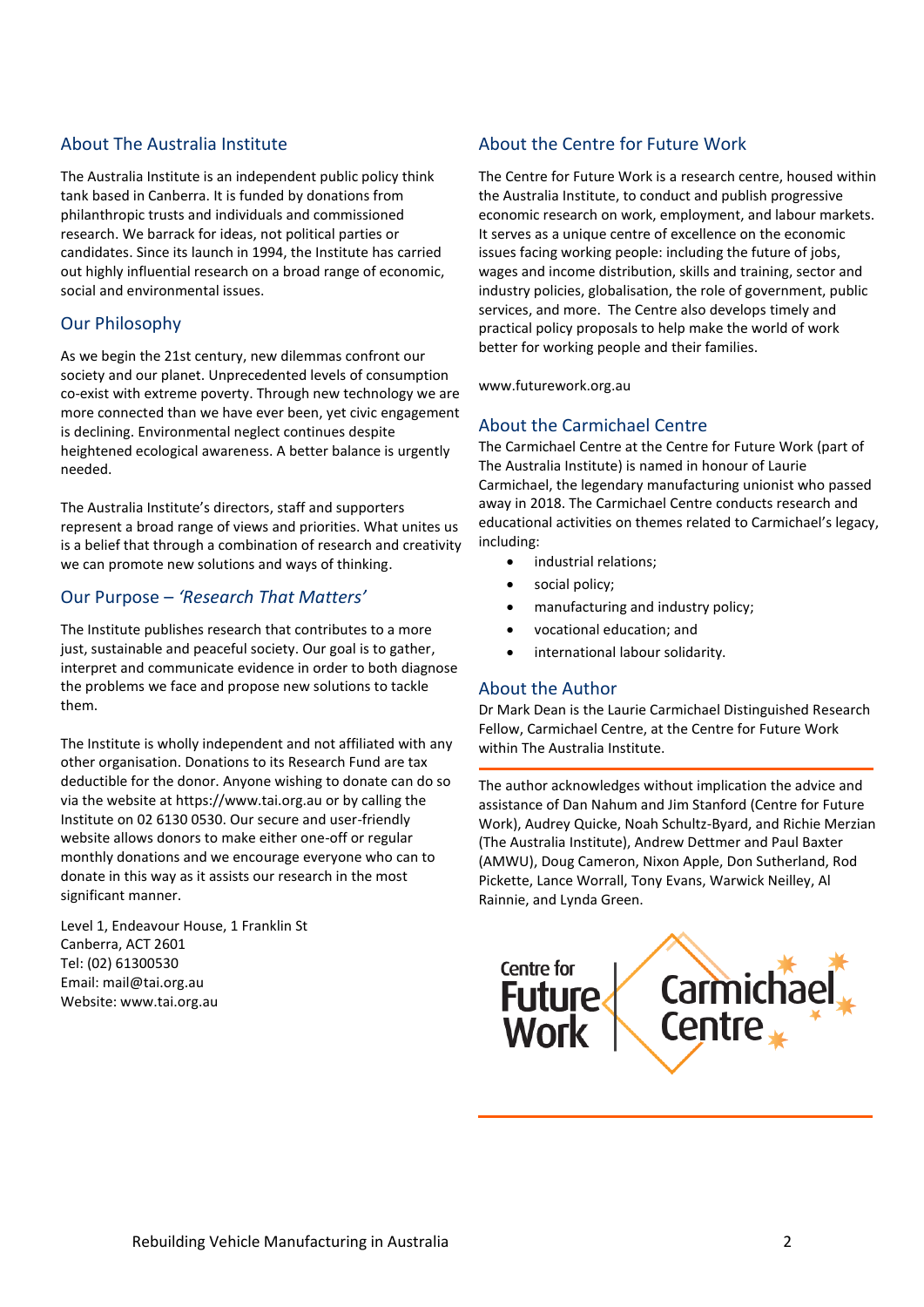# **Table of Contents**

| The Building Blocks of an Australian EV Manufacturing Industry Policy  23           |
|-------------------------------------------------------------------------------------|
| Building Block #1: Transforming Australia's Resource Industries 23                  |
| Building Block #2: Mobilising Capital and Developing Supply Chains 30               |
| Building Block #3: Education and Skills for High-Value Industries  36               |
| Building Block #4: The Role of Government and Other Key Institutions in EV Industry |
|                                                                                     |
|                                                                                     |
|                                                                                     |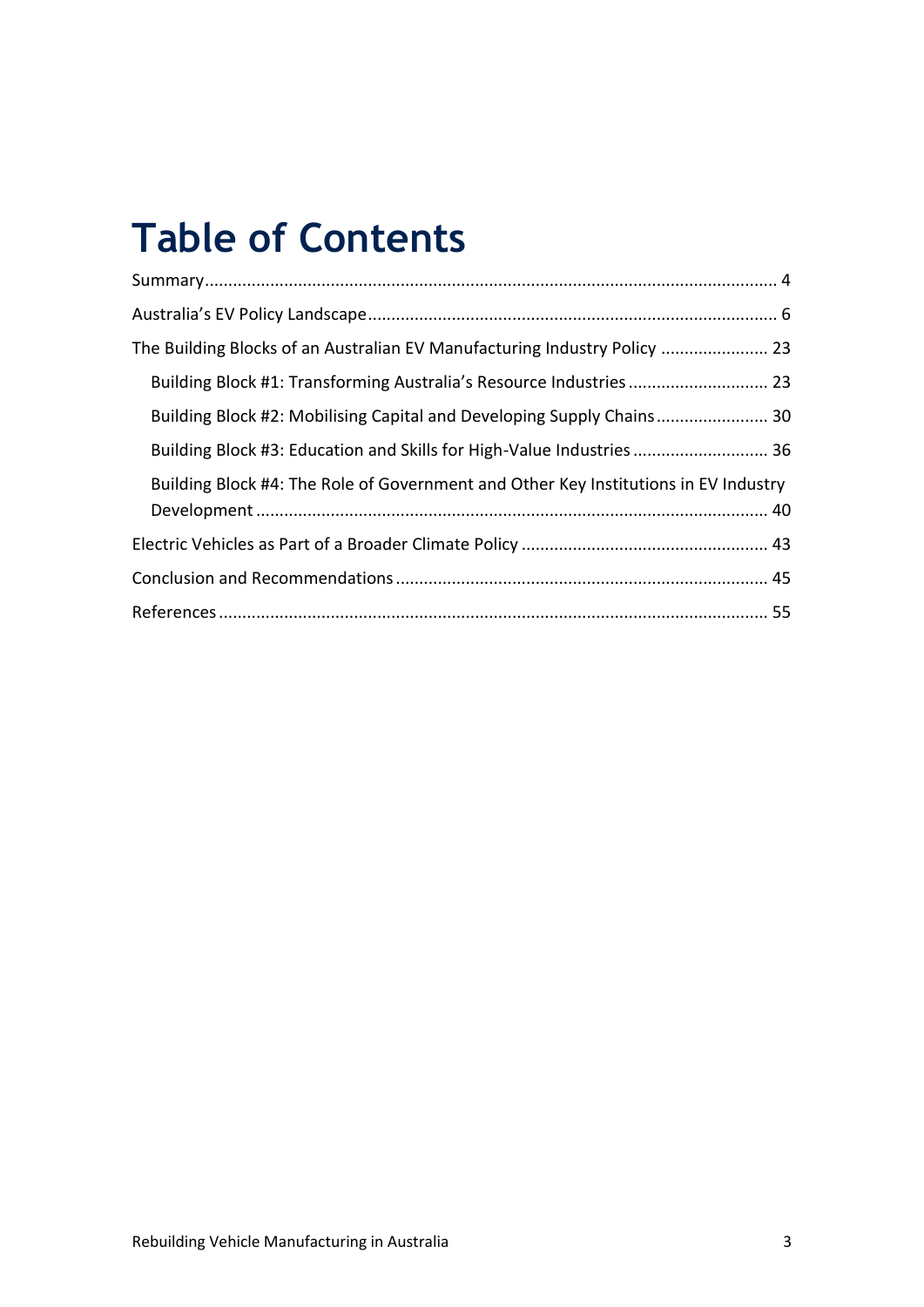# <span id="page-3-0"></span>**Summary**

Global automotive manufacturing is rapidly transitioning to the production of Electric Vehicles (EVs) in line with technological advancements and the global community's commitment to addressing climate change. This transition presents an enormous opportunity for Australia to rebuild its vehicle manufacturing industry, taking advantage of our competitive strengths in renewable energy, extractive industries, manufacturing capabilities, and skilled workers.

Australia possesses many of the crucial elements for an EV manufacturing industry: rich mineral reserves, an advanced industrial base, a highly skilled workforce, and consumer interest. But what it lacks is an overarching, coordinating and strategic national industry policy. Global experience shows that this is central to EV-oriented industrial transformation. Australia can play an important role in global EV manufacturing industries but developing a strategy to realise this will require active government policy responses to both the challenges and opportunities at hand.

Australia's natural resource endowments and industrial capabilities make EV industry development a viable economic and social strategy. Our moral obligations to create a sustainable future make it essential public policy. This report illustrates how Australia can rebuild a vehicle manufacturing industry, on a sustainable ecological foundation, and meet our international environmental obligations. The report covers several important related dimensions of the issue:

- How an EV manufacturing strategy can add value to Australia's existing exports of primary resources – connecting them to innovative, sustainable manufacturing industries;
- Developing supply and value chain linkages to the global EV industry by increasing the capability for innovation and advanced manufacturing amongst small and medium-sized enterprises;
- The central role of Australia's education systems in delivering sustainable industry-focused training and skills development, to provide workers with career pathways shaped by lifelong access to education and learning;
- How active government intervention can coordinate economic sectors in an innovative and strategically oriented industry policy driving sustainable economic and technological transformation; and
- Understanding the importance of automotive manufacturing to our industrial future, its role in redesigning transport systems, investing in new technology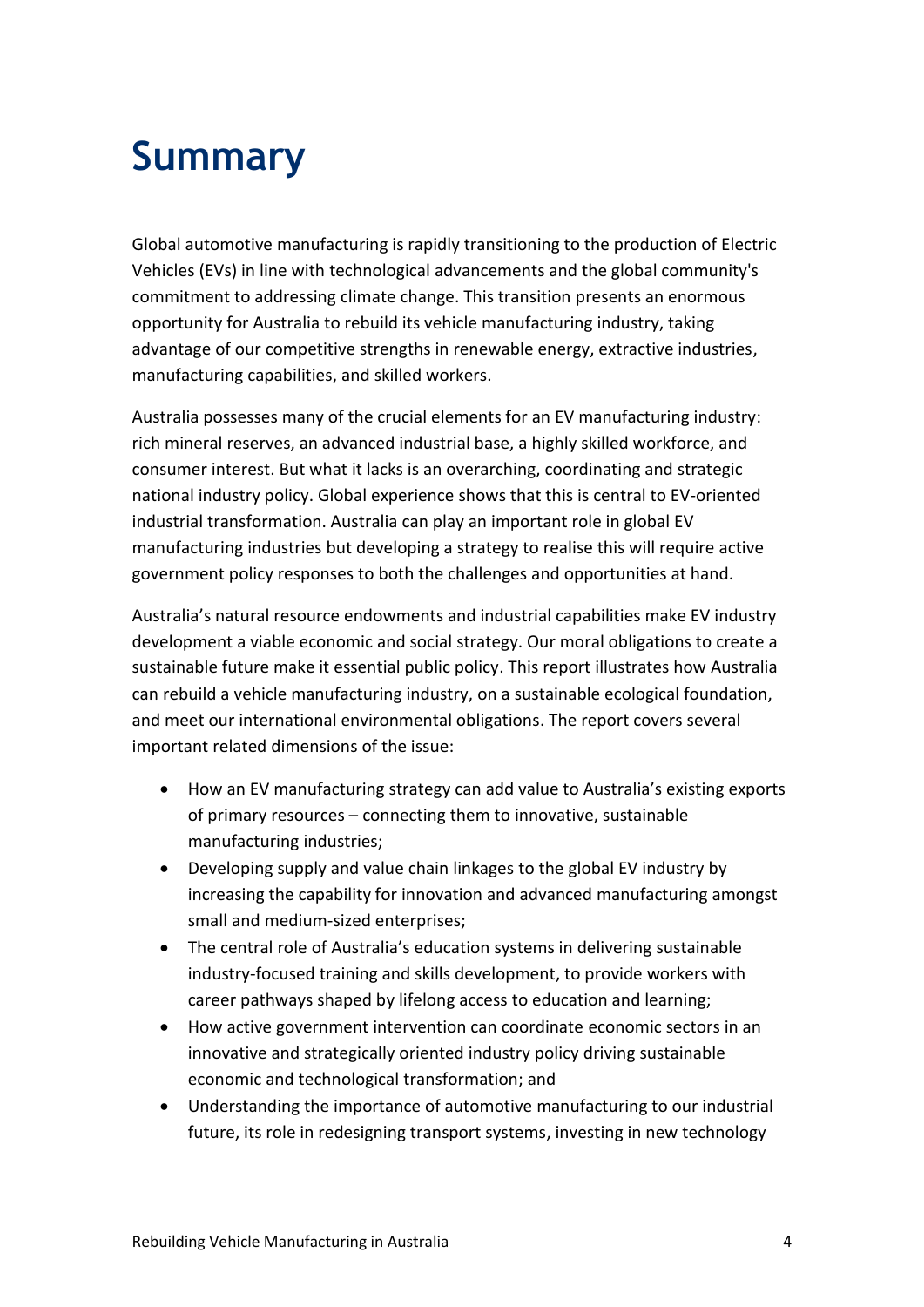and gearing production systems to meet social and environmental requirements.

To make the case for a national EV manufacturing policy, this paper reviews existing literature and presents relevant data to show that an EV industry in Australia is not just desirable – but it can also lead the sustainable transformation of Australia's economy.

The paper is arranged as follows. The next section provides an overview of the Australian national EV policy landscape and the international context, to identify trends and opportunities in EV manufacturing.

The bulk of the paper is then dedicated to reviewing four key 'Building Blocks' of an industry policy: the resources sector, skilled labour, supply chain capabilities and capital assets, and the capacity of government to develop a policy response that assembles these key elements as the foundation for rebuilding Australian manufacturing with EVs at the centre.

In mapping this foundation of an EV manufacturing policy, the subsequent section cautions that an EV industry is not a panacea for addressing the broader climate crisis and creating a sustainable economy. It argues, however, that a sustainable EV industry should be considered as a major driver of industrial transformation alongside other positive cultural and environmental changes within Australian society.

The conclusion summarises the paper's overarching theme that Australia can build a strong EV manufacturing industry with the right policy settings and government actions. It makes several specific recommendations to get the ball rolling on developing these settings – including recommendations touching on industry planning, energy requirements, consumer demand, resource use, supply chain developments, skills and training, and government support.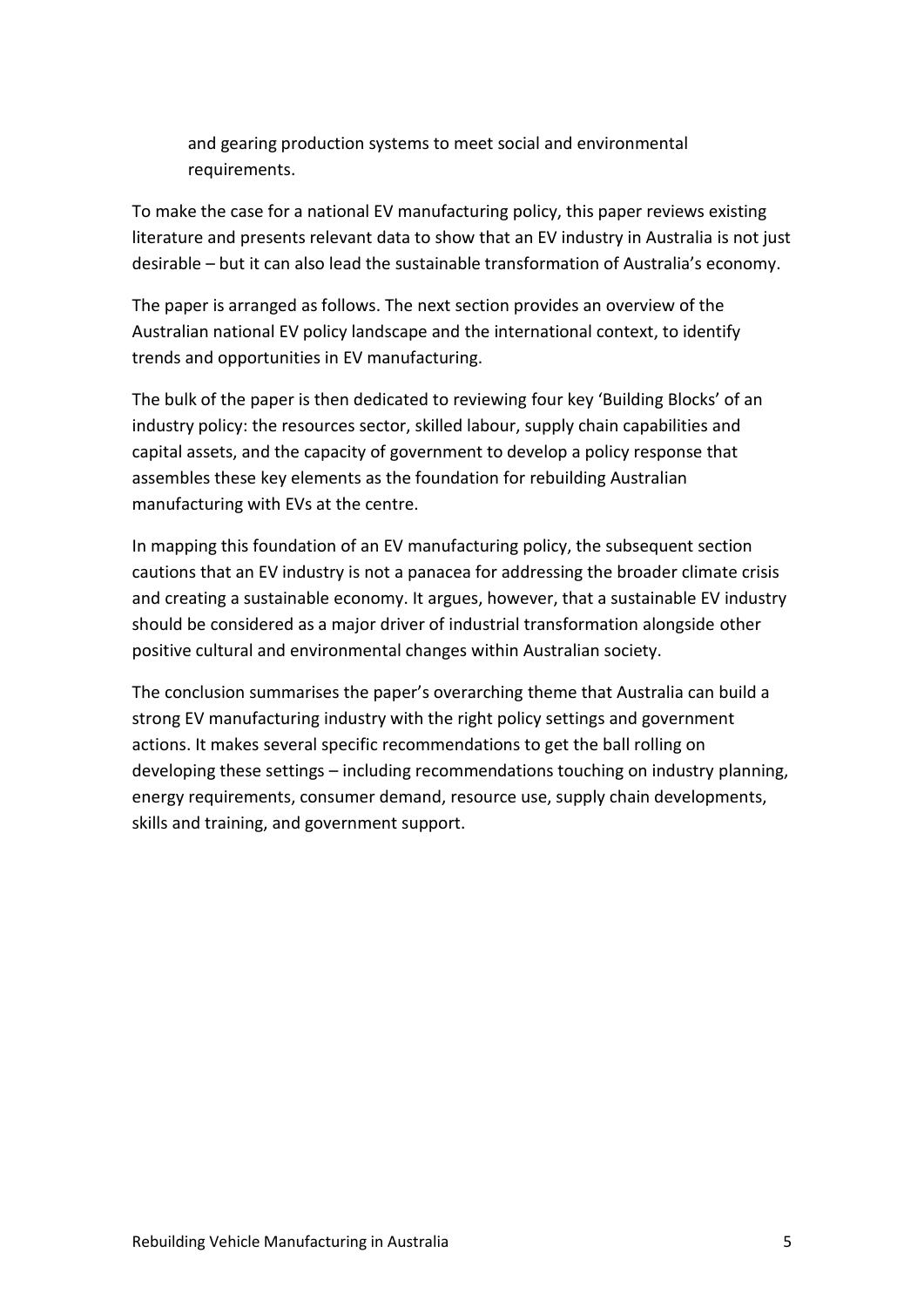# <span id="page-5-0"></span>**Australia's EV Policy Landscape**

Vehicles with Internal Combustion Engines (ICE) currently dominate global automotive manufacturing. Dozens of countries can produce ICE vehicles or components. They and many other countries (including Australia) participate in international supply chains that produce millions of cars, trucks, buses, and other vehicles each year.

Australia was counted as a nation that mass produced passenger vehicles until 2017, when the last remaining automotive manufacturing firm (General Motors-Holden) closed its assembly operations (following on the heels of earlier assembly closures by Ford and Toyota). Ever since, a range of stakeholders has sought to identify opportunities for Australian manufacturing transformation. Production of Electric Vehicles (EVs) is an emerging global manufacturing industry that presents significant opportunities for rebuilding Australian manufacturing.

A country that 'makes things' is a country that succeeds economically – and, most often, socially as well. Given Australia's industrial history, a transformation of automotive industries in step with the requirements of environmental sustainability and changing global tastes makes both economic and social sense. But Australia faces major questions about the shape of its industrial future.

# *Australia's Industrial Advantages: Compare or Compete?*

Over the past several decades, Australian governments have gradually abandoned efforts to make strategic and forward-focused policy choices to sustain and promote manufacturing. In place of deliberate, strategic industry policy (coordinating public and private sector actions to promote the qualitative development of Australia's economy), federal governments have focused instead on resource-based commodities. An economic growth strategy based so narrowly on extraction and export of unprocessed, non-renewable resources arguably does not develop our economy, jobs, skills, or communities (see Fernandes 2021). The consequences of this are evident in [Figure 1](#page-6-0) below, which compares Australia's resource commodity exports to our manufacturing exports.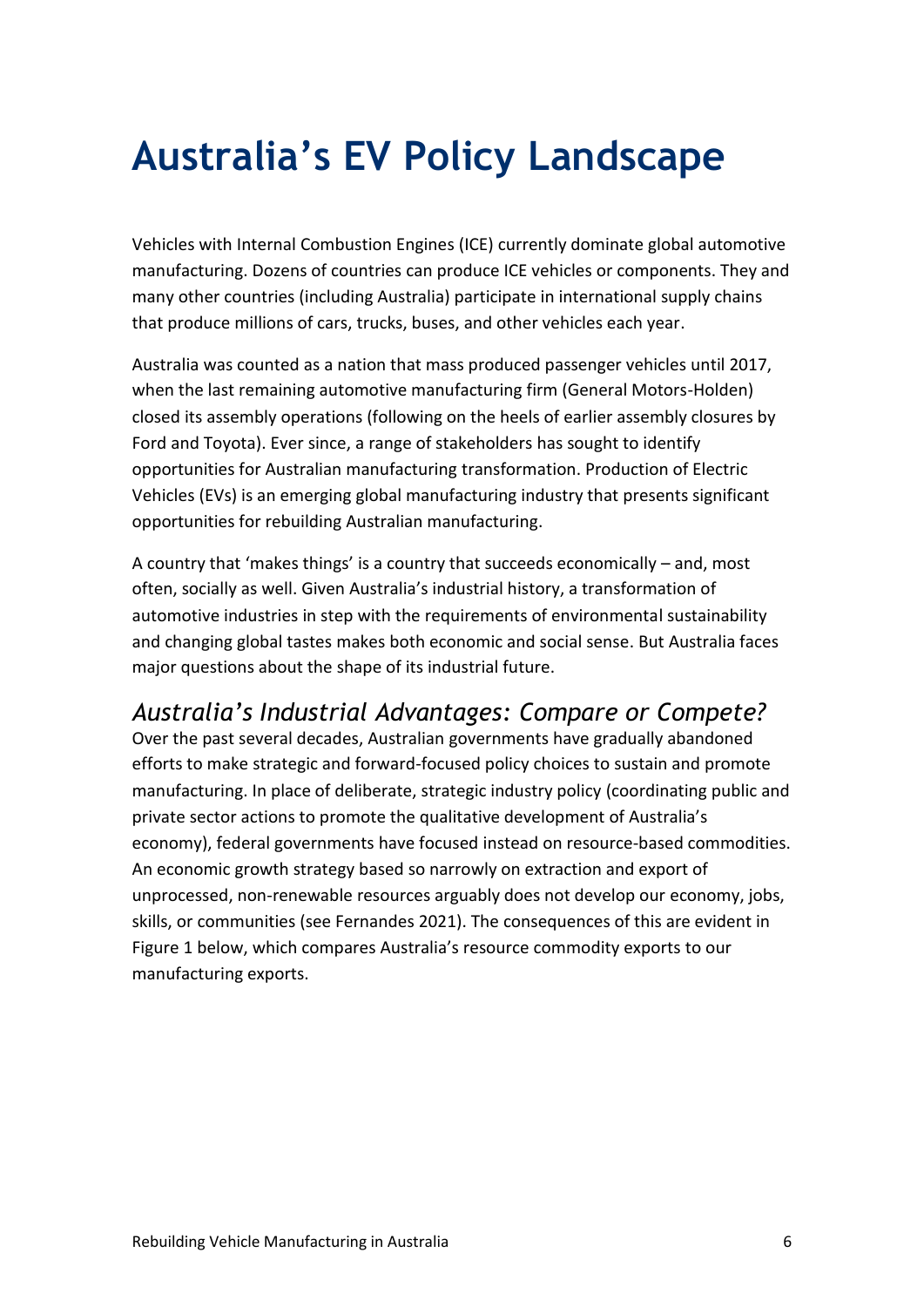

<span id="page-6-0"></span>**Figure 1: Exports by Industry: Australia, 2009-10 to 2019-20**

*Source: DFAT (2021).*

Australia ranks poorly in terms of economic complexity – a measure of how well a nation can mobilise knowledge and technology to produce high-value, innovative products for export. This is because Australian governments for decades have explicitly or implicitly embraced an economic strategy of 'comparative advantage.' In this theory, those industries which reflect some 'natural endowment', or attribute are favoured by policy, and hence lead the nation's economic development and export orientation. By this simplistic view, Australia's comparative advantage is clearly in resource extraction. Unfortunately, despite occasional periods of high prices in global commodities markets, the resulting reliance on extraction and export of nonrenewable resources does not support long-term economic growth, stability, or, as Australia's global standing demonstrates, economic complexity.

This failure is evident in a global ranking of economic complexity, carried out by The Growth Lab at Harvard University (2022). This ranking places Australia at 86<sup>th</sup> out of 133 countries surveyed: a surprisingly weak position for an advanced industrial economy.<sup>1</sup> Other major industrial nations (to which Australian politicians often compare our own economy) rank mostly within the top 20 for economic complexity. In

 $1$  This was Australia's ranking in Harvard's 2019 data, the most recent release of economic complexity world rankings. According to Harvard's Economic Complexity Index, Australia's highest recorded position was 55th in 1995, still far behind most advanced industrial nations.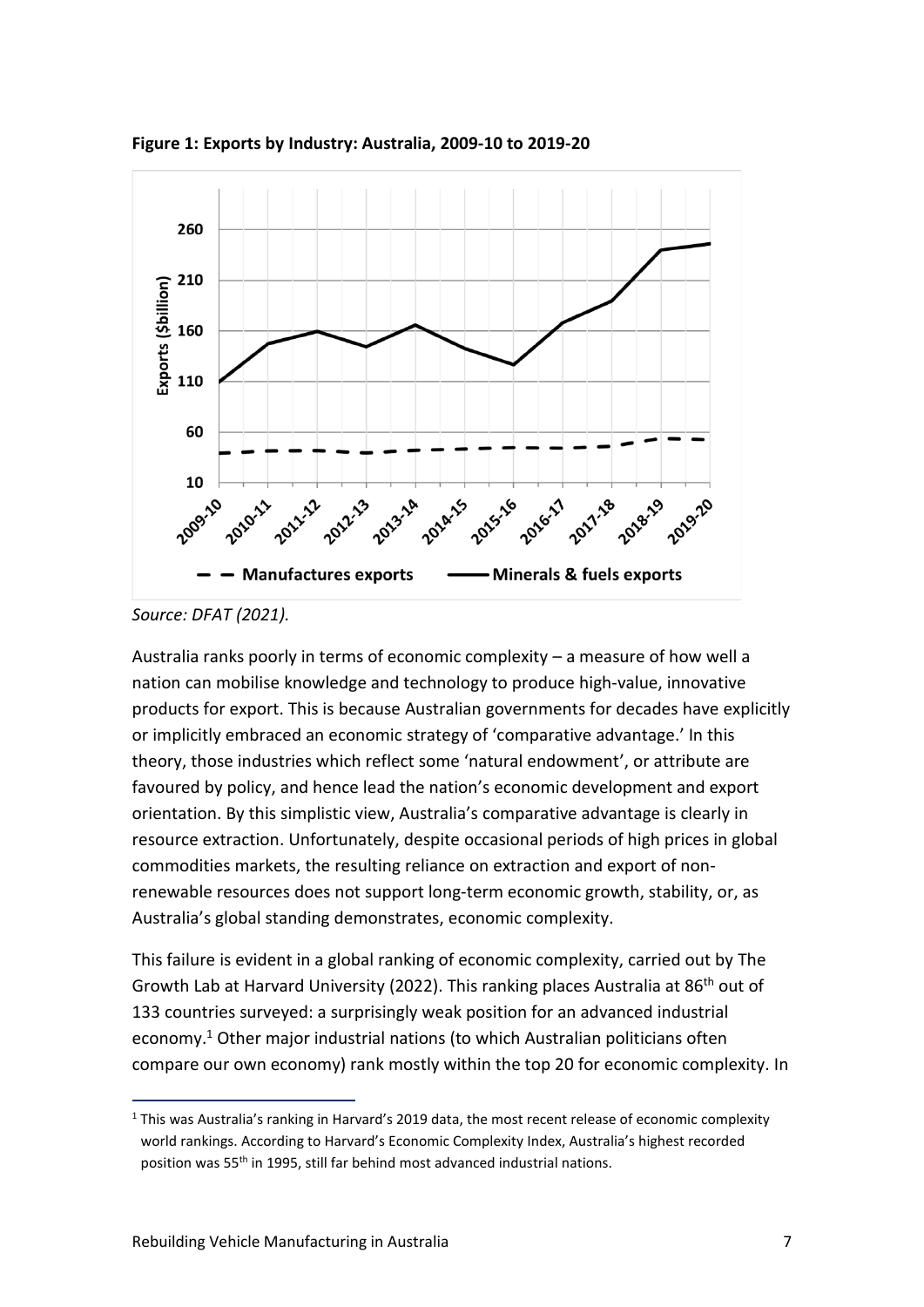contrast to Australia, these more complex and competitive nations all pursue policies of 'competitive advantage', not comparative advantage. A strategy based on competitive advantage pro-actively favours industries that support greater and increasing economic returns in the long term. This includes manufacturing. Investments in manufacturing maximise the quality and value added to processes and products for export to global markets. In turn, these broaden the scope of economic complexity, which promotes innovation and networking through diverse sectors of the economy. Hence, a nation achieves not just economic growth, but also economic *development*. This explains why seizing sustainable industry opportunities in manufacturing represents Australia's best hope for a prosperous future.

# *Looking Forward by Learning from Our Past*

Australia's manufacturing sector (including a strong automotive manufacturing base) was the driving force of Australia's economy for most of the 20<sup>th</sup> century. The production of ICE vehicles, and ICE vehicle components manufactured by local Australian enterprises for overseas carmakers, supported skilled jobs for thousands of Australians. That ended when the last completed Holden rolled off the production line in 2017 at General Motors-Holden (GMH) in Elizabeth, South Australia. A report by the Allen Consulting Group (2013) showed that the automotive industry, supported with \$500 million in government funding each year, increased the size of the Australian economy by \$21.5 billion annually.

Because Australia stopped mass production of cars in 2017 and did not implement a coordinated response to a post-closure industrial transformation, we do not enter the global race for EV success from the strongest industrial position. Moreover, the COVID-19 pandemic further exposed the gaps in our supply chain, and highlighted a concerning dependence on imported manufactured equipment (needed to fight this unprecedented global health crisis).

#### *Industrial path dependence as a strength*

With the right policy settings and investment, automotive manufacturing can, once again, be restored at the centre of Australia's economy. This would produce major benefits, even more so considering a key lesson of Australia's industrial history: Australia's manufacturing sector demonstrates a significant degree of 'path dependence'. Generally, this means that *history matters*: past decisions about industrial development determine what a country, industry or business can practically invest in, now and into the future.

Investment flows down the path of least resistance: for example, if an OEM (Original Equipment Manufacturer) is assembling cars, many auto parts manufacturers will locate nearby to take advantage of logistical savings and other advantages. Assembly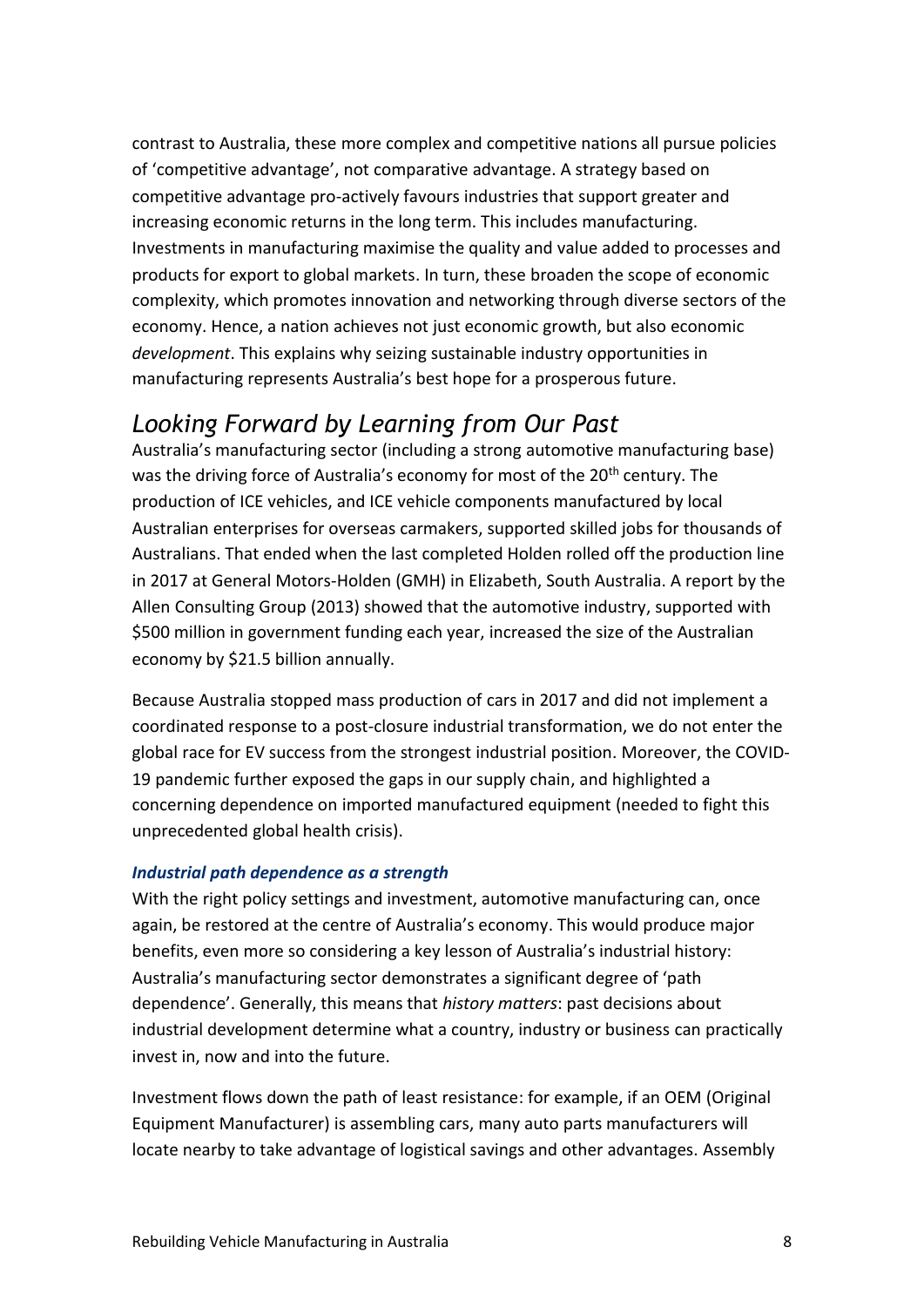and components manufacturers rely on each other for business, all benefiting from an integrated supply chain co-located in an expanding cluster of business activity. Industry policy that supports the healthy growth of such networks holds the potential to generate economic and social benefits that extend far beyond the industry itself.

The automotive supply chain is a key originator of technology, skills, and productivity. Innovation drives investments at multiple stages of car making; tax incentives further influence the pursuit of quality and efficiency. It is for such reasons that the closure of a whole industry can be so detrimental to a country's ability to make things: what flows through the economy can quickly disappear when key investments stop being made.

When a country no longer makes high-value goods, relatively well-paid jobs, investment, and skills all disappear. In many cases, jobs disappear permanently as skilled workers drop out of the workforce (via retirement, underemployment, or unemployment). <sup>2</sup> Sometimes, investors remove capital from deindustrialising regions in search of new, more profitable geographical locations (see Bluestone and Harrison 1982).

# *Path Dependence in Australia's Automotive Industry*

What began in Australia as the final assembly of imported 'kits' from Europe and North America in the 1930s, later developed into a fully-fledged industry comprised of (at peak in the 1970s and 1980s) several global OEMs – including General Motors, Ford, Mitsubishi (Chrysler from 1964-1980), BMC (until 1976) and Toyota. All these assemblers depended on a critical supply chain of small and medium-sized enterprises (SMEs) producing components that fed into the automotive industry (which in turn depended on the OEMs for business). This comprised an Australian automotive manufacturing 'ecosystem,' and set the whole national manufacturing sector on a successful, automotive-inspired trajectory after the Second World War.

Beyond this, car making had a huge employment and social presence in many Australian communities – creating not only industrial path dependence, but a significant degree of social and cultural interdependence (see Peel 1995). Hence, the shuttering of automotive manufacturing resulted in the loss of many of Australia's manufacturing capabilities and the devastation of many communities dependent on the high-skill, high-wage jobs they provided. Some jobs and capabilities have been retained; but these are often niche elements that lack integration with other domestic industries. What remains of the automotive manufacturing sector must now be

<sup>&</sup>lt;sup>2</sup> For a long-term study of the negative employment and social consequences of auto closures, see Beer and Thomas (2008).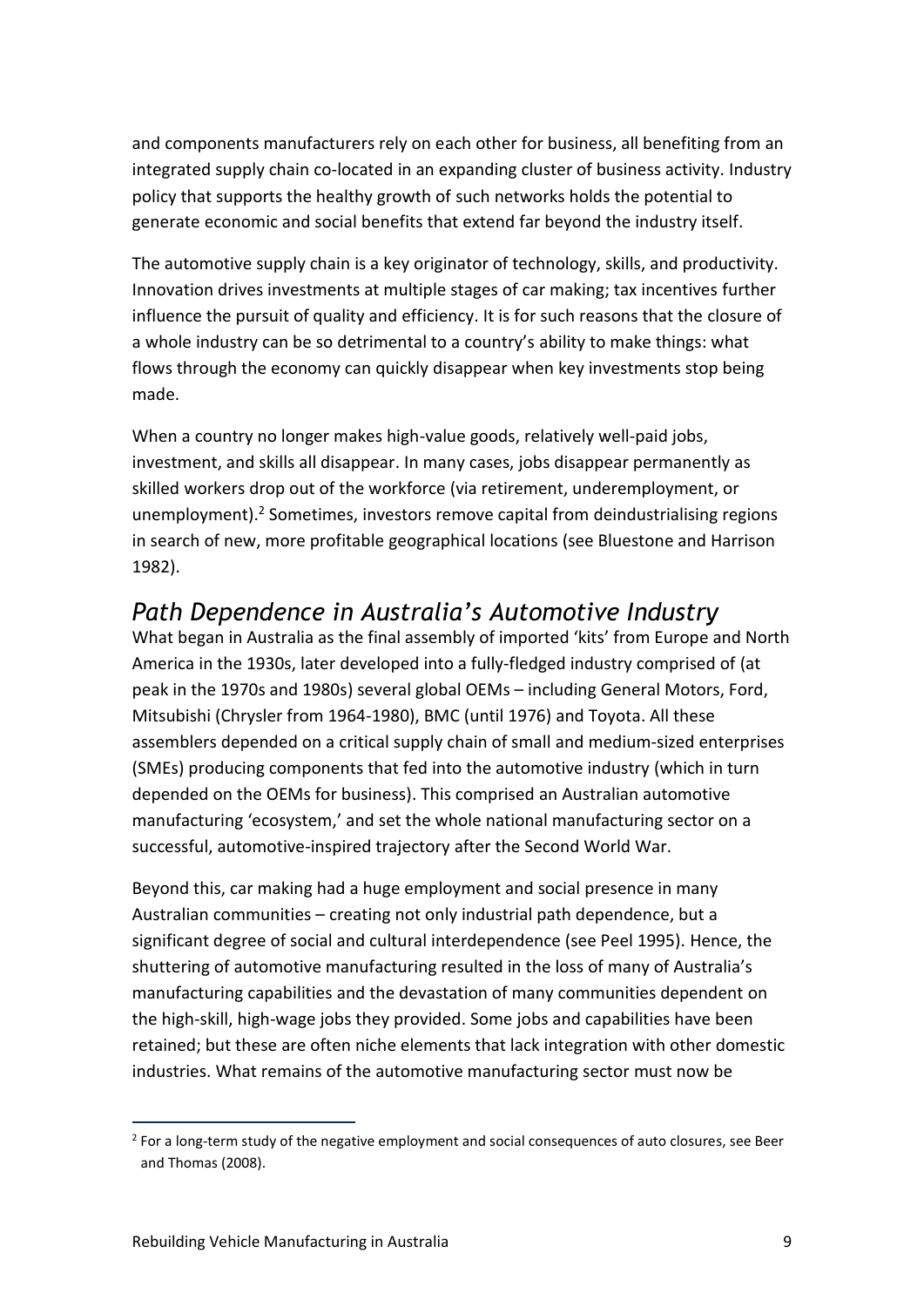strengthened and expanded so that the broader economy can respond to the growing global demand for electric vehicles.

### *Towards an EV-Manufacturing Future*

This paper discusses the opportunities for visionary leadership in Australia to capture via an electric vehicle (EV) manufacturing policy. Such a policy would leverage the possibilities of renewable energy technologies in step with opportunities in traditional automotive manufacturing. We show that Australia could capture a valuable share of global EV manufacturing by planning and developing a domestic EV industry.

An EV industry policy that encourages a rapid shift from automotive manufacturing from ICEs to EVs should form a major pillar of an economy-wide strategy to rebuild Australia's industrial transformation around sustainable transport systems as part of our national response to climate change. In this sense, 'EVs' can refer to all vehicles that are powered by electric batteries or connected to power networks that include batteries in their energy mix – all of which are ultimately powered by renewable sources of energy. This report focuses on the fundamental role of automotive industries in rebuilding manufacturing in Australia while progressing towards these sustainability goals.

Transforming manufacturing production and transport systems in step with renewable energy presents a massive opportunity for innovation and industrial transformation. It can help to meet Australia's obligations to global climate change adaptation. An EVdriven transformation of manufacturing is essential for environmentally friendly industrial innovation. Without it, we risk becoming a dumping ground for the world's sub-standard ICE vehicles – and a country overlooked by companies seeking to market new EV technologies. An EV-led transformation would also link manufacturing to our innovative renewable energy industries. To bring these elements together, Australia requires a long-term plan for social and economic development. This can be delivered with a robust manufacturing industry policy.

# *Why Manufacturing Industry Policy Matters*

As Treasurer during the 1980s, Paul Keating lamented that "in the 1970s … [Australia] became a third world economy selling raw materials and food<sup>3</sup> and we let the sophisticated industrial side fall apart." Keating warned at the time that if the country did not deal with these fundamental problems, it was destined to become a 'banana republic' (Mizen 2020). Nevertheless, since the 1990s – and in earnest since 2013 – the

<sup>&</sup>lt;sup>3</sup> We can assume that by 'food', Keating was referring to raw agricultural exports; today, in contrast, Australia's manufactured food exports are a successful exception to the general trend of manufacturing contraction that has been experienced in other manufacturing sectors.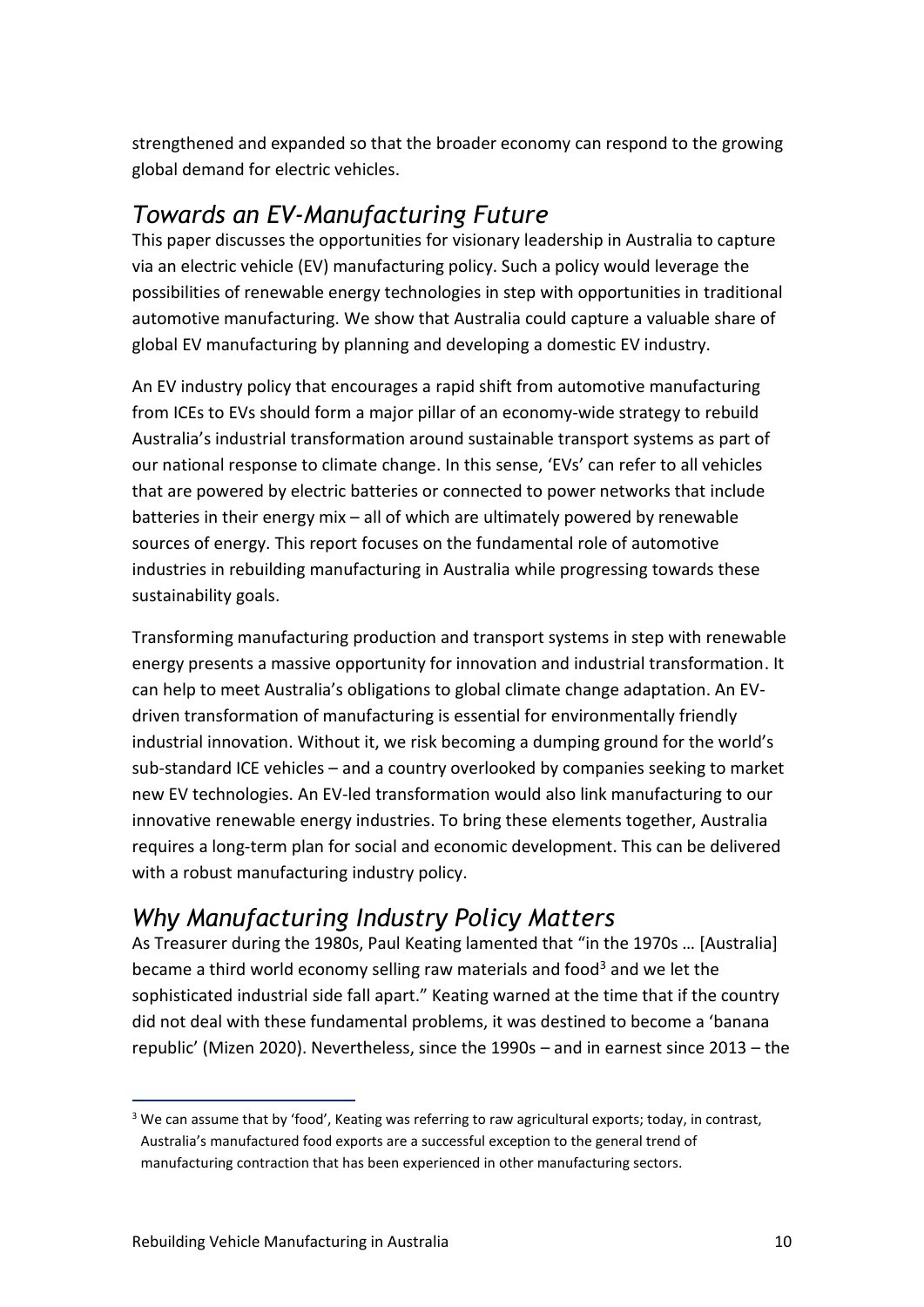'default' economic and industry policy setting of government has favoured resource extraction as our national strength.

For several decades, Australia has relied disproportionately on mining resources, and positioned its extractive industries as the focus of economic policymaking. This strategy works against advanced manufacturing industries that generate higher export value and are more competitive and resilient over the longer term. Political decisions to accept and even endorse the end of automotive manufacturing in Australia were short-sighted. They bucked the trend of strategic, long-term industry policy and planning adopted by the world's leading economies – including the United States, Germany, Japan, and China. Renewed global interest in active industry policy demonstrates an understanding that manufacturing carries a unique strategic importance to economic growth and development.

Manufacturing underpins innovation and transformation in all advanced industrial nations. It is a knowledge- and technology-intensive activity central to the process of economic development; its activities form the foundations of more economically complex and competitive economies. This is evidenced throughout modern history and is detailed in studies that highlight the central role of manufacturing in all stages of the development of industrial nations (see Kaldor 1967; McCausland & Theodossiou 2012; Porter 1990; Wang 2009). According to Stanford (2020a), manufacturing is not just another sector; rather, it carries strategic importance:

- Manufacturing is the most innovation-intensive sector in the economy.
- Manufacturing anchors hundreds of thousands of other jobs throughout the economy, through its long and complex supply chains.
- Manufacturing offers relatively high-quality jobs and is more likely to provide full-time hours and above-average incomes.
- Manufactured goods account for most of international trade, and hence an undersized manufacturing sector will contribute to trade deficits and balance of payments problems.

The export of raw materials may yield high returns over temporary periods of strong commodity prices, but as a long-term economic strategy, extraction hollows out higher-value manufacturing industrial capabilities and places us on a pathway to eventual economic stagnation. Ultimately a successful nation must export complex, elaborately transformed manufactured goods to develop and retain high standards of living, skilled workforces, and productive economies.

Australia's growing export orientation on raw commodities has been a boon for vested mining interests. But mining has contributed little to value-adding in other areas of the economy. Meanwhile, manufacturing has also suffered at times from an overvalued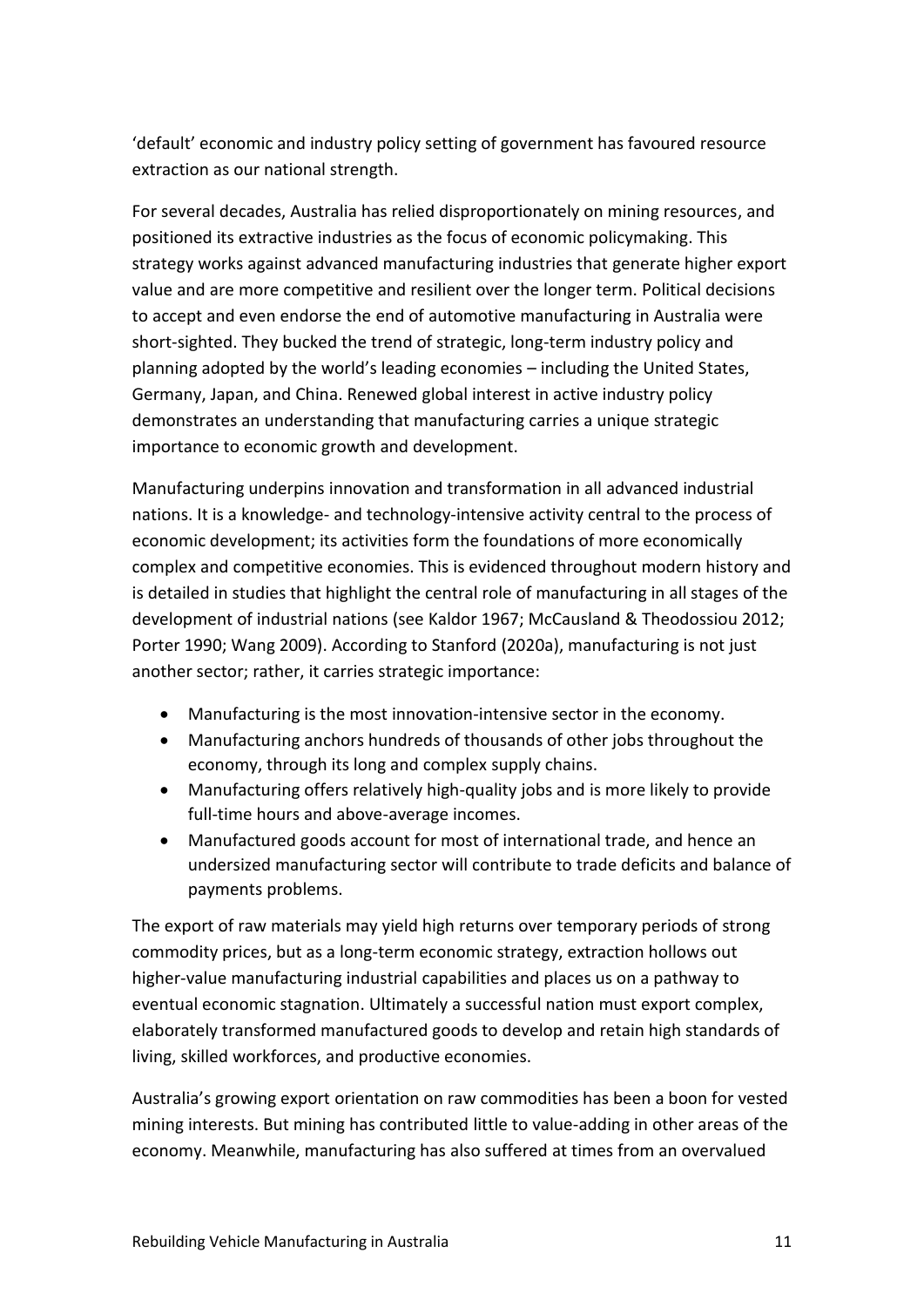Australian dollar, pushed up by the value of Australian mineral exports. This had deeply adverse effects for automotive manufacturing.<sup>4</sup> The loss of complex manufacturing capabilities poses major challenges to the broader economy. The painful lessons of Australia's recent industrial history must be understood, and our knowledge of the strategic importance of manufacturing applied constructively in forward-looking policy.

# *EV Industry Policy as Global Climate Change Action*

Automotive manufacturing faces opportunities to incorporate climate change responses into renewable energy-based industrial strategies. Furthermore, manufacturing can help to bolster efforts to not just rebuild, but transform, economies in the wake of the COVID-19 pandemic. Many nations are already pursuing these transformations, and auto manufacturing is at the forefront (given the accelerating global transition from ICEs to EVs).

In 2021, the global community recommitted to strong efforts to address carbon emissions reduction, including via the renewables-driven transformation of industry. At COP26 in Glasgow in November, world leaders signed a global agreement to make EVs a 'new normal' by 2030, as part of its 'Breakthrough Agenda' to accelerate the uptake of clean technologies and limit global temperature rise to 1.5°C (Climate Champions 2021). This agreement was preceded by earlier efforts in many countries to develop EV industry policy in partnership with global OEMs. In May 2021, the Biden Administration agreed with US automakers to a US\$174 billion plan to build EVs in the United States.

Industrial shifts to EV production are supported by broad public awareness of the necessity of sustainable transportation technologies in the fight against climate change. The public understands that a shift to renewable energy sources for vehicles is a significant part of addressing climate change concerns, and global consumer support for an EV-driven industrial transformation is strong. A 2019 survey conducted by the Union of Concerned Scientists and Consumer Reports (2019) found that 63% of Americans are interested in EVs, and 31% would consider an EV as their next car purchase. The survey found that interest in buying an EV was not limited to wealthy consumers, with nearly one-third of people having an annual income of \$50,000 or less also considering an EV purchase. A total of 75% of prospective EV buyers believed incentives and tax rebates should be available to EV consumers, and more than 60% of

<sup>4</sup> Previous automotive assemblers closed their Australian operations when the Australian dollar was inflated (by sky-high global commodity prices) as much as 75% above its purchasing power parity.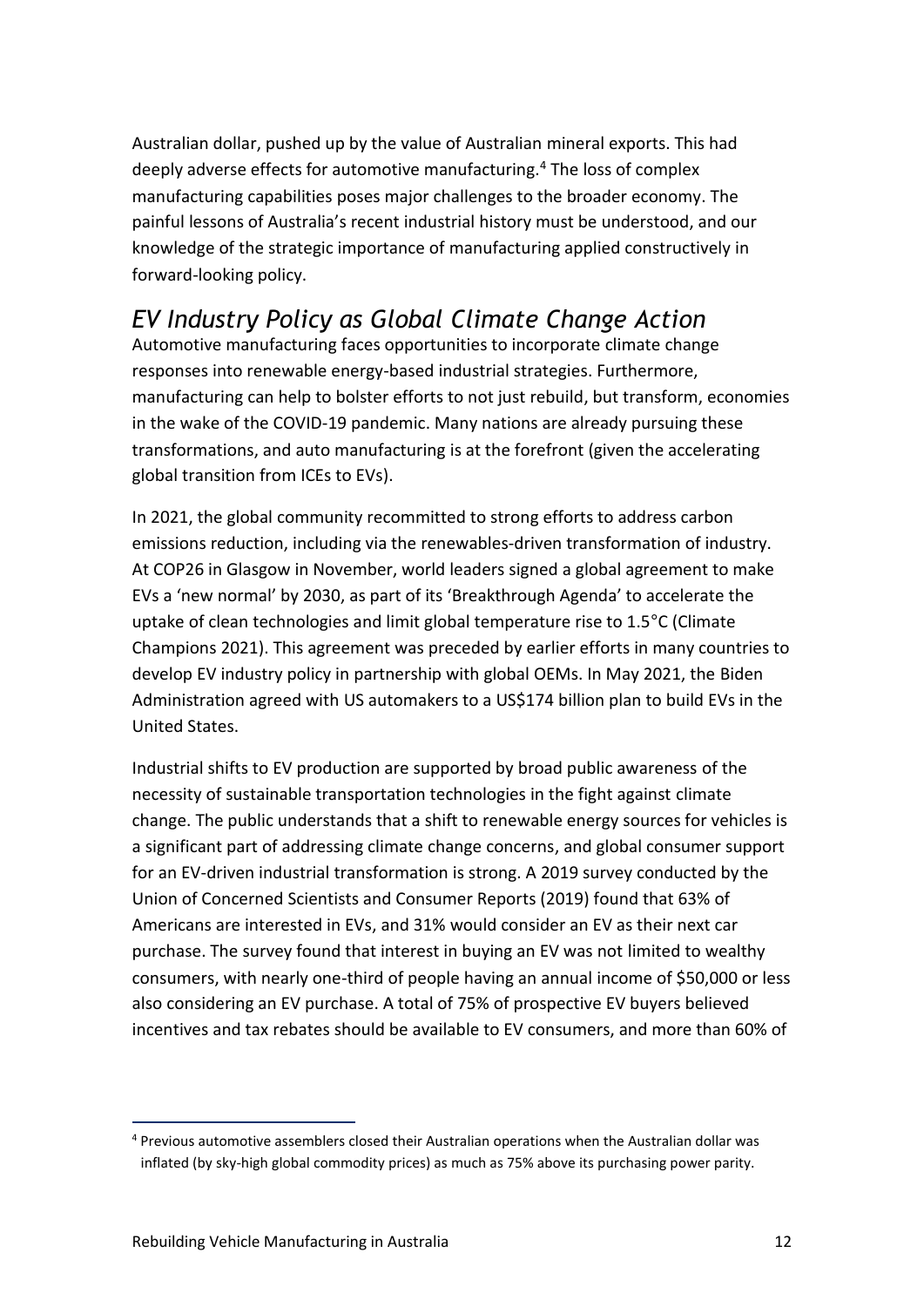survey respondents wanted state-based policies to support investment in EV charging infrastructure as well as electrifying various forms of public transit.

In Europe, the United Kingdom has overtaken France as the region's second-largest EV market after Germany. In part, this is due to new emissions rules that make auto manufacturers responsible for carbon reductions (Jolly 2021). Germany is a worldleading producer of EVs. For example, the German company Volkswagen (VW), the world's second largest automotive OEM, has announced a full phase-out of ICE vehicle production by 2040.

The International Energy Agency's *Global Electric Vehicle Outlook* (IEA 2021a) found that the COVID-19 pandemic did not interrupt the world's growing embrace of EVs. At the end of 2020, there were 10 million EVs on the road; EV registrations increased by 41% that year, despite a pandemic-induced decrease in overall car sales of 16%. In 2020, three million EVs were sold, and the IEA expects further rapid increases in the sale and registration of EVs in the years to come. This growth is reinforced by supportive policies from most governments – including regulatory frameworks and incentives that support an expanding range of EV models, and ongoing reductions in battery costs (IEA 2021b, p. 6). But the IEA further recommended policies to leverage this momentum to accelerate EV-driven transformation, and not only of passenger vehicles. It also proposed incentives to accelerate the use of EVs for medium- and heavy-duty use as well, and that EV policies deepen the focus on transformation as a climate change mitigation strategy. These moves will all contribute to further reductions in costs associated with the production and purchase of EVs.

Nations in Europe, North America, Asia, and Oceania are already capitalising on the contribution of EVs to achieving emissions reductions targets. Many of these nations are also developing strategies for their automotive industries to benefit from growing consumer interest in EVs. Announcements from 18 of 20 of the largest OEMs regarding plans to increase the availability of models and boost production for the EV-driven future of automotive manufacturing (IEA 2021, p. 26) signal vast transformations to production are on the horizon. These transformations contain opportunities for Australia to play a major role – but only if our economic and industrial policies move quickly to seize them.

### *The Australian Perspective*

Many nations with growing shares of EV ownership are also nations with strong automotive industries that are transforming toward EV production, responding to both environmental pressures and consumer demand. A significant commitment to meeting Australia's climate change obligations can be achieved with a strategy for the development of an Australian EV industry, which would help to rebuild Australian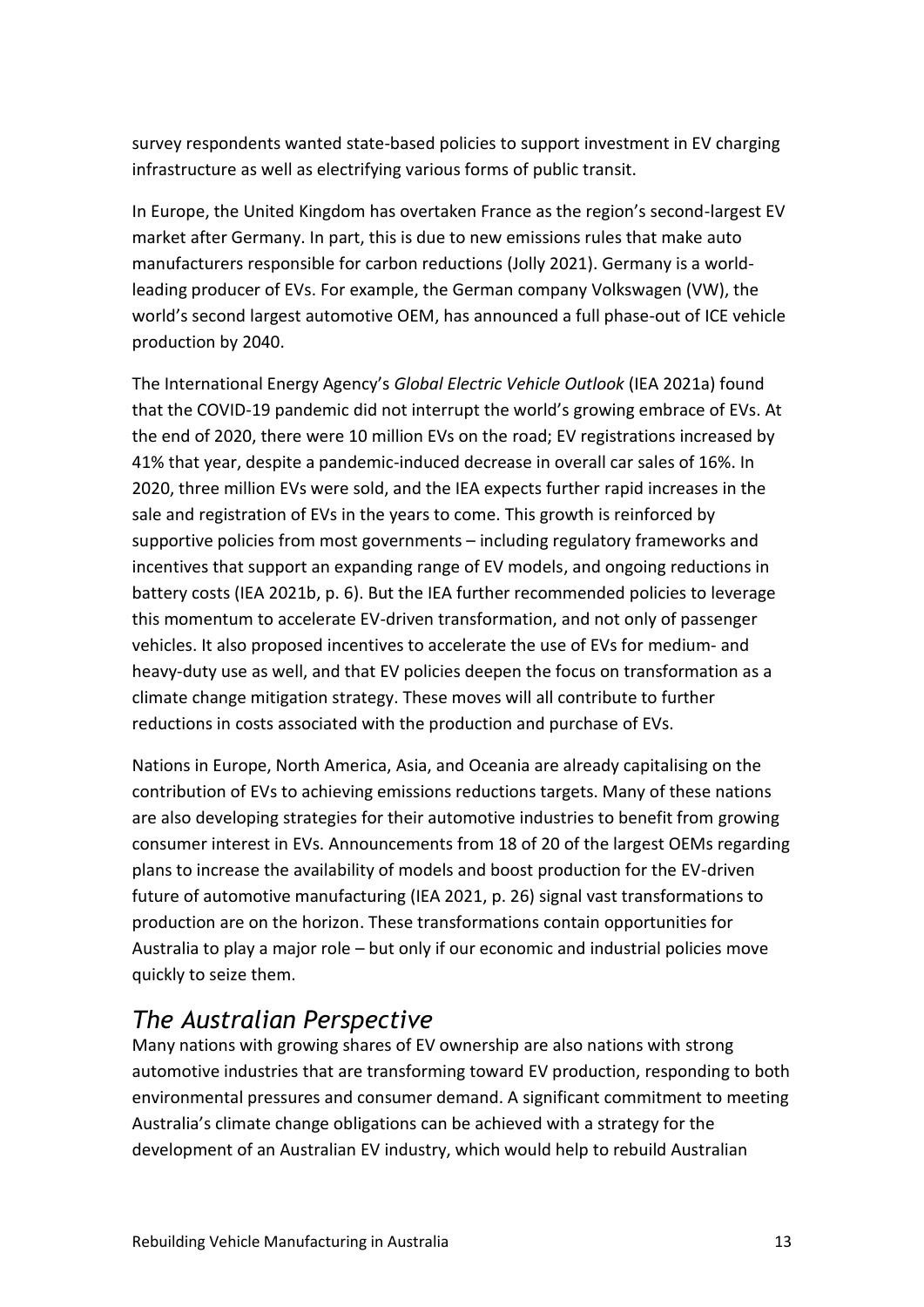manufacturing and nurture domestic EV consumption. But what do we know about the Australian context?

#### *Consumer sentiment*

Evidence indicates that Australians (like consumers in other countries) expect a rapid shift to EVs and believe that our manufacturing industries should reflect this transition. A survey conducted in 2019 by The Australia Institute confirmed these sentiments:

- three in five Australians support a national program to switch to an electrically charged transport system;
- the geographically largest states (Western Australia, Queensland) had amongst the highest support; and
- just a small minority (16%) of respondents opposed a national program to switch to an electrically charged transport system.

Furthermore, there is growing support in Australia for EV sales. The same poll found half of Australians supported shifting *all* sales of new vehicles to EVs by 2025 (The Australia Institute 2019). Support for EV networks and sales also crosses political lines, with more Coalition and One Nation voters supporting EVs than opposing them.

In 2020, the Electric Vehicles Council (2020) reported findings of a survey of nearly 3,000 Australians, with 56% indicating they would consider purchasing an EV as their next car. Among reasons why, participants cited environmental concerns, running costs and relative performance as reasons for considering buying an EV. Respondents were concerned about charging equipment accessibility and driving range uncertainty, but 80% underestimated the range of EVs and the availability of charging access. Additionally, respondents' concerns do not necessarily match the degree to which EV charging infrastructure has developed around Australia, nor the plans of several business ventures in renewable energy industries to invest in the expansion of charging infrastructure across both urban and regional settings. An example is Chargefox's plan to expand its EV charging network to 5,000 plug-in chargers across Australia by 2025.

#### *'Electrify Everything'*

Late in 2021, the Australia Institute's annual *Climate of the Nation* report (Quicke 2021c) explored attitudes of Australians to EVs and EV policies. The results were unequivocal: Australians believe the country should 'electrify everything'. The report found that more than two-thirds of Australians (68%) think the federal government should be doing more to increase EV uptake in Australia. Support is found across the political spectrum. Nearly three-quarters of Australians believe that reducing  $CO<sub>2</sub>$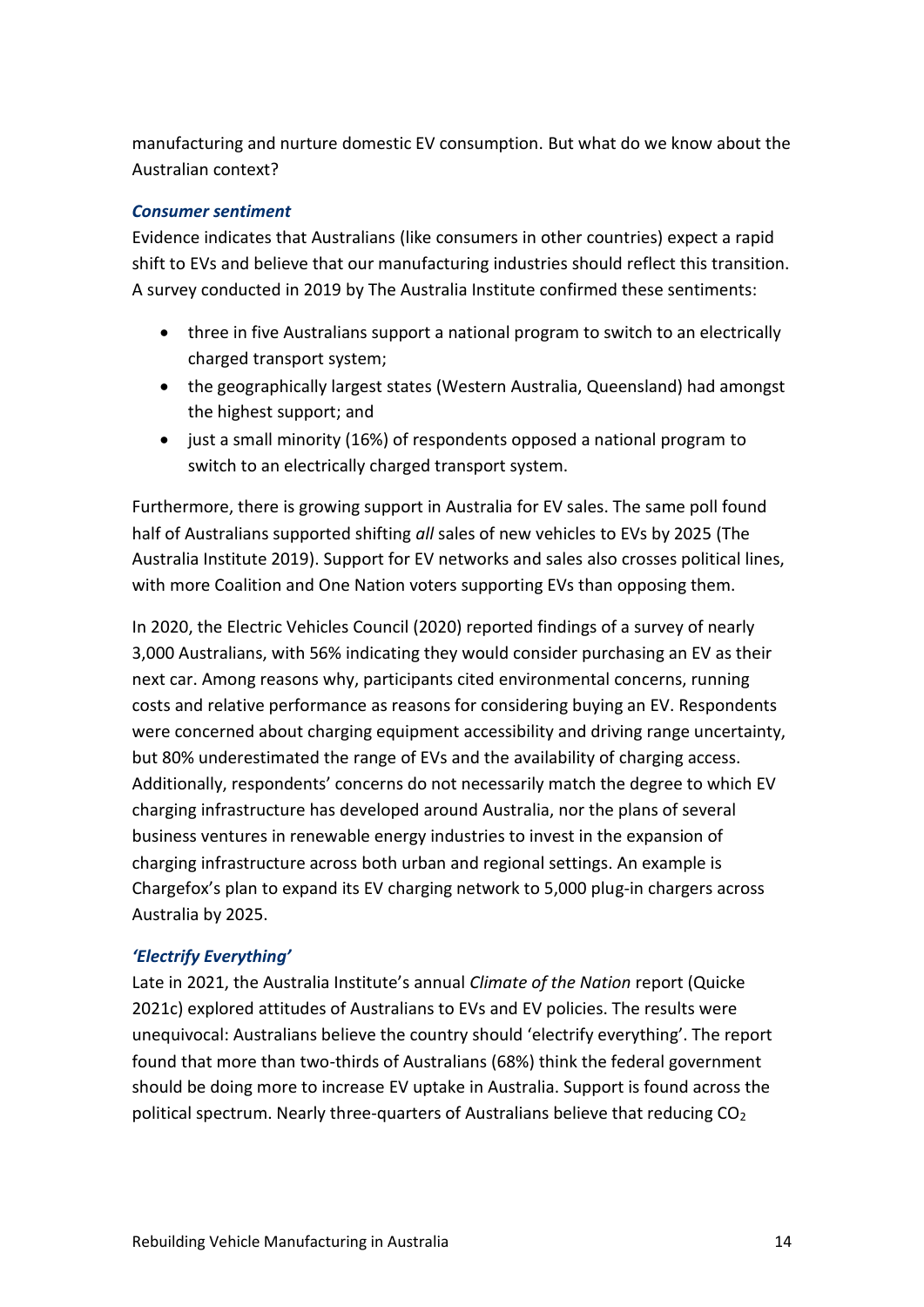emissions from vehicles is an effective way to address climate change – including switching from passenger ICE vehicles to EVs and electrifying public transport.

*Climate of the Nation* also found enormous support for specific policy solutions to drive EV uptake that have been proven overseas. The greatest support was for Australia to increase domestic manufacturing of EVs and EV components, with 75% indicating they would support such a policy. Beyond fostering domestic EV manufacturing, a fast-charging network for recharging EVs also attracted broad support (74%), as did the full electrification of state bus fleets by 2030 (74%).

In sum, Australians strongly support policy to kickstart a domestic EV manufacturing industry, as well as the infrastructure that will help consumers integrate EVs into their lifestyles. When asked if they would buy an EV as their next vehicle purchase, more than two-thirds (69%) responded that they would – including 27% who would purchase outright, and 42% who would do so with financial incentives.

#### *Market conditions*

The encouraging enthusiasm among Australians for an EV-driven transition in transport and manufacturing is not yet reflected in the availability of EVs in the Australian market. Only 16 EV models are currently available. <sup>5</sup> And with the price of the cheapest model – the MG ZS EV – starting at approximately \$44,000, most remain out of reach for many Australians. The limited availability of EVs in the Australian market is further highlighted by comparison with the US market (where 56 different EV models are available), and the European market (which is set to offer 214 different models by the end of 2021; Transport & Environment 2019). There are hints that more EV models will arrive in Australia in 2022, including more affordable offerings. However, most expected market entrants remain positioned in the higher end of the market (see White 2021).

There are some attempts underway to improve market competition for EVs in Australia. For example, the Australian renewable technology investment company, TrueGreen, has declared its intention to bring three EV models priced below \$35,000 to the Australian market from the second half of 2021. TrueGreen has called on global OEMs to meet frustrated consumer demand by supplying low-cost models, instead of waiting for more favourable government incentives (Vorrath 2021a). But a marketoriented approach to levelling the EV consumer playing field in Australia represents only a partial, supply-side response to a far more systemic problem: namely, the lack of industrial EV structure in Australia to support domestic investments in employment,

<sup>5</sup> Of the 16 EV models available in the Australian market, six are priced at over \$100,000 and one costs over \$200,000. The other ten models range between \$44,000 and \$85,500.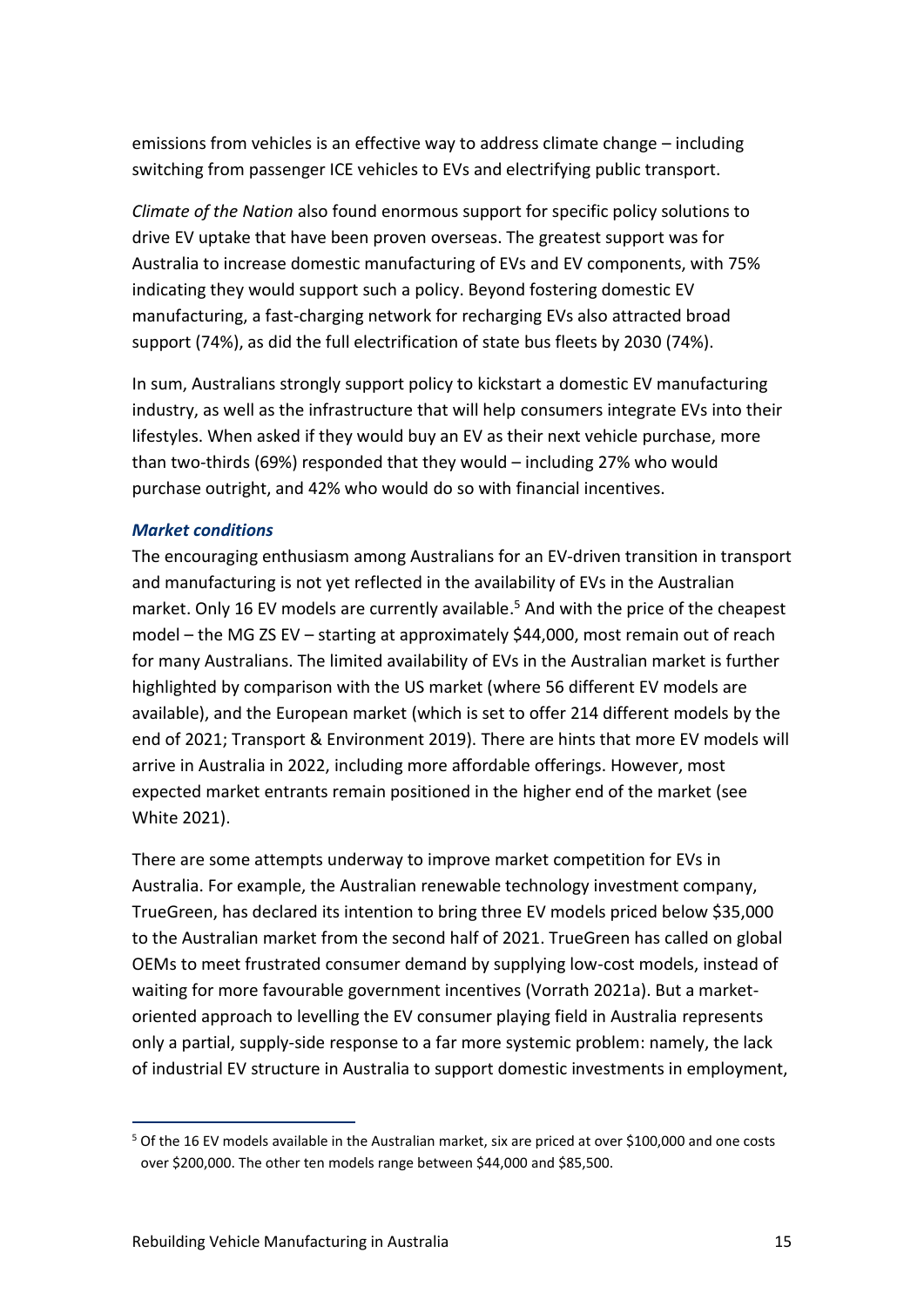technology, and knowledge development through demand-driven policies. Marketbased responses are no substitute for an EV industry policy committed to a transformative approach to Australia's manufacturing industries, given the flow-on benefits this represents to the economy, society, and the environment.

# *Australia's Policy Challenges*

Despite growing support for a larger role for Australia in EV manufacturing, and increasing consumer demand for EVs, the further development of the industry is held back by an Australian policy context lacking federal leadership and consistency. Prior to the 2019 federal election, there was bipartisan support for a rapid transition to EVs. Federal Treasurer Josh Frydenberg even cited the advanced EV policy responses of Norway – the world leader in EV uptake – as demonstrating how government policy could achieve a transformation of our transport system. However, the Coalition's EV policy outlook quickly pivoted in the lead-up to the 2019 election, with its now infamous (and laughable) claims that EVs would 'destroy the weekend'. 6

The federal government's laggard EV policy is consistent with the weakness in its broader climate change position. At COP26 in Glasgow, the Australian government's climate commitments were the weakest of any advanced industrial country (Dewan, Westcott & Whiteman 2021). Even the Australian government's ratification of the Breakthrough Agenda on EVs was largely symbolic. The \$250 million EV strategy it released to coincide with the summit offered no new tax incentives for EV uptake amongst consumers, no new emissions standards for ICEs, and only minimum funding support to expand charging stations. There is a growing distance between Australia's lagging response to climate change, and that of most other nations powering ahead.

Coalition claims that EVs are not well-suited to Australian applications have been discredited by continuing improvements in their capacity and range. For example, the global automotive industry's embrace of EVs of all sorts includes electric utes, which are even more powerful than ICE utes – with the first potentially reaching Australian markets in 2023 (Schmidt 2021). Not only that, production of Australia's most popular ute – the Ford F-150 – has doubled from a target of 40,000 units in 2022 to 80,000, given extraordinary demand for the electric version. Annual production of a secondgeneration EV F-150 in 2025 is estimated at 160,000 units (Hill 2021a). Similarly, mining and agricultural industries are amongst the first industrial adopters of EVs (see Hill 2021b; Schmidt 2020).

Other parties have proposed more ambitious measures to expand EV use in Australia. Labor has proposed cutting the import tariff on EVs worth below \$77,765, as well as

<sup>6</sup> See Remeikis (2019) and Quicke (2021b).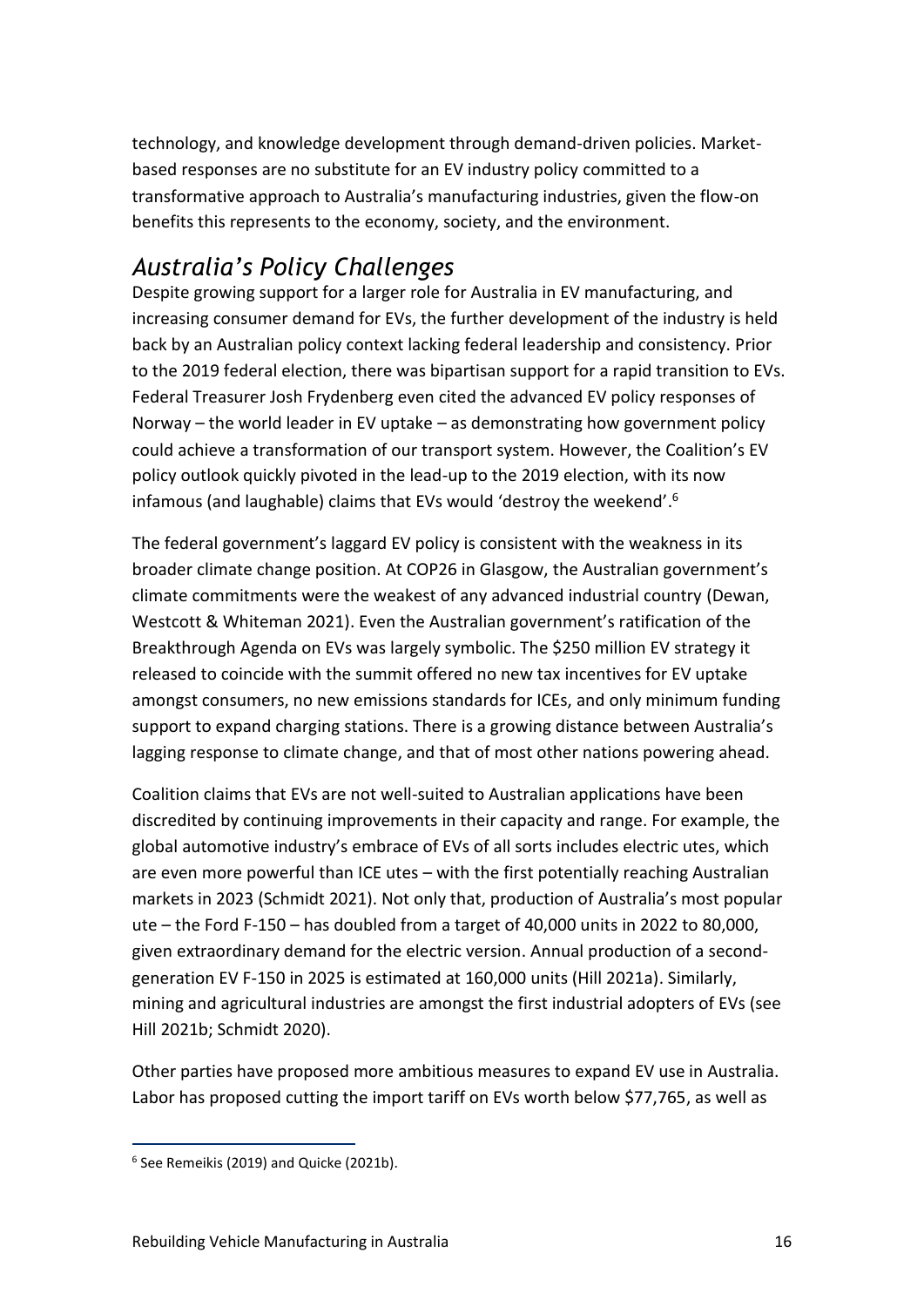exempting them from fringe benefits tax (Murphy 2021). It supports an electric vehicles discount to make EVs cheaper for families, and to reduce emissions. Labor also seeks to stimulate government and private EV fleet growth through tax rebates, with regulatory reforms targeted at coordinating national and state EV infrastructure planning (Labor 2021).

The Greens have called for a 100% phase-in of EVs by 2030 and have outlined steps toward developing an EV industry in Australia. The Greens also propose strict emissions reduction targets, to stimulate use of more fuel-efficient and lower-emission ICE vehicles. This would help incentivise manufacturers to deliver their highest standard ICE vehicles to Australian markets, as well as competitively priced EVs. The Greens have also proposed withholding federal funding to states that introduce disincentives to the use of EVs (such as road-user charges) (The Greens 2019).

There is thus a diversity of approaches to EV policy currently enunciated by Australian political parties. The accelerating global transition to EVs, however, and growing consumer acceptance and excitement about the potential of these vehicles, will increase the pressure on all parties to adopt more favourable and ambitious plans: both to stimulate greater use of EVs by Australian consumers, and to nurture the development of EV manufacturing here, as well.

### *Picking Losers*

The 2021-22 federal budget (Commonwealth of Australia 2021) contained no support for EV industry development in Australia. Instead, the Coalition government announced a plan for a 'gas-fired recovery', recommitting to a fossil-fuel intensive energy policy. This positions Australia poorly as the world adapts to a renewable future. Research by the Australia Institute showed a loss of 3,800 jobs in the gas industry between May 2020 and February 2021 even as employment across the economy grew by 863,000 jobs (Saunders and Denniss 2021). Had the \$2.9 billion allocated to new gas and oil refinery support measures in the 2021-22 budget been spent on health and education instead, a net 19,000 additional jobs would have been created. A gas-fired recovery makes little sense from an economic and employment perspective, even before considering its potentially damaging ecological implications (Swann 2020). Other measures in the budget included \$2.3 billion in subsidies to Australian petroleum refineries, supposedly to ensure domestic fuel security. But promoting EVs would be a far more effective approach to improving energy security than more subsidies for fossil fuel industries, and would aid the transition to clean, renewable sources of energy (see Saddler 2021).

The result of lagging fuel quality standards in Australia is that the "dirty, cheap fuel" manufactured here ranks among the worst produced anywhere in the OECD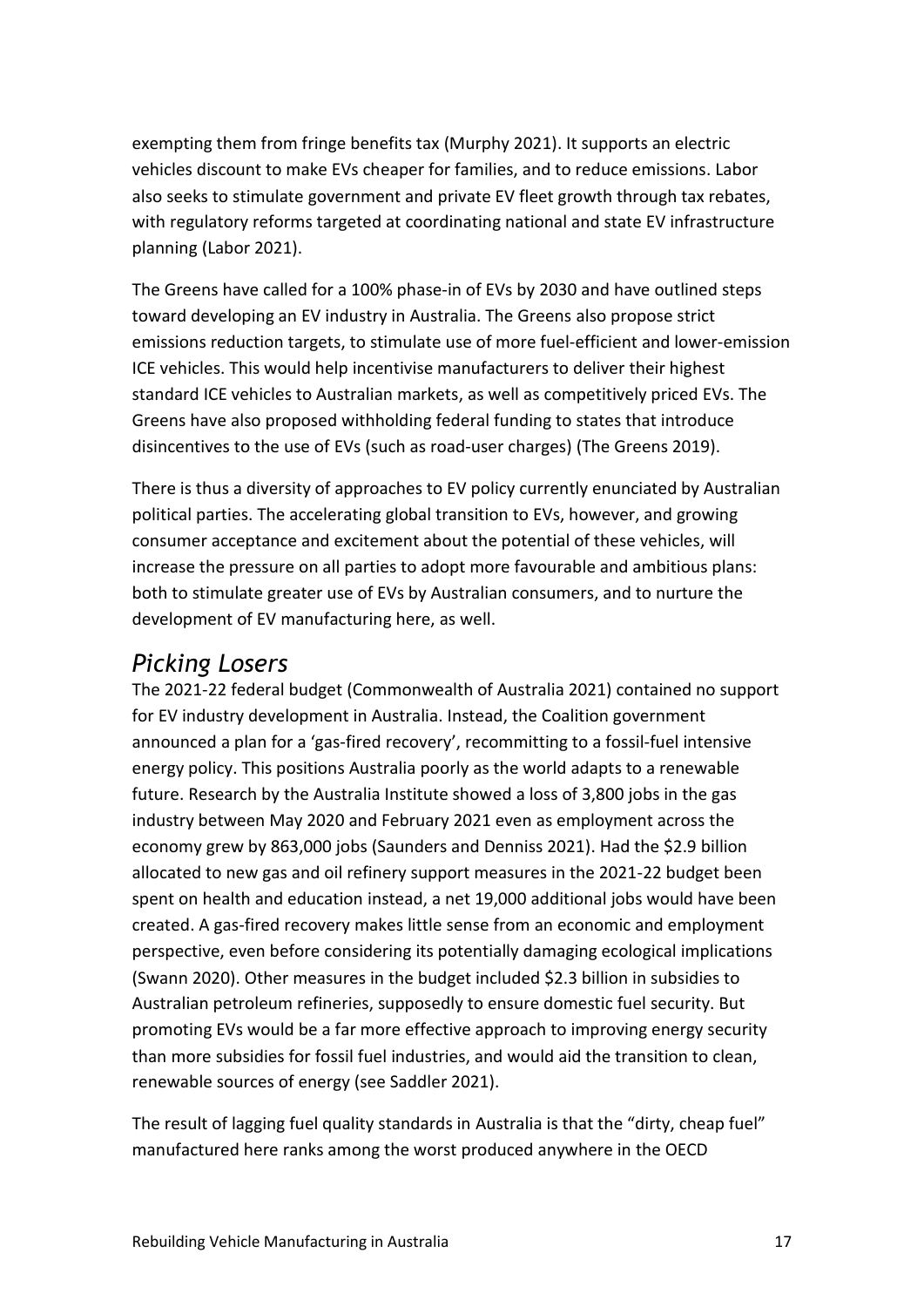(Kurmelovs, 2019). This makes Australia ineligible to receive and use many newer and more fuel-efficient ICE models, which cannot run on low-quality Australian petrol. It further makes us vulnerable to the 'dumping' of lower-standard vehicles from other countries, where overseas markets with stricter emissions regulations ban their sale (Kurmelovs, 2019). A similar problem arises from Australia's refusal to implement fuel efficiency standards for ICE vehicles. As Quicke notes, "Fuel efficiency standards are key policy levers for driving EV uptake and increasing EV model availability" (Quicke, 2021a, p.9).

In Europe, in contrast, stronger emissions standards on ICE vehicles have contributed to the EV market share more than tripling in 12 months from 2019 to 2020 (Quicke, 2021a). The largest decrease in  $CO<sub>2</sub>$  emissions from new vehicles (since data has been available) also occurred over this period. At the federal level, the implementation of strong fuel efficiency standards must be amongst the first elements of a strategy to phase out ICEs, as domestic use (and hopefully production) of EVs expands. Without strict minimum fuel efficiency and emissions standards, Australians will be stuck buying lower quality ICE vehicles, further discouraging the marketing of newer model EVs.

The Senate Select Committee on Electric Vehicles (Commonwealth of Australia 2019) recommended a national EV strategy to facilitate and accelerate EV uptake. It indicated this required effective national-level standards and regulatory measures. The Select Committee recommended a 10-year EV manufacturing roadmap, along with a range of other initiatives. Within a long-term strategy, these initiatives would coordinate national and state government collaboration, infrastructure planning with industry stakeholders, and support for developing apprenticeships and traineeships for EV industry workers.

The Committee's recommendations further emphasised the need to develop Australia's position in the global value chain of EV manufacturing. Australia needs to shift upwards from the export of raw materials that are used in manufacturing of EV components (such as lithium for batteries) to value-adding processes within Australia that produce, use, and export complex EV components. Ultimately, we should also strive to rebuild a final EV assembly capacity. Building higher-value vehicle supply chains in Australia will also require industry assistance programs to stimulate EV components production, a broader industrial transformation plan to redeploy remaining automotive manufacturing assets and develop new ones, and workforce training to ensure Australians have the skills needed to build EVs and EV components.

The Committee stated, scathingly, that it "received no evidence of a clear, coherent and comprehensive federal government policy position supporting the development of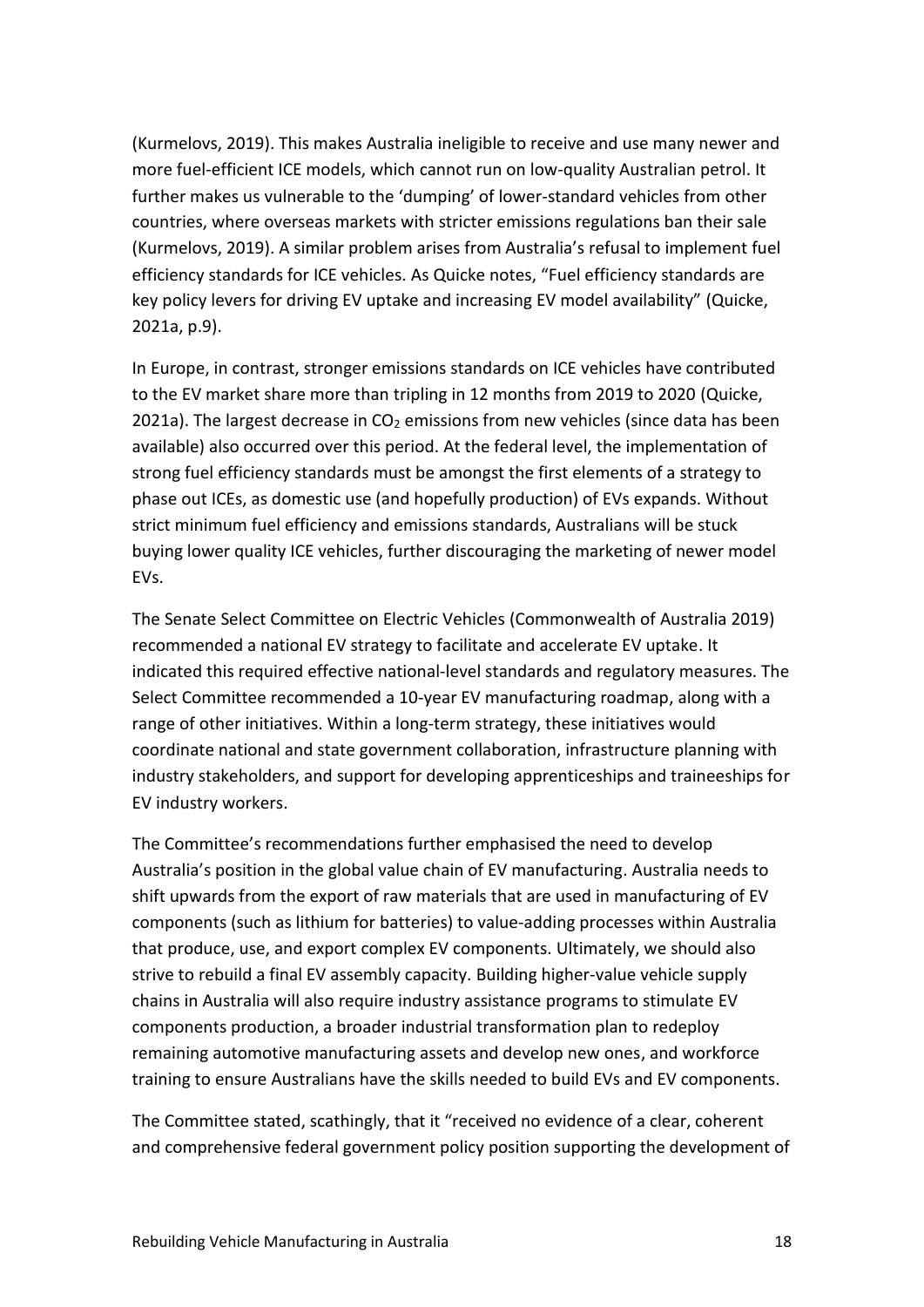an EV industry." It further claimed that it was not clear whether any of the automotive transitional funds introduced in the wake of the OEM shutdowns – including the Automotive Transition Scheme (ATS), Growth Fund (for Victoria and South Australia), and the Advanced Manufacturing Growth Fund – contained any strategic coordinating elements that would resemble an industry plan.

#### *Australian state-level policy developments*

Amidst setbacks at the federal level, the EV policy landscape at the local and state levels in Australia is fragmented, often *ad hoc*, and uncoordinated. Some state policies are oriented towards nurturing a local EV consumer market, and target potential opportunities to create local industries, $<sup>7</sup>$  new markets, and respond to climate change</sup> demands. But other states have been less cooperative, due in part to a lack of consistent policy signals from the federal government. Without federal industry policy leadership, investment in an EV-driven future presents risks to businesses and consumers alike, and the states cannot fill that policy void on their own.

Actions taken by state governments prove that policy support can nurture EV industries and markets in Australia. But they also show that, absent a federal industry policy vision for EV development, a state-level policy patchwork will lack coordination and consistency. This situation risks creating conflict and confusion between states still attempting to develop EV policies. It also has flow-on effects for consumer sentiment and business confidence.

The implications of this patchwork, in the context of a federal policy vacuum, are already becoming clear. Some states have EV policies to leverage consumer demand and encourage uptake of renewable technologies more broadly (including public transport and purchases of EVs for fleets). States developing EV policies to offset expected losses in petrol tax revenue from the shift to EVs risk discouraging consumer uptake before EV consumption reaches a threshold that triggers economies of scale in charging networks and other service infrastructure. A lack of federal-level regulation permits a spectrum of EV policy responses at the state level that do not create a stable, predictable ground for a consolidated market and broadened scope for industrial developments.

# *Industry Policy: A Political Choice*

The key takeaway from this overview of the Australian EV policy landscape is that industry policy is ultimately a political choice. Other jurisdictions including the United States, Japan and the European Union use active industry policy to develop a more

 $<sup>7</sup>$  In some Australian states, particularly Victoria, EV manufacturing of commercial vehicles including</sup> buses and other commercial vehicles exists, thanks largely to efforts to tie these activities to subsidies and public procurement policies.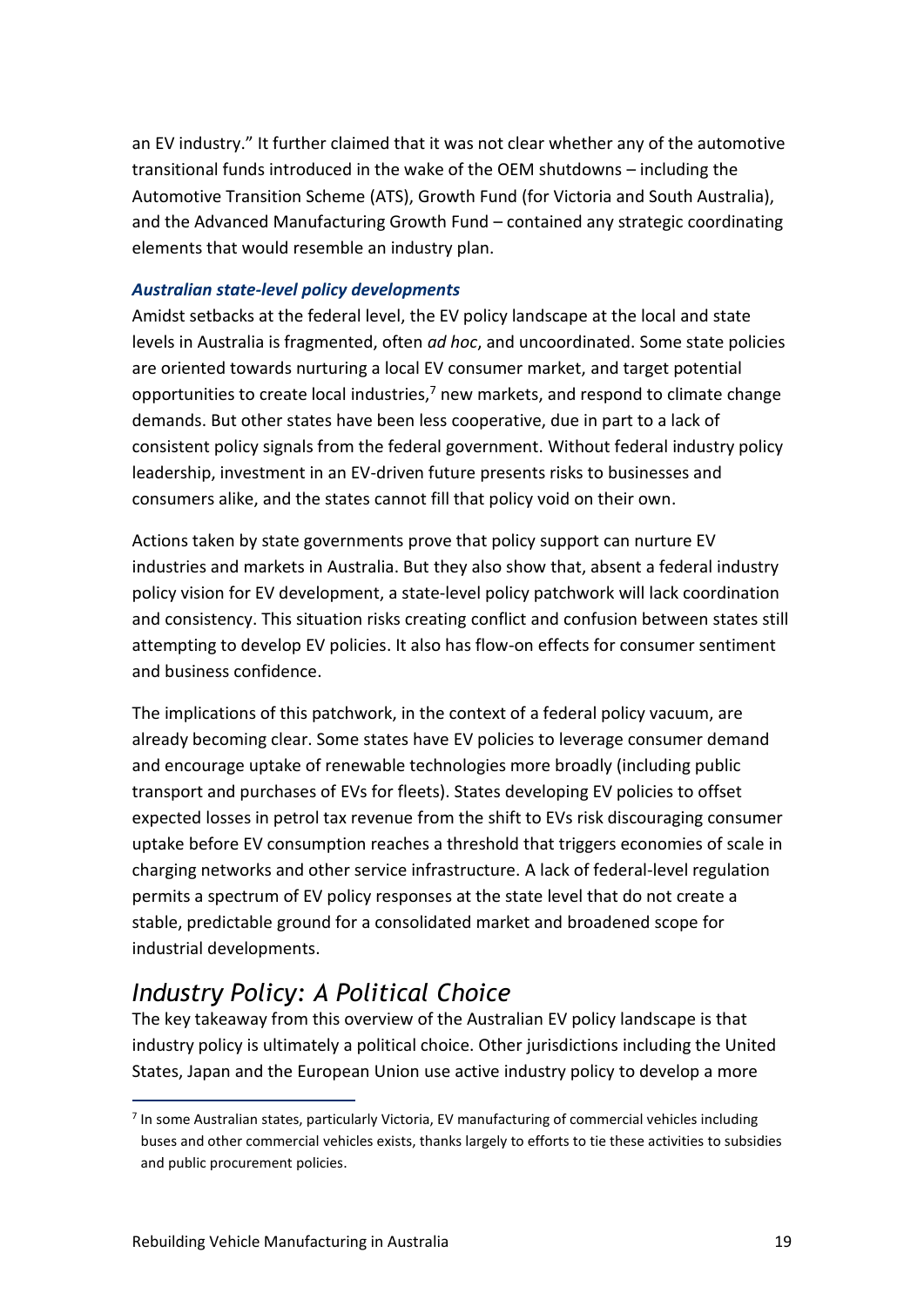complex and innovative economy. Their recent announcements to embrace an EV industry future make clear that it is feasible to plan economic trajectories. Even if these nations celebrate the virtue of 'free markets' in political rhetoric, they intervene regularly and powerfully to create, shape, and direct the development of markets and industries (see Mazzucato, 2015, 2019).

In fact, industry policy *must* be political. Strategic support for a particular industry or sector is indicative of the industrial path-dependence options that shape a nation's future. Setting directions is something governments should do on behalf of a nation's citizens, and for objectives that benefit society. The EV policy responses of most other advanced industrial nations highlight a political commitment to addressing the threats climate change poses to economies and societies, as well as determination to seize the industrial opportunities opened by those changes. They subsequently resolve to harness industrial advantages while progressing goals of social and economic sustainability.

The Australian government likewise understands the political nature of industry policy, but it is expressed in different forms, and in pursuit of different goals. Its policies such as support for a gas-fired recovery, subsidies for fuel refineries, and continuing fiscal supports for fossil fuel extraction and export all reflect a willingness to engage in active industrial policy – but not in a direction that is consistent with the global energy transformation. The Coalition government often claims that governments cannot 'pick winners'. But in its political decision to subsidise industries that contribute to climate change, the government is in fact 'picking losers': motivated by immediate political aims, but at the expense of a sustainable social, economic and ecological future. Analysing PM Morrison's pitch to the world at COP26 on Australia's climate commitments, Grattan (2021) aptly summarised the willingness of the government to adopt interventions to favour certain sectors over others, despite its purported faith in market forces to make these decisions:

While expounding "can do capitalism", the government is in fact pursuing an interventionist approach by putting all its eggs in the technology-support basket and not enough in the market-creation one (Grattan 2021).

Industry policy that commits an economy to positive climate-sensitive innovations represents an opportunity for a nation to signal its openness to new investment and its willingness to drive market-creation. Hence, it can also demonstrate a nation's willingness to embrace change and opportunities arising from the emerging global EV industry. As argued above, what is most essential is policy leadership from government, and the political will to make bold and future-focused choices. Australia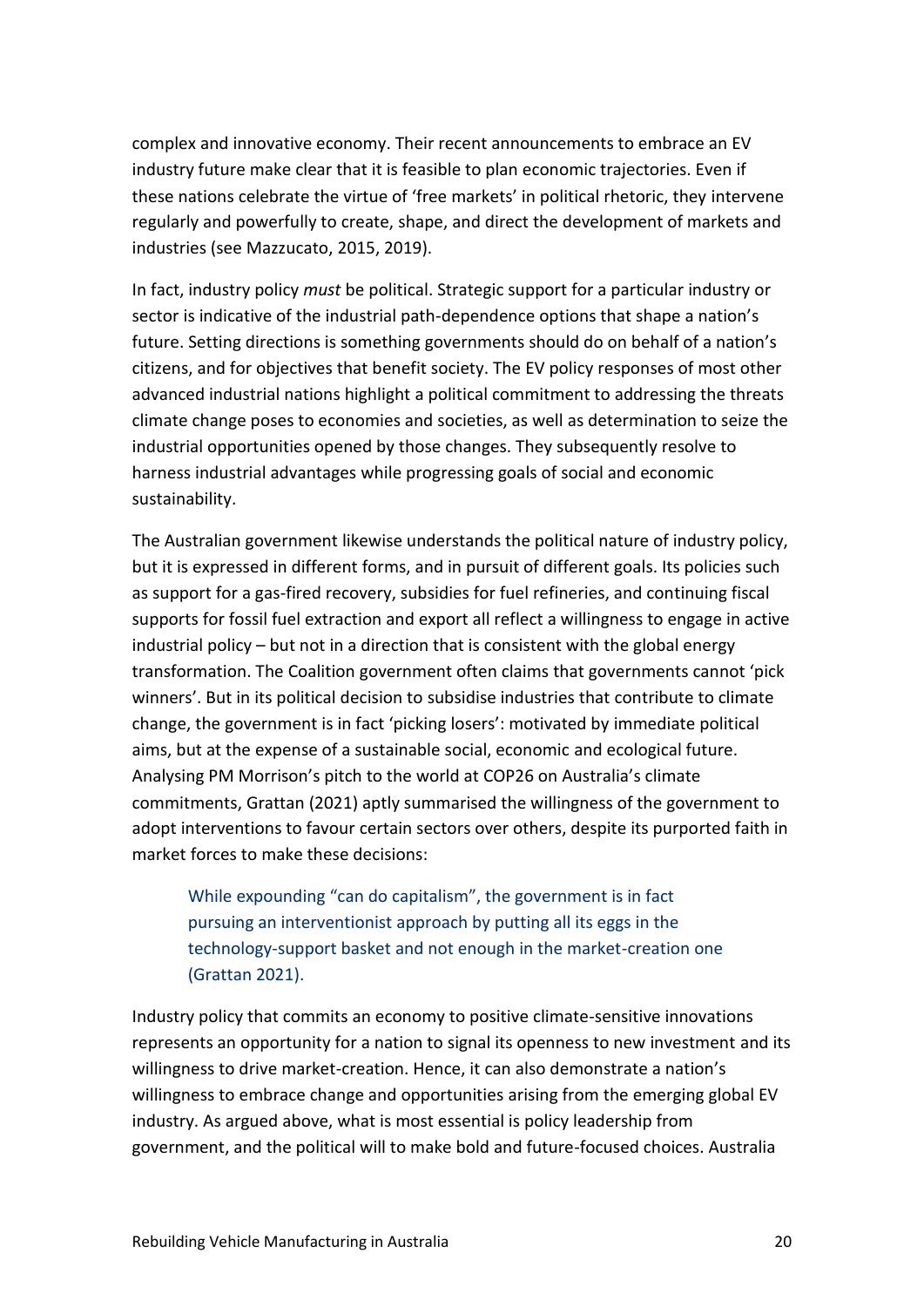can do this by identifying, as a major strength, its unique position as a nation that, despite not currently mass-producing cars, still possesses much of the infrastructure, capital and knowledge required to do so. With political choices that deliver strategic industry policy responses, Australia can participate in global supply and value chains in ways that revitalise the world-class capabilities of our manufacturing sector.

# *Transforming Australia's EV Manufacturing Policy Landscape*

A strategic Australian EV industry policy would build positively on existing industrial capabilities, contribute to innovation in burgeoning renewable energy ventures, and prepare our skilled workforce for a sustainable future of work. Australia can choose to pursue a renewed industrial future via an EV industry. This has environmentally and socially transformative potential. Australia's participation in the rapidly expanding global EV industry depends on a spectrum of policy choices. This spectrum includes strategies that are limited, and those that are potentially expansive in character, including:

- Importing EVs and training workers to maintain and repair them;
- Assembling imported EV 'kits' and training workers to maintain and repair them; or
- Manufacturing and assembling EVs and EV components in Australia, maintaining and repairing them, and exporting them to global markets after value-adding production processes in domestic Australian industries.

The third option is optimal. Not only would the manufacture and assembly of EVs and EV components in Australia maximise job creation, but it would also create the broadest base for spin-off manufacturing and services industries, technological innovation processes, extensive export opportunities and a deepened knowledge and skills base in the Australian labour market. But to make it happen, the federal government must commit to an EV industry policy that is both active and interventionist. This in turn requires a break with the supposedly market-focused orientation of Australia's recent industry policy prescriptions. <sup>8</sup> Hence, the remainder of this report elaborates on four major Building Blocks that must characterise an EV industry policy that can achieve this breakthrough in Australia. They include:

<sup>&</sup>lt;sup>8</sup> In practice, as discussed above, many federal economic policies are not market-driven at all, but clearly mobilise public resources and regulatory influence in favour of specific selected sectors (including fossil fuel producers).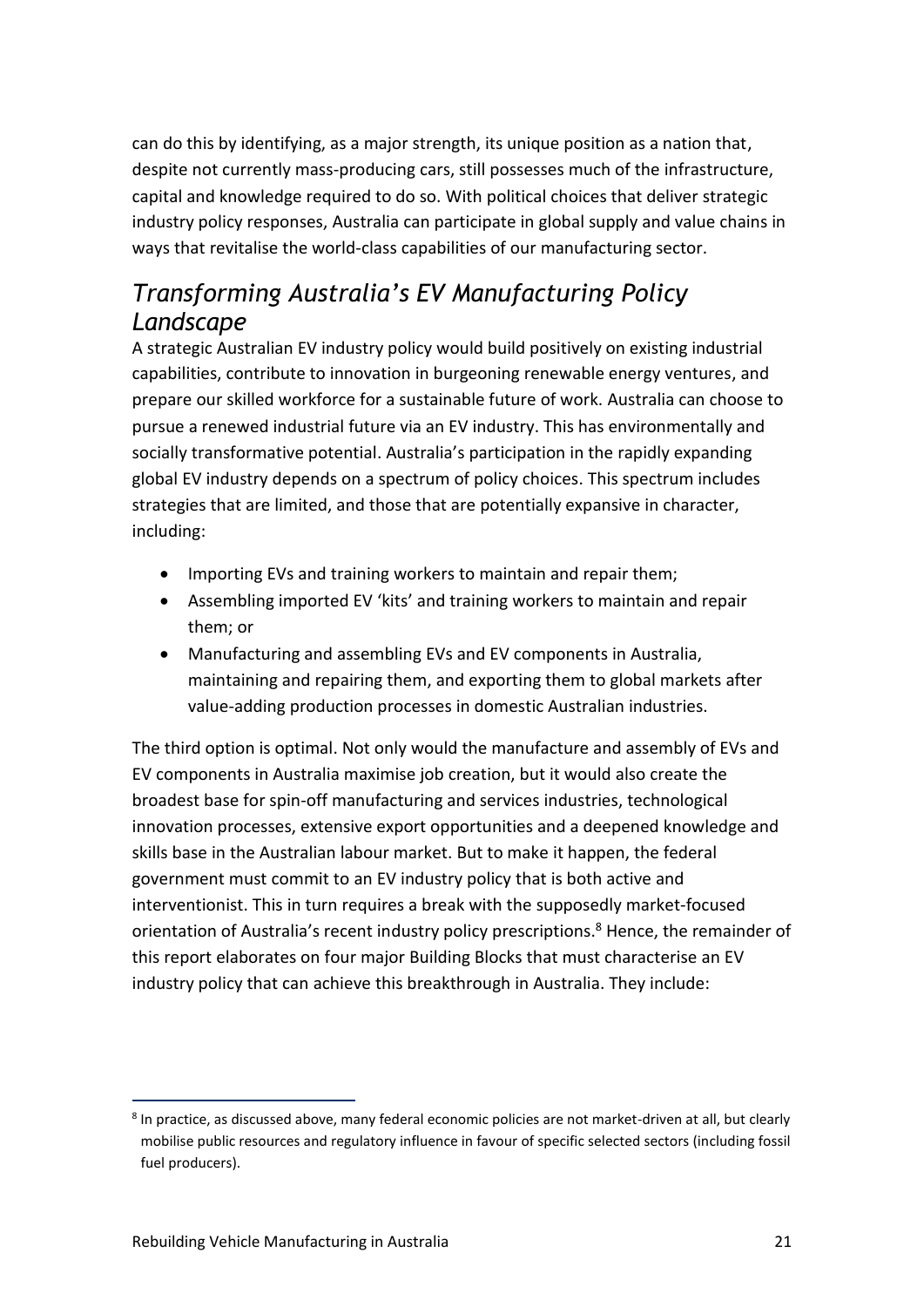- Building Block #1: the sustainable transformation of Australia's natural and primary resource industries, by enhancing their linkages to domestic manufacturing industries;
- Building Block #2: the development of supply chains and deployment of capital assets that enhance manufacturing firms' capacities and capabilities;
- Building Block #3: the development of skilled labour through our vocational education and training system, to support jobs growth in EV and other renewable industries; and
- Building Block #4: the strategic mobilisation of government's policymaking capacity to coordinate, incentivise and create the conditions for a thriving EV manufacturing industry; and the role of other key social and democratic institutions in shaping EV and other sustainable industry growth.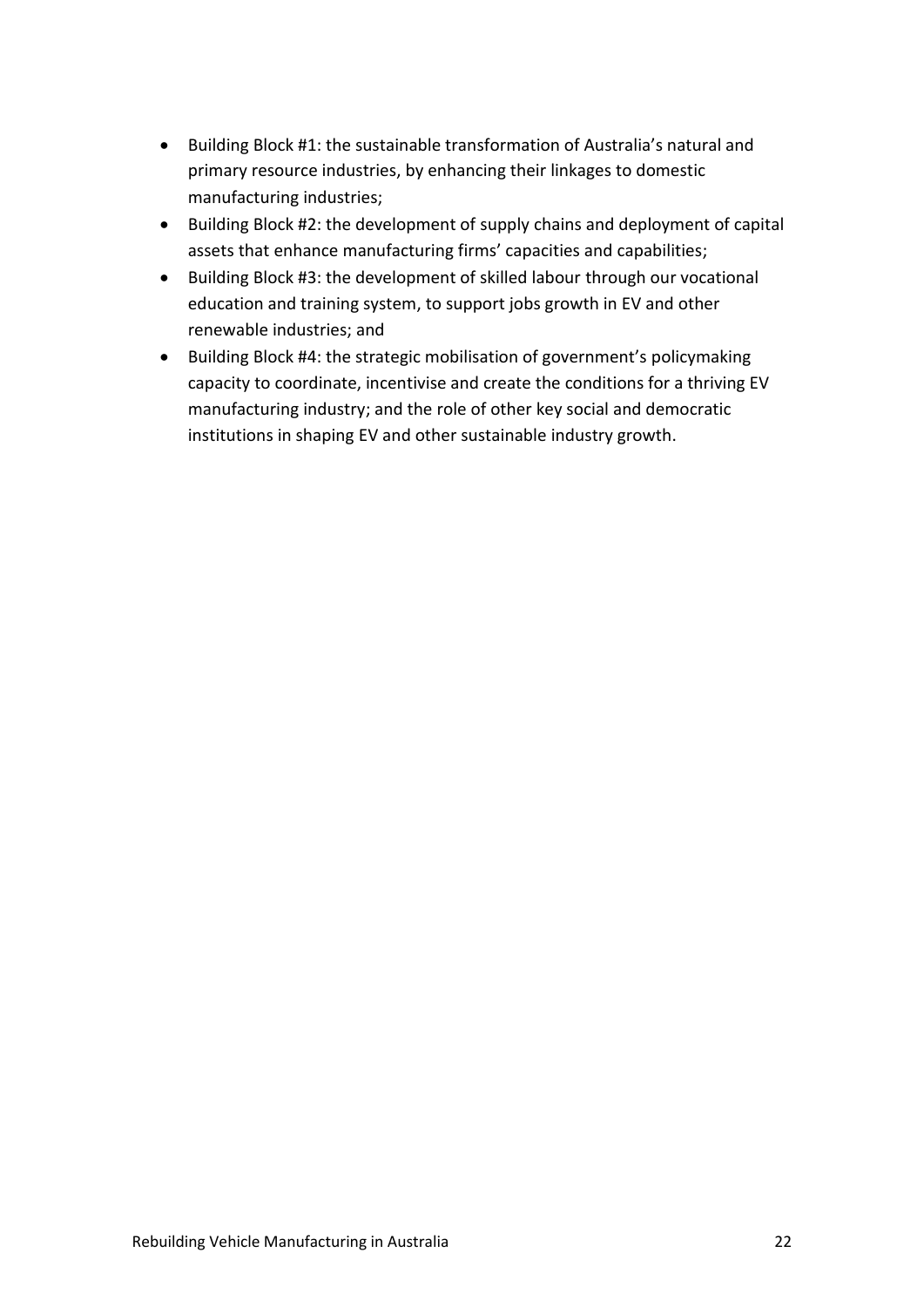# <span id="page-22-0"></span>**The Building Blocks of an Australian EV Manufacturing Industry Policy**

This section catalogues four critical 'Building Blocks' for a future Australian EV manufacturing industry. Together, they create a promising foundation for an EV-led industrial transformation that would contribute significantly to a socially inclusive and environmentally mindful future for Australia.

# <span id="page-22-1"></span>**BUILDING BLOCK #1: TRANSFORMING AUSTRALIA'S RESOURCE INDUSTRIES**

A strategic approach to Australia's EV manufacturing future begins with transforming our current export regime. This entails a shift away from its current domination by exports of processed raw commodities (especially minerals), toward more elaborately transformed manufactured goods – which embody these same resource commodities after undergoing value-adding processes.

For decades, Australia's manufacturing sector played a primary role in driving the nation's high standard of living. But more recently, the export of unprocessed or barely processed resource commodities has overshadowed manufacturing. Data compiled by the Department of Foreign Affairs and Trade (DFAT 2021) and summarised in Table 1 below shows that Australia's major exports in 2019-20 consisted mostly of minerals and fuels exports, with services placing second. Manufactured goods and rural exports (mostly food) lagged far behind.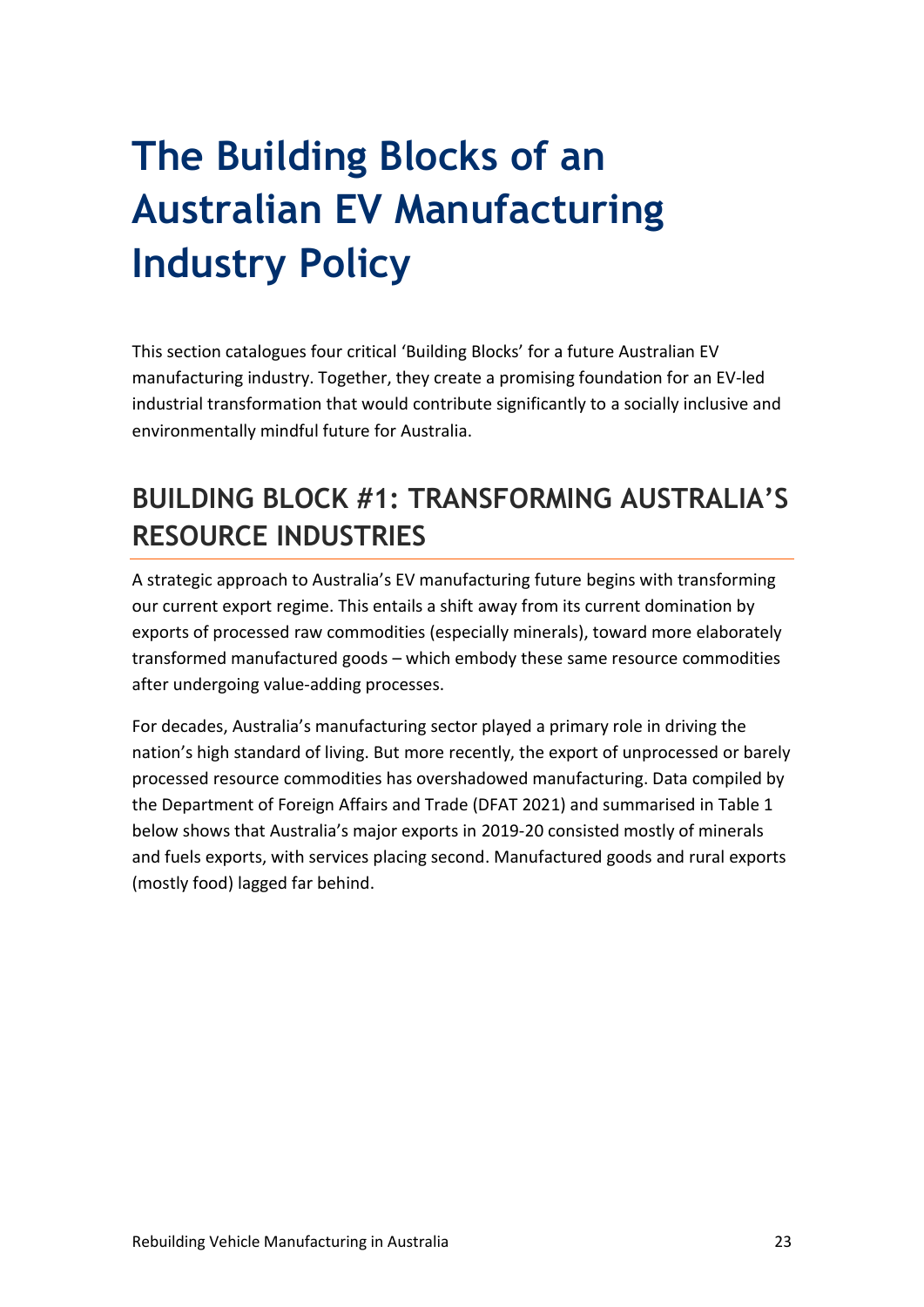| Table 1<br><b>Australian Total Exports by Sector</b> <sup>1</sup><br>$2019 - 20$ (\$b) |              |  |  |  |  |
|----------------------------------------------------------------------------------------|--------------|--|--|--|--|
| <b>Sector</b>                                                                          | Value (\$bn) |  |  |  |  |
| Minerals & fuels                                                                       | 245.8        |  |  |  |  |
| <b>Services</b>                                                                        | 92.3         |  |  |  |  |
| Manufactures                                                                           | 52.3         |  |  |  |  |
| Rural                                                                                  | 46.7         |  |  |  |  |
| $1$ on a balance of payments basis<br>Source: DFAT (2021)                              |              |  |  |  |  |

No manufactured product features among Australia's top 20 exported products. Instead, a range of minerals & fuels exports and some services comprise this mix (see DFAT 2021). Australia needs to reconsider its over-reliance on commodities exports and develop a strategic plan to shift towards value-adding industries that will help to restore the nation's economic complexity. This will entail driving the share of manufactured goods to a higher (and hopefully the highest) position on the export table. Achieving a much larger share of manufactured goods among Australia's top exports will also support the success of high-value services industries in this mix. Services frequently accompany manufacturing industries, and the 'servitisation'<sup>9</sup> of Australian manufacturing will increase Australia's GDP and economic complexity overall.

#### *Mineral opportunities for EV industries*

Australian exports of commodities including lithium, cobalt and rare earth elements have been identified by the Department of Industry, Science, Energy and Resources in its Critical Minerals Strategy (DIISER 2019) as having significant relevance to EV industries. Lithium is a critical mineral for use in rechargeable batteries. Australia exported 217,000 tonnes of spodumene (crushed raw lithium) in 2020-21 for an export revenue value of \$1.1 billion (DIISER 2021). Cobalt is a by-product of copper and nickel ore processing and has also been identified as a critical mineral given its application for batteries – for which a "substitution is unlikely to emerge over the medium term" (DIISER 2019, p. 12). Currently, Australia lags far behind the world's largest cobalt exporter, the Democratic Republic of the Congo (DRC), despite holding the second

<sup>&</sup>lt;sup>9</sup> Servitisation refers to the packaging of services with manufactured products in a joint offering to the consumer. Examples include scheduled maintenance, customer support and feedback, leasing arrangements and other forms of supplier-consumer interactions that deepen business 'relationships' before, during and after initial sales.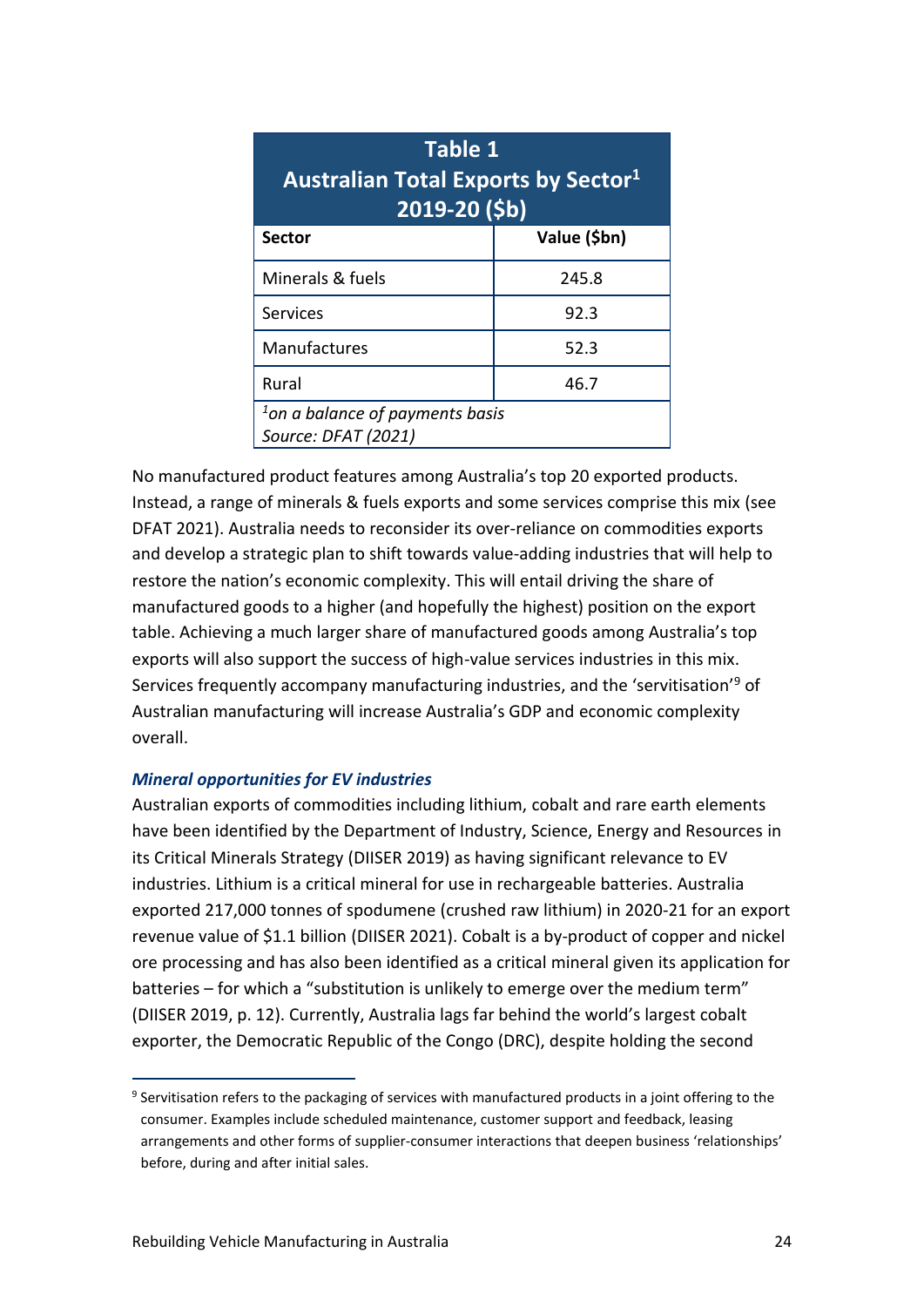largest proven reserves of cobalt (after the DRC). The *Australia's Identified Mineral Resources 2020* publication (Geoscience Australia 2020) highlighted the significant difference in export value between raw minerals and concentrates and processed mineral commodities, the latter attracting far greater value thanks to downstream processes (including refining and smelting).

The export value differences between the ore/concentrate and refined export forms of these critical minerals are summarised in Table 2 below. Downstream processes add significant value to mineral exports. The refining opportunities for all minerals are significant, but especially clear in the case of spodumene refining. Spodumene can be refined in various ways: lithium hydroxide is the more valuable refined product. Although Australia's production of spodumene yielded \$1.1 billion in 2017, the Future Battery Industries Cooperative Research Centre (FBICRC) reported that "the major value-adding steps, including precursor production that was worth \$22.1 billion", was carried out overseas instead of in Australia's downstream processing industries (FBICRC 2020, p. 7). This missed value-adding opportunity is illustrated in Table 2 below, where Australia's export volume of lithium hydroxide in 2020-21 was miniscule compared to its export of lithium ore – yet the small quantities which were exported generated revenue per kiloton (kt) more than 200 times higher than exports of unrefined spodumene. In copper and nickel, as well, unit revenues received for refined products are many times higher than for unprocessed ores and concentrates.

| <b>Table 2</b><br><b>Australian Export Volumes and Values of Select Critical</b><br><b>Mineral Commodities (2020-21)</b> |                              |              |  |  |  |
|--------------------------------------------------------------------------------------------------------------------------|------------------------------|--------------|--|--|--|
| Mineral/Metal                                                                                                            | <b>Export Volume</b><br>(kt) | Value (\$bn) |  |  |  |
| Spodumene (lithium ore)                                                                                                  | 217                          | 1.1          |  |  |  |
| Lithium hydroxide (refined lithium)                                                                                      | 0.07                         | 0.084        |  |  |  |
| Copper Ore & Concentrates                                                                                                | 1,895                        | 6.26         |  |  |  |
| Copper Refined                                                                                                           | 407                          | 3.83         |  |  |  |
| Nickel Ore & Concentrates                                                                                                | 258                          | 0.44         |  |  |  |
| Nickel Refined                                                                                                           | 241                          | 3.67         |  |  |  |
| Source: DIISER (2021); Geoscience Australia (2020); World Bank (2021)                                                    |                              |              |  |  |  |

#### *Maximising the value of critical minerals exports*

Australian minerals could make a far greater contribution to the economy through the development of an EV manufacturing industry, rather than being exported raw or even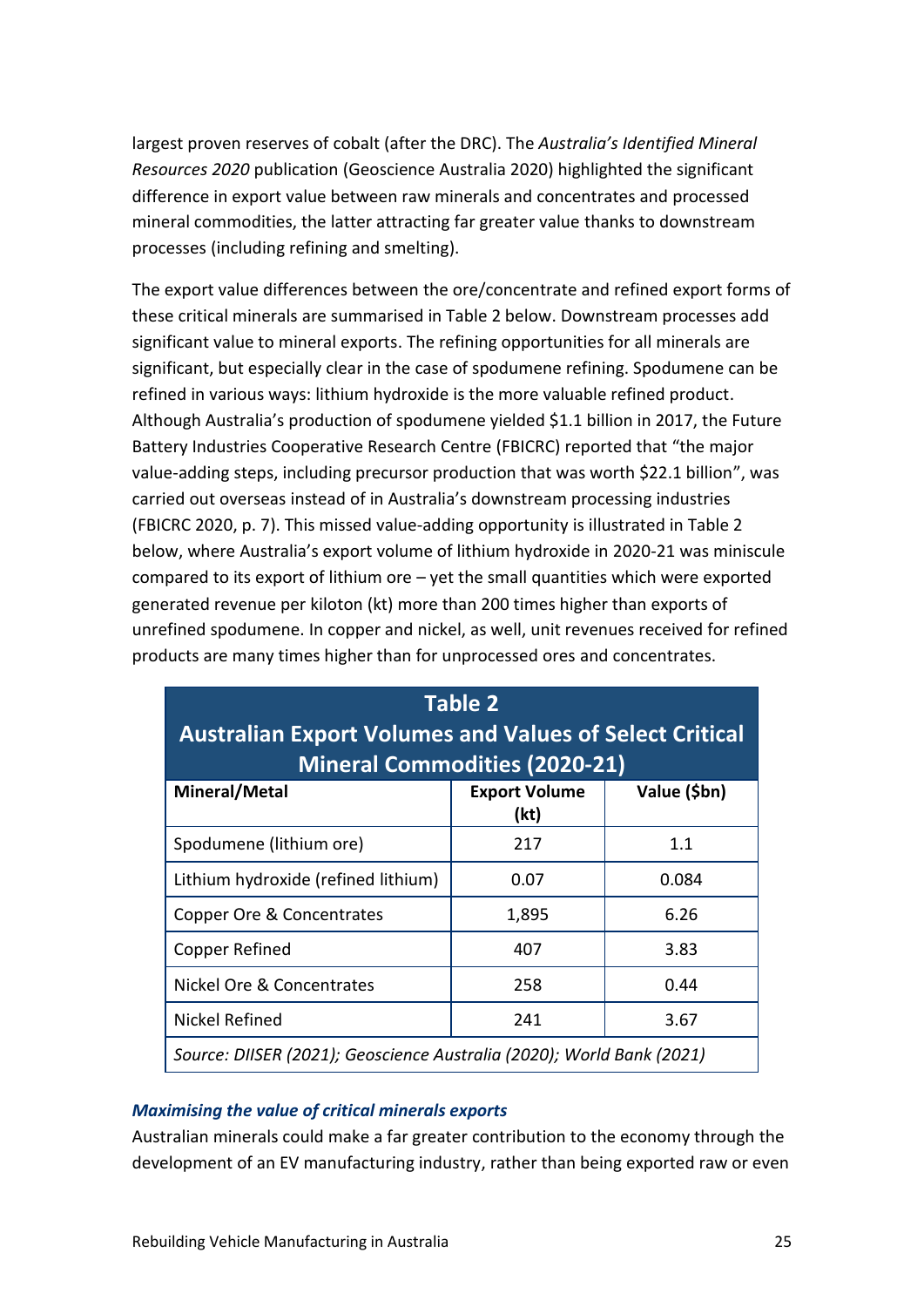in processed forms. Not only more refining, but additional transformation into elaborately manufactured products, could be undertaken through downstream valueadding processes. Further value-added processing and transformation of raw materials in Australia would not just increase the value of our exports by an order of magnitude, but it could also anchor further transformations of raw commodity exports into strategic manufactured components.

Among commodities exports, aluminium ores & concentrates (garnering \$8.8 billion worth of exports in 2019-20) and precious metal ores & concentrates (\$1.8 billion in 2019-20) (DFAT 2021) hold significant potential for application to EV industries (i.e., the production of green aluminium for EV bodies).<sup>10</sup> If Australia took advantage of its abundant renewable energy reserves, it could leverage existing mining projects into the domestic manufacture of a host of products relating to EV industries.

# *Lithium-Ion Battery Opportunities*

Australia is the world's largest producer of lithium by a significant margin (United States Geological Survey 2020). In 2019, Australia produced 42,000 tons, compared to second-placed Chile with 18,000 tonnes. As shown in Table 2 above, these exports presently undergo limited domestic value-adding; our exports consist mostly of unrefined spodumene.

Yet Australia possesses significant capability to add value to our lithium production, including via manufacturing of EV batteries and components. The Global Battery Alliance (2019) has shown there are potential large gains that could be made with a strategy to participate in the higher value-adding phases of battery and component production. There are far greater value-adding and employment opportunities to be gained from stages beyond extraction, particularly in production phases focused on refining battery materials like lithium, developing battery cells and packs, and eventually processing these materials for reuse and recycling. Aiming for such higher levels of participation in global EV industries could see more Gross Domestic Product (GDP) and more jobs in value-adding in Australia if policy is made to position our economy to capture these opportunities.

 $10$  See Stanford (2016) for a detailed analysis of the potential to add value to aluminium through more smelting and secondary manufacturing in Australia.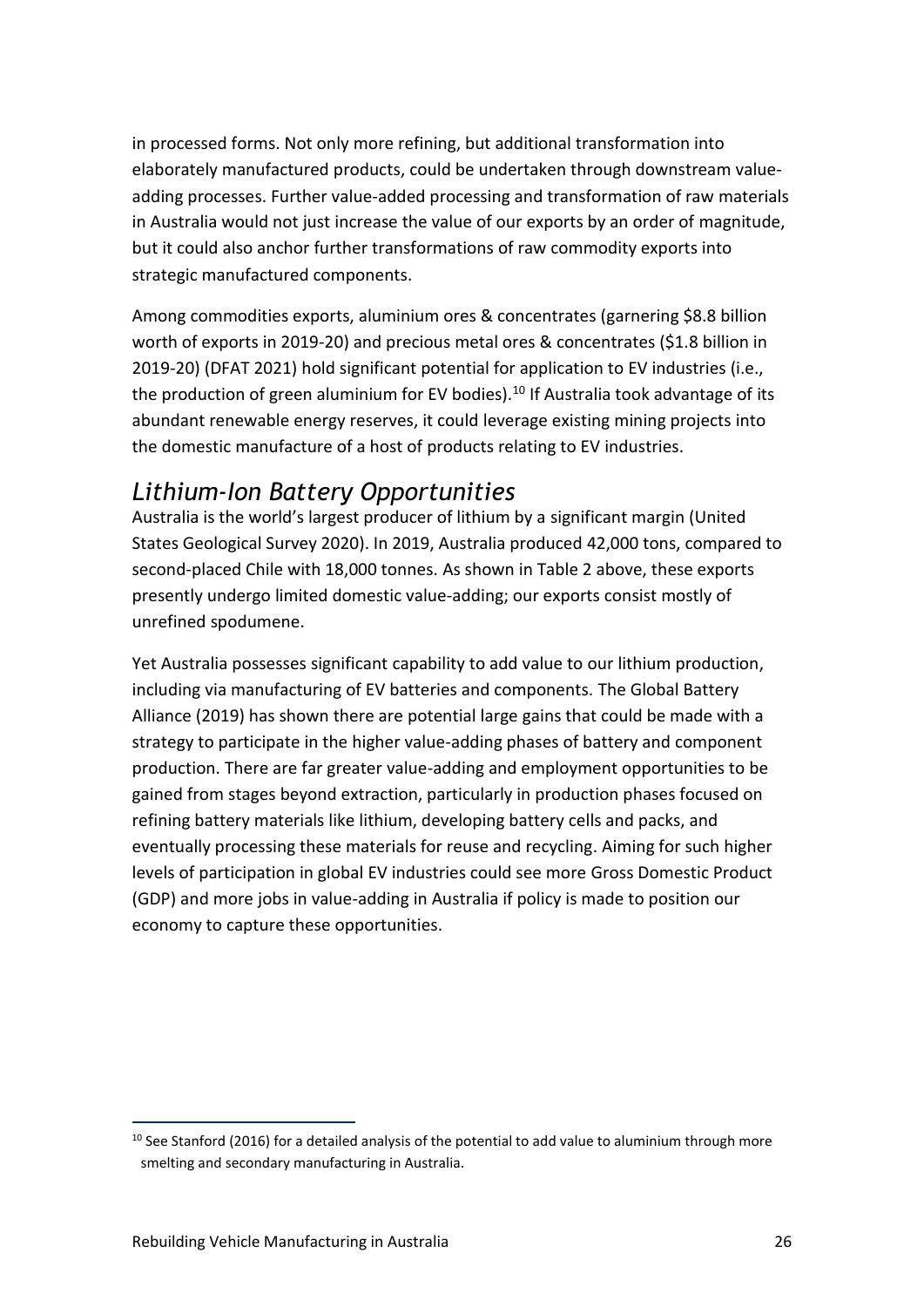Many high-skilled manufacturing jobs can be created through the development of secondary processes in the EV value chain that would add considerable complexity to Australia's economy. Building Block #3 below examines opportunities for skilled workers in further detail. Where Australia presently exports its lithium as a largely unprocessed commodity, this will not lead to long-term economic development and manufacturing growth, nor to the higher-paid, higher-skilled jobs and advanced industrial base founded on sustainable energy transformations. Taking the valueadding approach ultimately builds potential for Australia to become an exporter of EV batteries to the major EV auto manufacturers of the world.

### *Challenges and Limitations*

There are currently major challenges to policy movement on downstream value-adding to resource extraction in Australia. A lack of government support for linking mining operations with supply chain processes stymies interest in domestic manufacturing of batteries and related technologies. This encourages circumstances where, during periods of mining downturn that inevitably follow boom periods, many mining interests sell their leases to overseas investors, but without ensuring that locally established secondary processes are developed in Australia. Political leadership must address this negative feedback loop if Australia is to become a lithium-ion battery exporter. Only by strengthening and regulating the link between activities in the extraction of commodities and adding value to them through manufacturing can Australia capture a more lucrative share of global EV industries.

Industry policy will need to incentivise mining companies and interests to increase their R&D expenditure in ways that commit them to domestic value-adding processes. Beyond any direct incentives, this can be achieved with developed Australian supply chain capabilities. This will maximise the flow of raw inputs to domestic industrial production instead of to overseas buyers that will produce the batteries that we don't. Mining companies will continue to simply export their raw commodities if Australia does not develop manufacturing activities that demand refined, processed lithium.

#### *Economic growth, or economic development?*

Continuing to export raw minerals benefits mining interests through predictable shortterm bursts of revenue. But it achieves little for Australia's long-term industrial planning and transformation. Australia's mining industry currently generates enormous revenues and has contributed to recent growth in Australia's GDP. Yet the amount of that GDP ultimately received by Australian workers and communities is undermined by the capital intensity and high profit share of mining industries, the high degree of foreign ownership of the industry, and recent reductions in compensation for mining workers. A better outcome for Australians can be obtained from developing value-added lithium manufacturing. Australia can create supply chain links between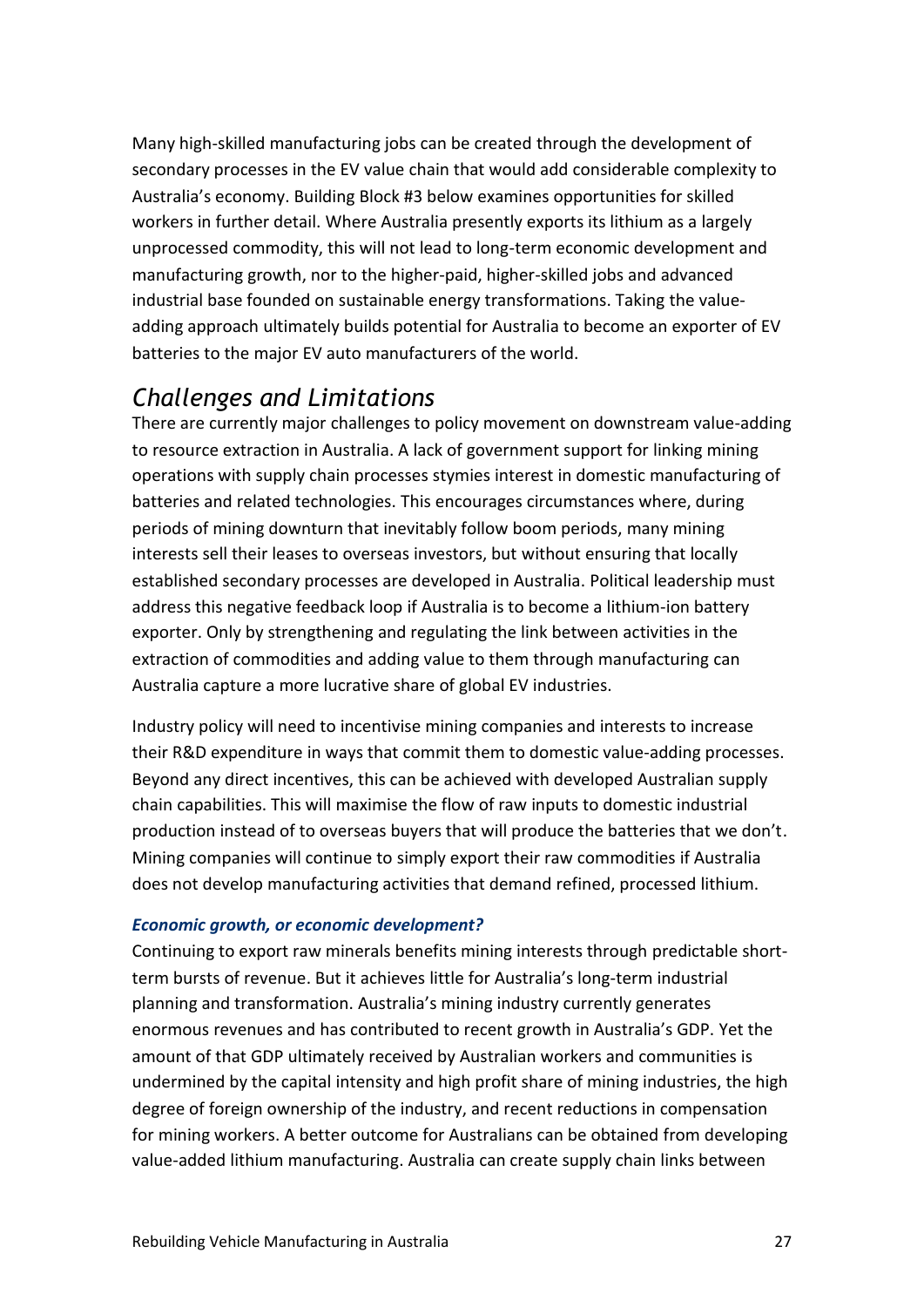primary and manufacturing sectors, which will not only make a larger contribution to GDP but will also encourage capabilities that underpin future economic development. An ambitious, integrated, and powerful EV industry policy can help to forge these links. This is critical to ensuring Australia becomes a major hub for processing, manufacturing, and trading complex EV components for the global EV market.

Leveraging our extractive industries as a key pillar of a future EV industry means safeguarding our future economic development from vested interests in the resource sector. In some cases, public ownership of the extractive industries essential to building an EV manufacturing industry in Australia can also be considered (the potential role of public ownership is discussed later in this paper).

#### *Sustainable value chains*

Transforming extractive industries means also ensuring the environmentally and socially sustainable sourcing and extraction of lithium required for EV battery manufacture. A reduction of the actual content of critical metals in batteries – including less lithium content – and the efficient reuse of batteries at their end-of-life stage, must be embedded in integrated policy responses. Presently, the lower costs of mining relative to recycling and refurbishing encourages more extraction over recycling; however, innovative R&D initiatives are seeking to overcome these challenges (Castelvecchi 2021).

The current state of EV battery manufacture and reuse indicates the growing potential for embedding 'circular economy' principles in the EV battery supply chain. The traditional economic model is linear: taking raw inputs and transforming them into manufactured products with a set shelf-life, which end in disposal as waste. In contrast, a circular economy seeks to keep products, equipment, and infrastructure in use for the longest possible time. This improves productivity and ultimately transitions materials to better alternatives than waste disposal – like reuse, repair, remanufacturing and recycling (Invernizzi et al. 2020).

A circular economy can advance goals of sustainability and resource security. These principles are already beginning to influence policy developments in renewable energy, including EVs. The European Union (EU) has recognised the unsustainable production principles underpinning the extraction of most of the mineral inputs used in the production of renewable technologies. To address this issue, it has introduced new plans to increase the EU's resilience in critical minerals, such as by improving transparency in supply chains, identifying options for reuse and recycling, and increasing efficiency, together with aims to source more minerals from within its own borders.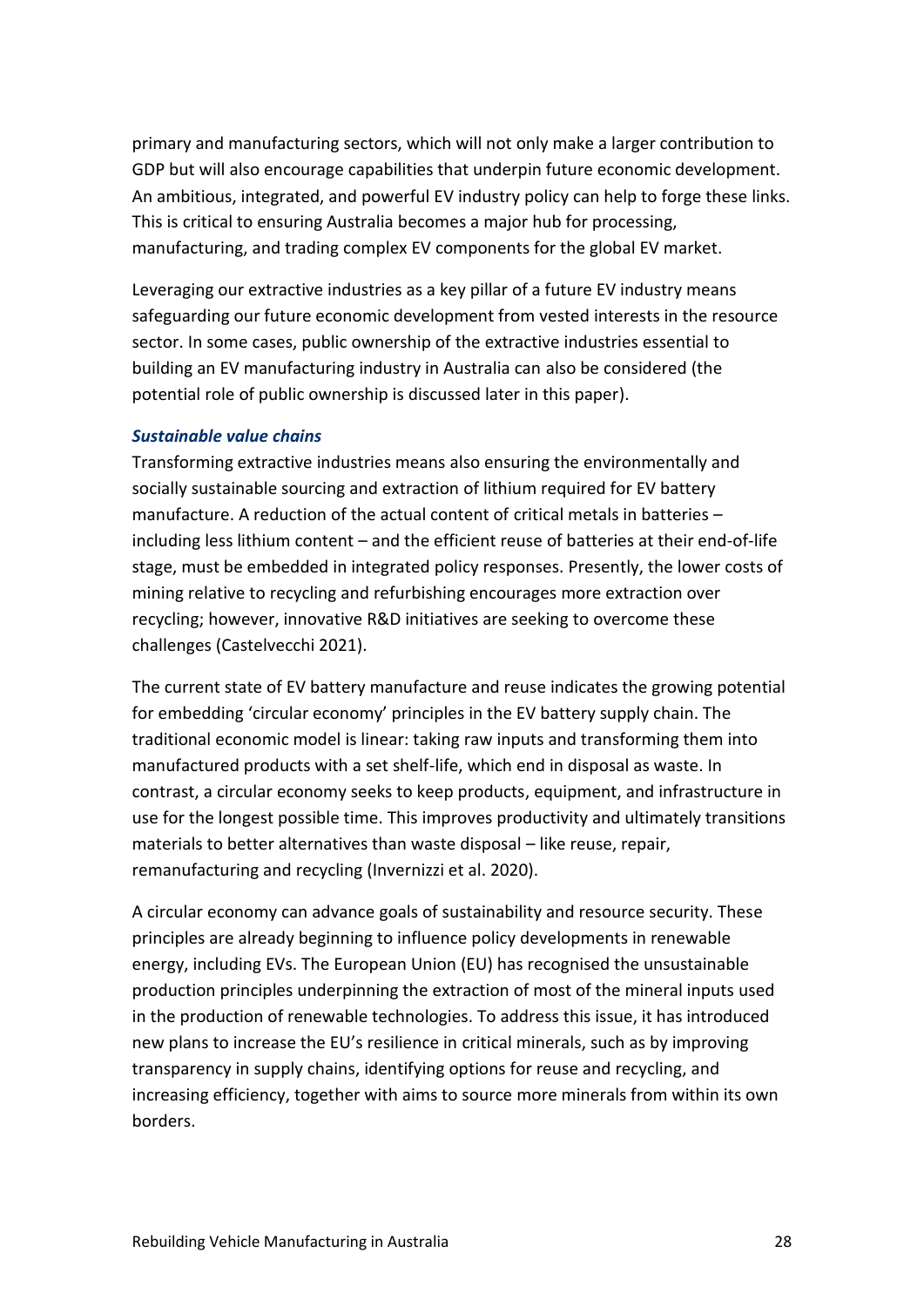The EU approach to building sustainability and security into its supply chains is designed to work in step with other goals of its 'European Green New Deal' and 'Just Transition Fund' policies (Thorpe 2020). Altogether, the EU aims to integrate sourcing and recycling of critical minerals for EV batteries with policies to promote European manufacturing of EVs, batteries, and other renewable energy equipment. European industries are being assisted to shift into sustainable industrial innovations, whilst ensuring that workers and their communities benefit from industry adjustments geared towards decarbonisation. Australia could advance its own EV industrial aims with ambitious circular economy principles that contribute to our renewable and zeroemissions targets.

#### *The circular economy and resource security*

Australia's government should consider a strategy to encourage domestic EV industry development framed by sustainability and resource security objectives. The CSIRO's *Australian National Outlook* (2019) recommended the government's establishment of a long-term plan for local battery recycling, and this goal will need to be built into an EV industry policy. Several Australian companies are already exploring commercial battery lifecycle opportunities. For example, as *The Driven reports* (Vorrath 2021b) Envirostream, a commercial battery recycling venture, has since 2018 diverted 240,000 kilograms of battery materials that would have gone to landfill or shipped to China for processing. Lithium Australia is attempting to develop technology to repurpose end-oflife EV batteries for storage purposes (Vorrath 2021b).

These examples demonstrate the opportunities for manufacturing supply chains to branch into a range of circular value chain opportunities. EV battery manufacturing can put Australian-mined minerals into Australian-made batteries. These batteries can then be recycled at end-of-life – broken down for reconstitution into batteries or repurposed as storage for home solar energy or commercial energy storage applications. In these and other ways, the EV industry could become the centrepiece of a complex web of supply and value chains, spurning collaborative R&D initiatives, diverse market demand and reduced costs to consumers.

These and other developments can promote new and innovative ways to address Australia's climate change obligations. ClimateWorks Australia's report, *Decarbonisation Futures* (2020), modelled a transport scenario that would see 7.6 million petrol and diesel cars reach end-of-life as the market share of EVs grows to 2030. But, echoing a concerning theme, it showed that Australia remains the only developed nation without a policy for the disposal of ICEs in an environmentally and sustainable way (Stock 2021).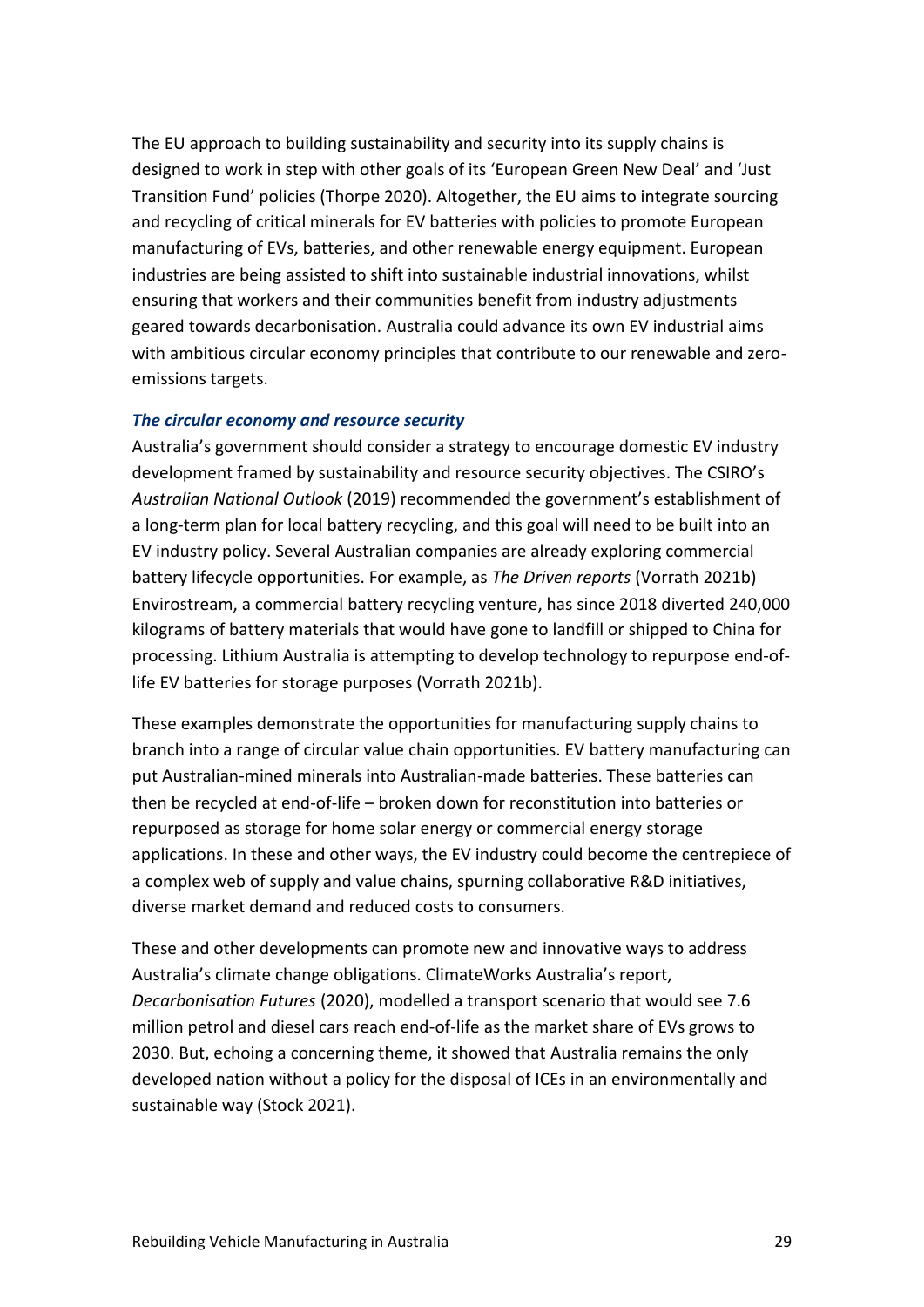Building a recycling supply chain on ethical principles and circular economy practices remains a major hurdle in the scaling up of battery recycling in Australia. A wideranging federal industry policy is needed to incentivise investment and infrastructure in these developments. Policy must coordinate the actions of extraction industries and manufacturing industries in an integrated and sustainable EV-driven future economy.

# <span id="page-29-0"></span>**BUILDING BLOCK #2: MOBILISING CAPITAL AND DEVELOPING SUPPLY CHAINS**

Major capital investments are required to achieve an EV-driven transformation of manufacturing in Australia. Evidence from international experience confirms that active, interventionist EV policies must mobilise private and public capital to drive the transition of industries and markets. In 2011, the CSIRO commissioned a report that took stock of international policy responses encouraging EV uptake by consumers, and growth in the manufacture of EVs (Dunstan et al. 2011). The policies analysed generally focused on mandates for the manufacture and consumption of EVs, adopting targets for safety and technical innovation, emissions reduction regulations that encourage more efficient, less-polluting EVs,<sup>11</sup> and incentivising manufacturers, including OEMs, to invest in EV technology R&D.

# *Mobilising Capital*

Capital released from fossil fuel industries can be redirected to investments in renewable technologies and industries that accelerate the Australian economy's decarbonisation. Other nations are taking rapid action to shift their economies to renewable-powered sources and Australia must do the same. In the *Australian Financial Review*, Chair of the Australian Renewable Energy Agency (ARENA), Martijn Wilder has argued that Australia must "think differently":

Australian companies, investors and our superannuation funds should invest in the development of ideas that can lead to long-term nation building or breakthroughs in the transition to net zero emissions (Wilder 2021).

To build investor confidence, the federal government must lead a sustained decarbonisation push, identifying opportunities like EV industry developments linked to renewable energy. Public ownership of assets, infrastructure, and public oversight

<sup>&</sup>lt;sup>11</sup> EVs may not emit carbon pollution like ICEs, but they do contribute to pollution in other common ways, i.e., tyres which gradually wear down, creating microplastics that end up in oceans and rivers; and braking systems that generate toxic dust including mercury, lead, cadmium, and chromium (see Welch 2021).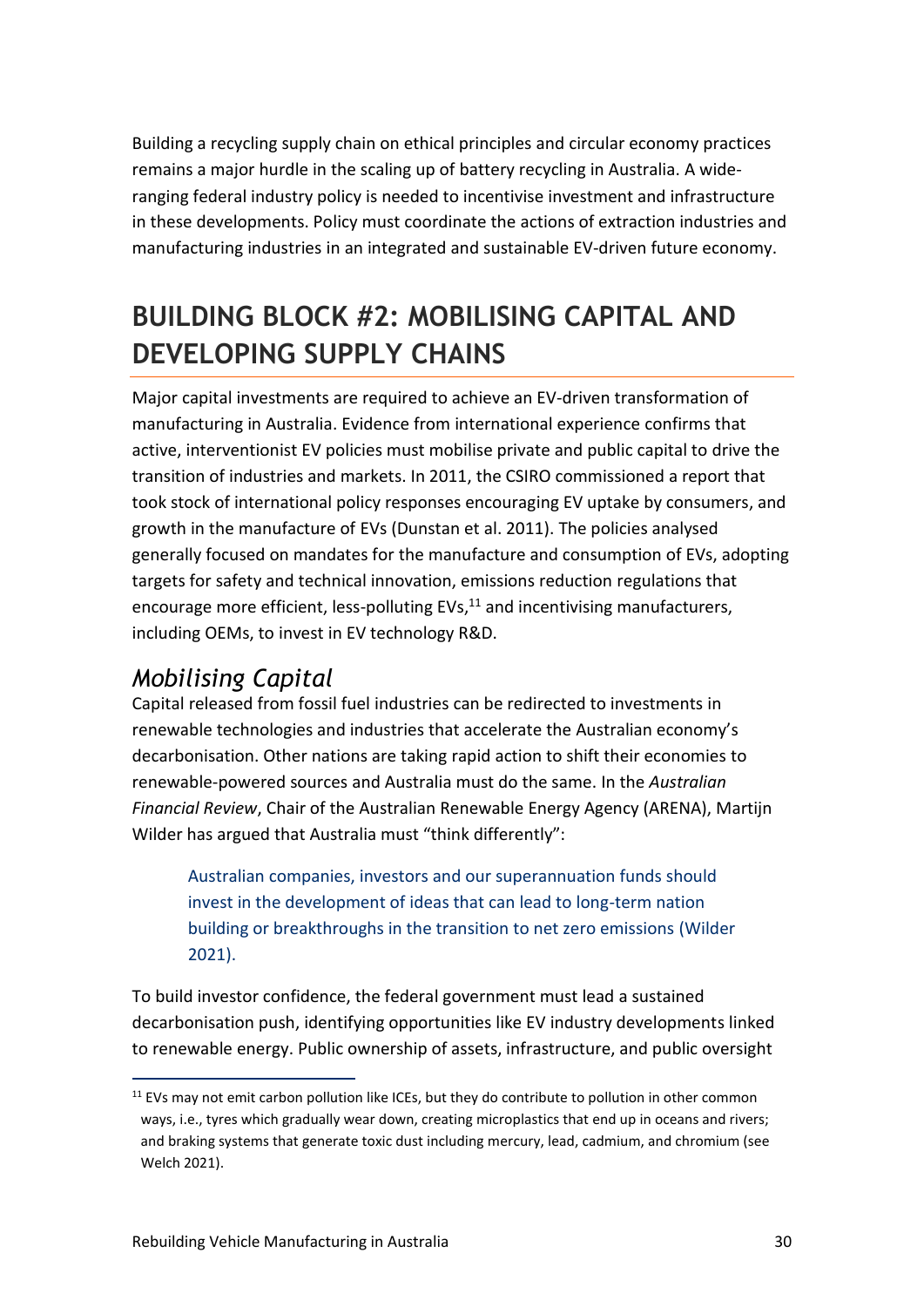of investment decisions to build a decarbonised economy are critical to establishing the public's stake in transformation. Potential private investments can be incentivised by government. By partnering with business, companies, and investment groups, government can coordinate the establishment of industries and secure supply chain developments.

# *SMEs and Supply Chain Development*

Stronger innovative capability must be nurtured amongst the Small and Medium-sized Enterprises (SMEs) that make up the bulk of Australia's manufacturing sector. For decades, these firms utilised the skilled and knowledgeable labour that served the operation of manufacturing in Australia. Key large or 'anchor' firms provided the initial spur to production and employment growth through their domestic investments; this was especially clear when major global automotive OEMs were operating in Australia. More recently, however, many of the core capabilities of vehicle manufacturing have departed Australia. That leaves the broader manufacturing sector even more dependent on SMEs for its continued activity. As Stanford (2020a, p. 57) has shown, although 86,000 businesses were registered as operating in the manufacturing sector as of June 2019, most of these businesses were very small. Furthermore, only 500 companies in total had over 200 employees (see Table 3 below). The number of manufacturing SMEs was also modest and had declined over the previous dozen years. The OECD (2021) has also highlighted the 'missing middle' of medium-sized enterprises in Australia's economy. This translates to a lack of resilience in both Australia's intranational and international business linkages. It renders the economy more deeply exposed to global supply chain disruptions, as experienced throughout the COVID-19 pandemic.

| Table 3<br><b>Count of Manufacturing Businesses by Size</b> |          |          |          |          |                    |  |  |
|-------------------------------------------------------------|----------|----------|----------|----------|--------------------|--|--|
| No.<br>employees                                            | 0        | $1 - 19$ | 20-199   | $200+$   | <b>Total firms</b> |  |  |
| 2019                                                        | 38,430   | 40,998   | 6,513    | 487      | 86,428             |  |  |
| <b>Share Total</b>                                          | 44.5%    | 47.4%    | 7.5%     | 0.6%     | 100.0%             |  |  |
| 2007                                                        | 41,182   | 44,177   | 10,191   | 756      | 96,306             |  |  |
| Change,<br>2007-2019                                        | $-6.7\%$ | $-7.2%$  | $-36.1%$ | $-35.6%$ | $-10.3%$           |  |  |
| Source: Stanford (2020a).                                   |          |          |          |          |                    |  |  |

Although major firms still dominate R&D spending and innovation activity in Australia, their performance falls below international standards. The lack of investment from business can be understood in part by the loss of industrial scale required to support robust innovation and supply chain expansion. It can also be inferred from the above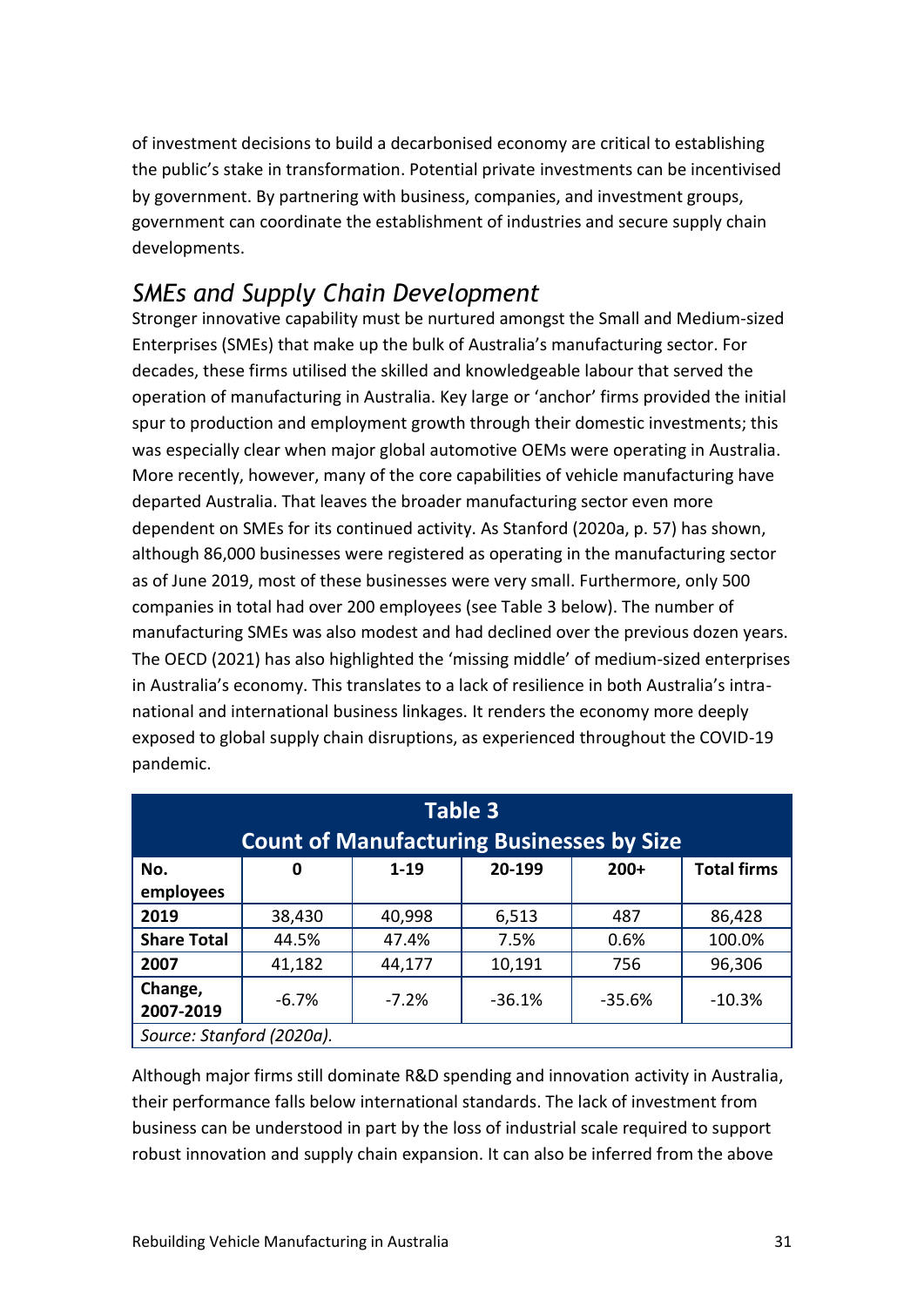data that in recent decades, collaborative projects that once connected SMEs in supply chains became fragmented. Historically, such firms would 'cluster' together geographically, benefiting from the economies of scale and knowledge-sharing achieved by proximity to each other, as well as the presence of larger primary firms (i.e., Holden, Ford, Toyota or their 'Tier 1' suppliers). It was common for employees to shift from one employer to another located nearby in an existing cluster of business, taking knowledge with them, and using it to contribute to innovation processes in their new role (Porter 1998).

In the wake of the closure of automotive manufacturing in Australia, there remain fewer larger manufacturing firms with which SMEs can coordinate production efforts. This would suggest that in the absence of industry clusters there is little, if any, reason for firms to share knowledge due to higher opportunity costs. The result, it would seem, has been an erosion of the networked knowledge-sharing and commercial collaborations that previously sustained vibrant manufacturing.

However, within the existing Australian automotive parts supply chain, despite the end of large-scale automotive assembly, significant manufacturing activity remains, as Table 4 below indicates. The obvious and expected decline in employment, wages and salaries and sales and service income between 2015-16 and 2019-20 tells only part of the industry's story. Following automotive industry closure, industry value-added declined only modestly, and in fact stabilised at a higher level than immediately prior to the last industry closures.

| <b>Table 4</b><br><b>Motor Vehicle and Motor Vehicle Part Manufacturing</b><br>Australia 2015-16 - 2019-20 (Smillions) |         |         |         |         |         |  |  |  |
|------------------------------------------------------------------------------------------------------------------------|---------|---------|---------|---------|---------|--|--|--|
| Indicator                                                                                                              | 2015-16 | 2016-17 | 2017-18 | 2018-19 | 2019-20 |  |  |  |
| Employment (at end<br>June)                                                                                            | 39,721  | 39,037  | 37,537  | 36,080  | 34,258  |  |  |  |
| Wages and salaries                                                                                                     | 2,528   | 2,811   | 2,754   | 2,264   | 2,274   |  |  |  |
| Sales and service<br>income                                                                                            | 18,031  | 17,462  | 16,067  | 15,363  | 14,753  |  |  |  |
| Industry value-added                                                                                                   | 3,765   | 3,684   | 4,029   | 3,897   | 3,956   |  |  |  |
| Source: DIIS (2020). Manufacturing sub-sector (231)                                                                    |         |         |         |         |         |  |  |  |

These data indicate that the oft-declared death of automotive manufacturing in Australia after 2017 was premature. The automotive manufacturing industry still maintains an important level of activity in Australia, including contributions to innovation, productivity, and exports. A future EV manufacturing industry could build on the enormous potential that remains in automotive supply chains that still employ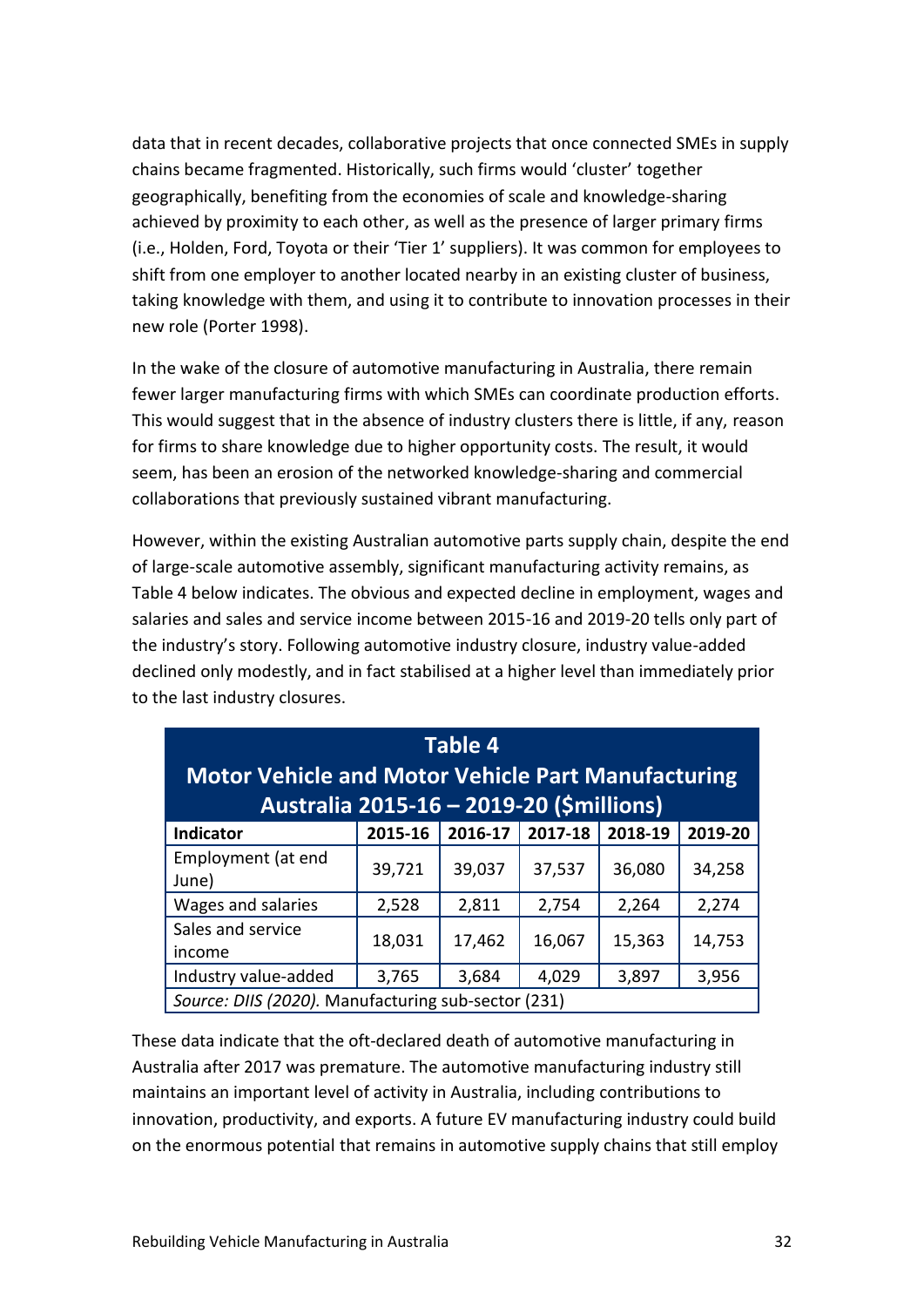thousands of Australian workers and contribute high-quality manufactured goods to both global markets and domestic assembly operations (including domestic EV bus, truck, and other heavy vehicle manufacturers). On the strength of this surprisingly resilient automotive manufacturing supply chain, Australia possesses a strong industrial foundation on which to integrate manufacturing with EV and renewable technology industries.

Recent reports from the Centre for Future Work have elaborated on Australia's opportunities to benefit from the combination of renewable energy and manufacturing transformations. Firstly, in *Powering Onwards*, Dan Nahum (2020, p. 51) has argued that Australia needs clarity and stability in energy policy. This, Nahum explains, is essential to coordinating a national response, underwriting state-level policies, and partnering with renewable energy firms and manufacturers. Secondly, Jim Stanford (2020b, pp. 54-55) has shown how the Australian renewable energy industry continues to expand despite uncertainty and inconsistency in energy policy. Moreover, conventional statistics on renewable energy job-creation opportunities in Australia typically understate the total employment in renewables: most projections do not count indirect renewables jobs across the economy, such as in electricity supply, construction, and of course, manufacturing.

*The Geography of Sustainable Supply Chain Developments* Following the closure of Australia's automotive assembly operations, within years much of the associated major industrial infrastructure was shut down. But a surprising range of capital assets remained in place. For example, in a tour of the General Motors-Holden factory at Elizabeth, South Australia, journalist Royce Kurmelovs described the situation:

Across the complex, steel towers rise into the air, still able to lift a car body into the ceiling for transport elsewhere. Spare parts sit on old conveyer belts. An entire crane system is in perfect working order (Kurmelovs 2021).

Much capital infrastructure remains intact in the regions where it was initially utilised in vehicle assembly and parts manufacturing. Several regions – Elizabeth (Playford) and Salisbury in Adelaide's north; Lonsdale in Adelaide's south; Fisherman's Bend in Port Melbourne; Geelong to Melbourne's south; among others – are also regions of great potential for re-investment in new forms of manufacturing, including EV industries.

Elizabeth in South Australia and Geelong in Victoria are two of the most important of these regions. Newer clusters of vehicle production have also emerged in recent years, including in Dandenong, Victoria – where SEA Electric produces electric trucks. At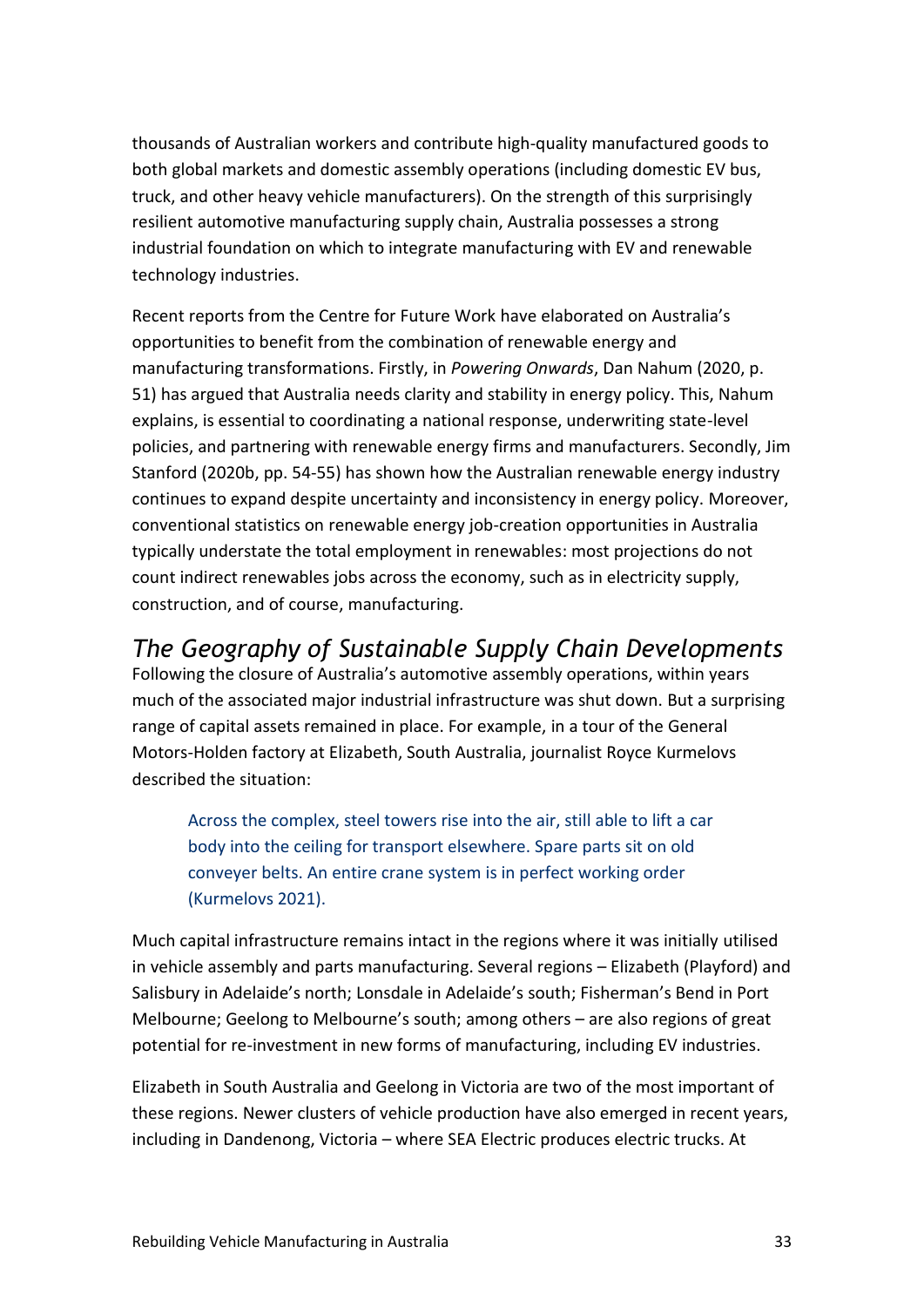Edinburgh Parks, South Australia (adjacent to the former Holden factory), Precision Buses has begun testing electric buses for use in the local, national, and international markets.

Since 2010, the Tonsley Innovation Precinct in Adelaide's inner-southern suburbs has developed on the former Mitsubishi vehicle assembly plant. Its goal has been to link the remaining manufacturing strengths of the region with advanced technology SMEs in collaboration with new manufacturing and innovation ventures. Tonsley is a particularly pertinent example of how government support can nurture innovative clusters. This long-term policy support has helped steer the site to renewed growth. Similarly, policy can help build EV industry clusters around these former sites of automotive manufacturing, capturing long-developed regional knowledge, capabilities, and capital assets that all contribute to and sustain long-term development.

Given the potential of this remaining capital stock, offers were made by various industry consortia to take over automotive operations. One company has planned to develop a business park on the Elizabeth site of the former Holden assembly factory, for a range of manufacturing, construction, engineering, automotive and commercial uses (Dornin 2017). Later, Sanjeev Gupta (executive chair of British-based GFG Alliance) identified potential for the site for building EVs (Davies 2018). However, as of 2021, Elizabeth remained largely undeveloped for manufacturing purposes, demonstrating the pace with which industrial activity quickly diminishes after the closure of a major industrial player. It also illustrates the difficulties that characterise private sector-led attempts to market de-industrialised sites as investment opportunities without strategic government intervention and fiscal support.

All this makes clear the importance of developing industrial 'clusters' of economic activity. More than two decades ago, Michael Porter wrote in *Harvard Business Review* (1998) that "the enduring competitive advantages in a global economy lie increasingly in local things—knowledge, relationships, motivation—that distant rivals cannot match." More recently, evidence from around the world has shown that a region's competitive advantage emerges not just from co-locating firms in a specific cluster and expecting that market forces will deliver positive results. Instead, planning and strategising the interaction of various firms is necessary to coordinate multiple 'moving parts', including people, firms, industries and institutions (Asheim et al. 2011; Cooke & Leydesdorff 2006).

The local knowledge, skills and capabilities that developed in Australia's historic regions of car manufacturing likewise emerged from strategic policymaking that coordinated people, firms, industries, and institutions in vehicle manufacturing production activities. Despite the closure of ICE manufacture, these regions still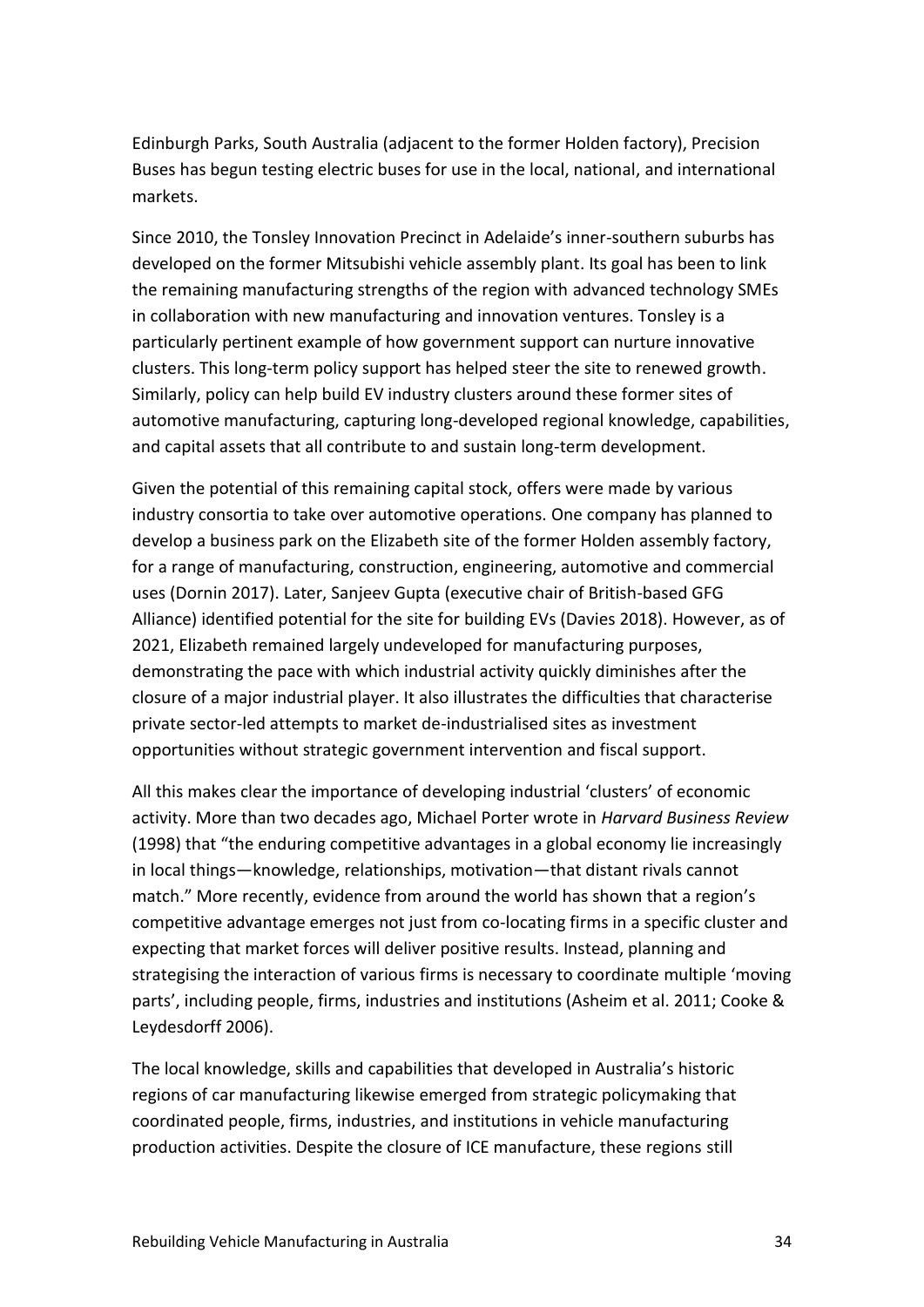demonstrate the benefits derived from the dense networking of businesses, institutions, supply chain infrastructure, training providers and communities of highskilled workers. The economic activities of individual firms and workers within them continue to contribute to 'positive externalities' – the 'spillover' of knowledge, innovation and productivity gains that tend to deliver benefits to multiple actors within the cluster and result in more competitive firms and regions.

Where activity in the automotive supply chain has continued beyond the ICE automotive industry's closure, the ongoing benefit of industrial clustering becomes clear. Spin-off industries in after-sales services, maintenance, and repair of EVs, EV batteries and components therefore hold great potential for a home-grown Australian industry embodying global expertise. Increased digitalisation and automation of production processes could in the short-term result in some disruptions and transitions in employment patterns. However, Australia can develop related manufacturing and services occupations that transition workers into higher-skilled, higher-income roles critical to supporting EV manufacturing. These possibilities indicate enormous R&D opportunities and other ways of enhancing Australia's competitive advantages.

#### *EV industries and automotive clusters*

The ongoing importance of industry clusters in Australia's former automotive manufacturing regions provides a useful base for the development of EV manufacturing. Numerous submissions to the Senate Select Committee on Electric Vehicles (Commonwealth of Australia 2019) referred to Australia's 'residual engineering capacity', highlighting the potential of existing industrial infrastructure to be revived through an EV industry. Given that a significant quantity of physical manufacturing capital currently sits idle in unused industrial sites, assembling the capital stock required to build an Australian EV manufacturing capability could have a significant head start.

Further supporting this case, Australia's manufacturing history reveals a sector intrinsically shaped by an automotive industrial base, which set in motion a pattern of capital investment, business activity and skills development that continues to this day – years after the OEMs departed. Automotive manufacturing has been a key driver of demand in other industries and sectors for complex products, and a leading stimulator of research and development (R&D) which still ripples throughout the economy. The Department of Industry, Innovation and Science (DIIS) has highlighted the importance of government policy support to transition existing auto industry clusters to new manufacturing opportunities, finding in its analysis of post-auto industry closure that:

Companies benefit tremendously from holistic assistance that includes: consideration of a company's vision and goals; skills and retraining;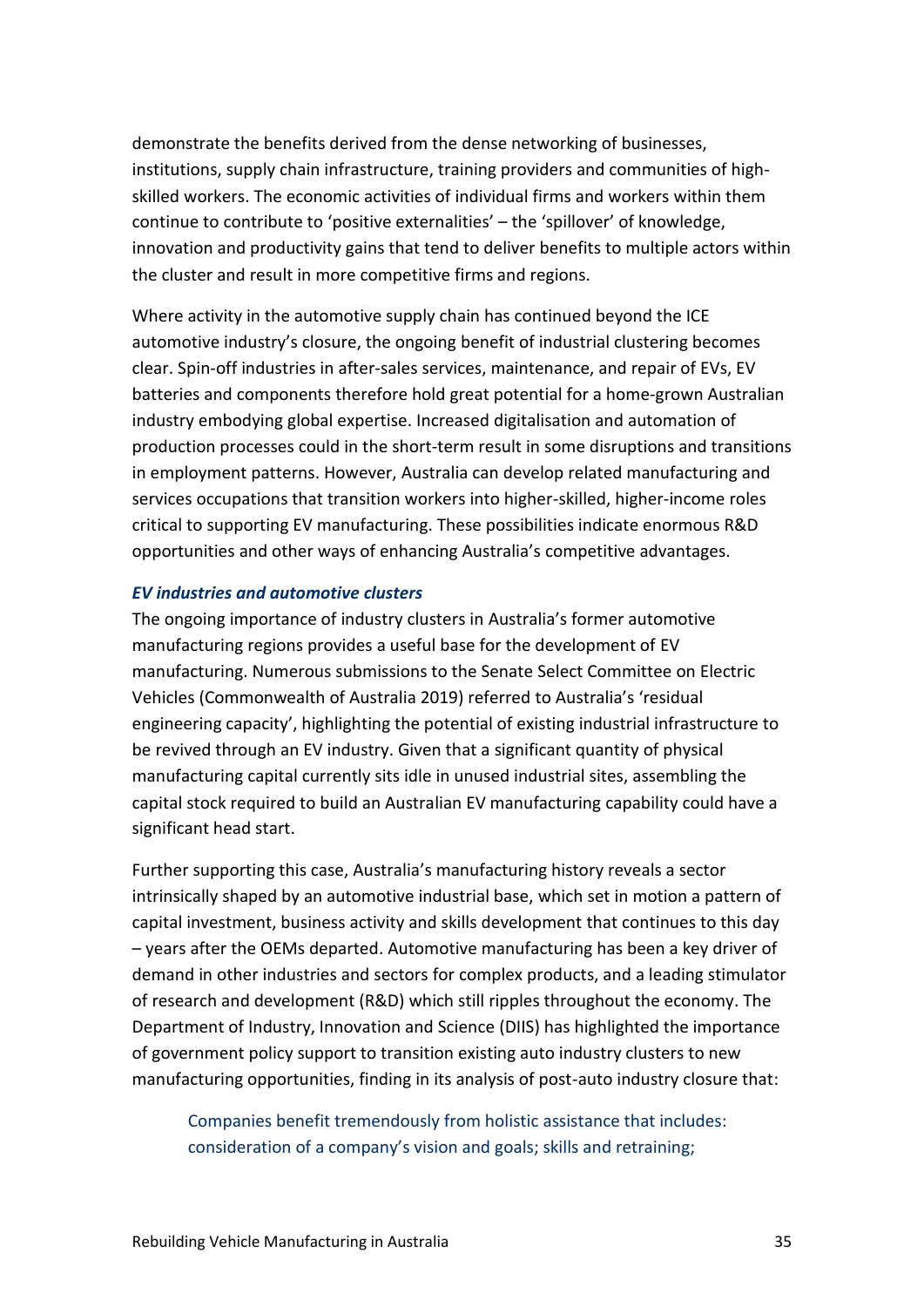#### resources (guidance as well as financial resources) and planning tools (DIIS 2020).

Hence, it will be important for an EV industry policy to acknowledge automotive manufacturing's ongoing role in economic development by preserving existing regional industry clusters and strengthening them through an EV industry strategy.

# <span id="page-35-0"></span>**BUILDING BLOCK #3: EDUCATION AND SKILLS FOR HIGH-VALUE INDUSTRIES**

Australia will require skilled labour to grow and develop sophisticated EV industry supply chains. This presents significant challenges, but a concerted effort to achieve this goal will yield great returns. Australia already possesses an industrial workforce of skilled and experienced workers, capable of meeting the needs of a growing EV industry, supported by ongoing retraining and upskilling. However, there are obstacles to kickstarting these processes.

The Australian Council of Trade Unions (ACTU) argued in its submission to the Senate Select Committee on Electric Vehicles that Australia should take advantage of underutilised skilled workers to build capacity in areas where skilled automotive workers and associated businesses are located. Building Block #3 follows from the above discussion about automotive clusters and the benefits that can be derived from retraining and reskilling former automotive workers and other skilled manufacturing specialists in new EV-related industries, which will require whole new strategies for training and skills development. The active participation of the Vocational Education and Training (VET) system is thus pivotal to the success of future EV manufacturing.

# *Rebuilding Skilled Manufacturing Labour*

Many workers lost employment in the automotive industry and broader manufacturing sector since the OEM closures over the last decade. As previous studies have documented, in the wake of those closures, many displaced workers left the manufacturing industry permanently (Beer & Thomas 2009).

Laid-off manufacturing workers often face limited opportunities. They commonly find employment in industries characterised by lower pay, less hours, chronic insecurity, and poorer conditions. It is also common that the skills or experience of these workers are a poor match for work in these industries, and disadvantage them relative to other workers. For example, when manufacturing workers seek employment in retail industries, they compete directly with younger people with more experience in retail environments.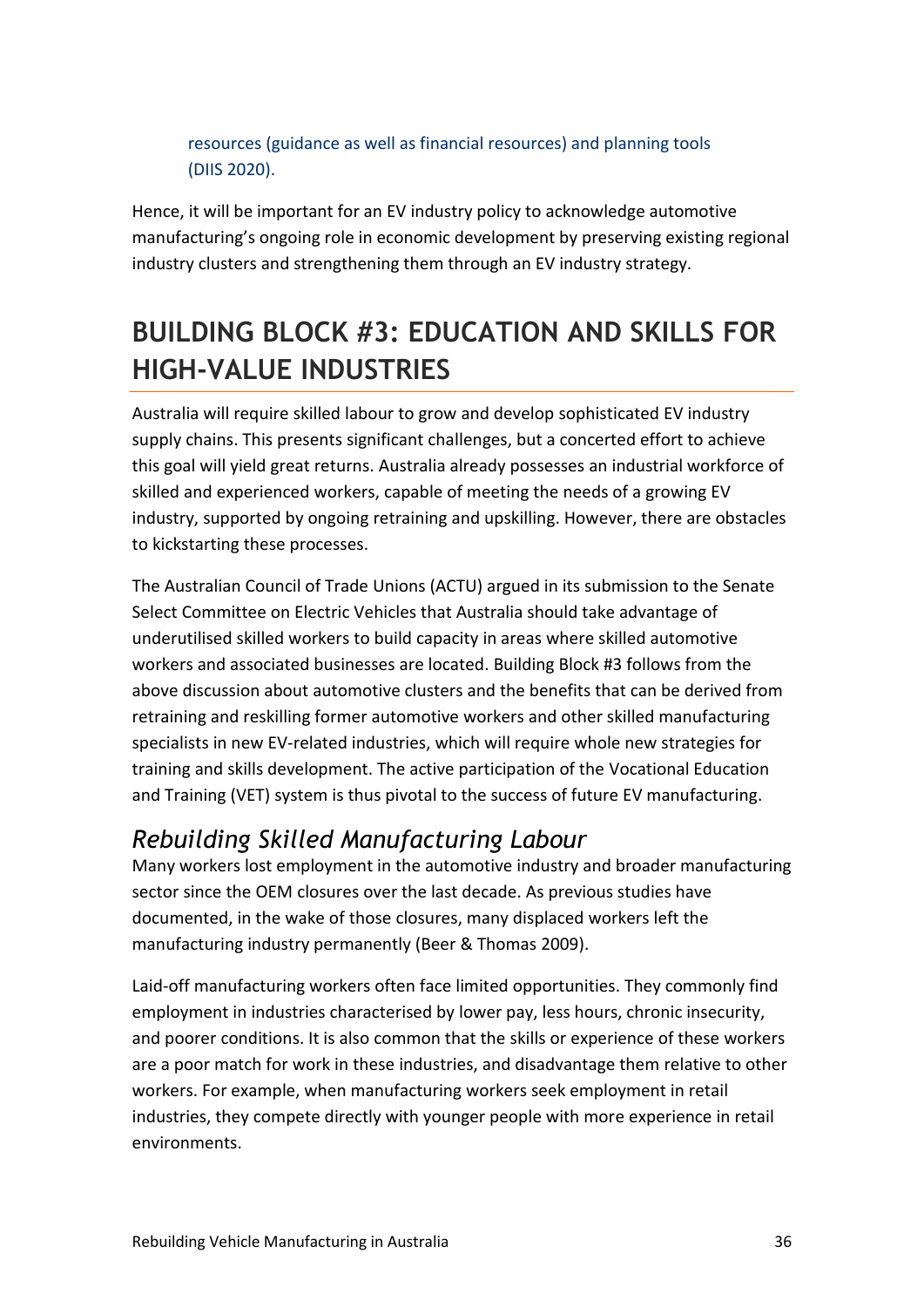A common experience of former manufacturing workers leaving the sector is negative health consequences and barriers to social participation. This reflects the preceding problems, but also the loss of community that workers commonly experience after losing long-term, well-paid, and unionised manufacturing positions. An EV industry policy could reverse these negative trends by reinvigorating the positive benefits of regional industry clusters and capturing the skills and capabilities that are retained by workers in SMEs that still operate in the post-automotive manufacturing sector.

# *Skills for Final Assembly of EVs*

As discussed above, vehicle components manufacturing has retained a significant footprint in Australia despite the shutdown of ICE assembly plants and a significant loss of jobs. Australia already produces a range of specialised EVs (such as buses) and EV components, supplying both domestic and global markets. Expanding EV components production and final assembly work is both desirable and feasible, if supported by active industry planning. But to support this, Australia must also invest urgently in relevant skills to underpin greater domestic involvement in global EV supply chains.

# *Mobilising VET for a Skilled EV Workforce*

Delivery of new training packages for EV industry apprentices and trainees will be essential to preparing skilled labour for future EV manufacturing. The VET system will require whole new units of competency.

#### *Current training and skills limitations*

In 2020, the Industry Reference Committee (IRC) representing the automotive industry, along with the Australian Industry and Skills Committee (AISC), have proposed changes to the 'Automotive Retail, Service and Repair' Training Package to create new qualifications and units of competency to support skills for the EV industry (PwC & DESE 2020). However, these changes are to non-trade Certificate II and Certificate III qualifications, and thus do not support the creation of pathways for workers into higher-paid and higher-skilled jobs. EV industries will be characterised by higher-level jobs requiring at least Cert III qualifications, and these proposed changes demonstrate the current narrow scope of skills reform for EV industries.

These changes also are focused on after-market areas of qualification and occupation, and hence would not facilitate the development of skills suited for EV components manufacture or vehicle assembly. At present, EV manufacturing production is not even incorporated into Cert II- or Cert III-level qualifications for the automotive industry. Furthermore, the proposed changes consist of updates to existing units, or new qualifications that are equivalent to Training Packages associated with traditional ICE vehicles. The qualifications and units of competency proposed by the IRCs and the AISC are outlined in Table 5.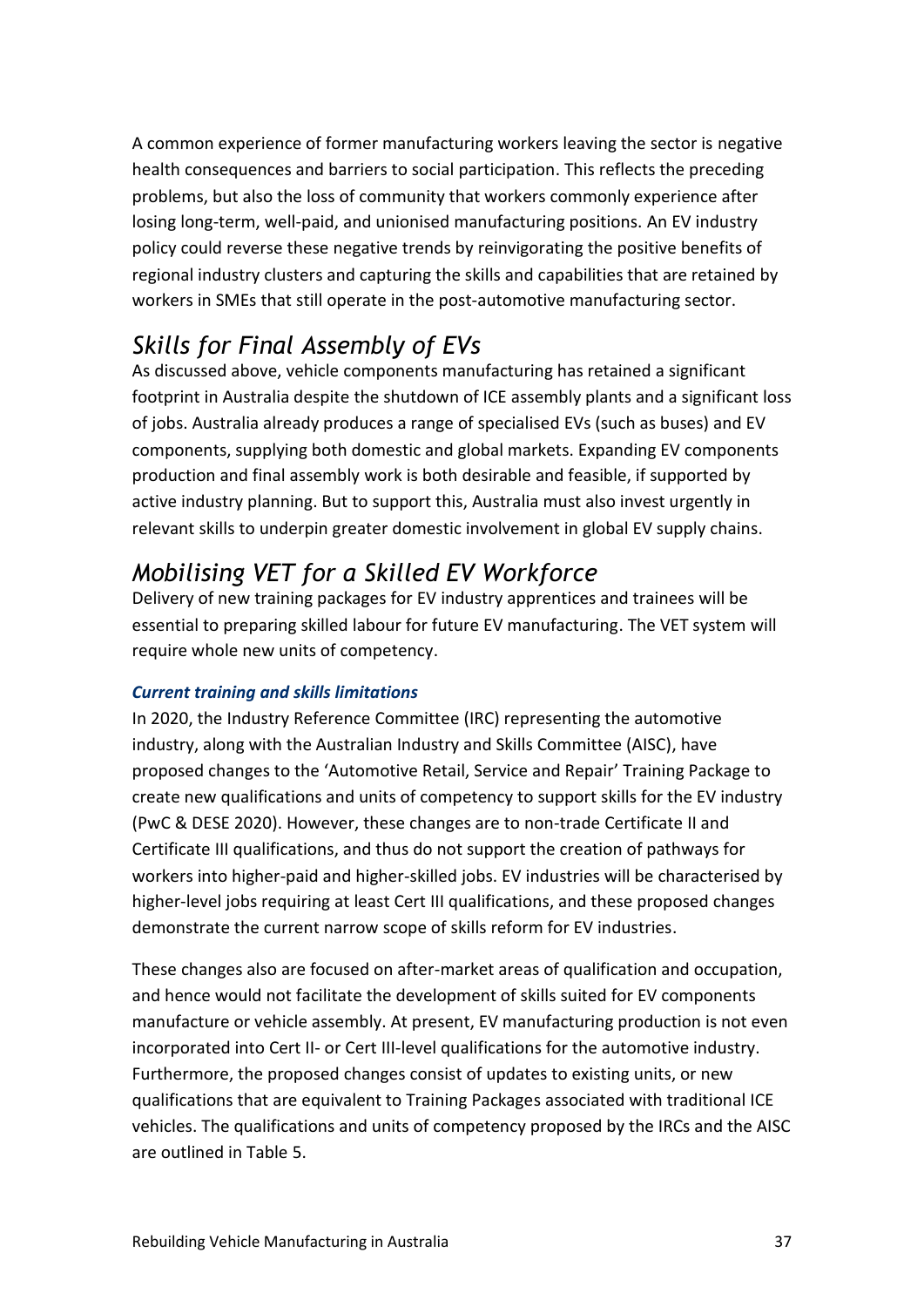### **Table 5**

# **Automotive Retail, Service and Repair (AUR) Training Package: Proposed Changes**

**Project: Accessory Fitting**

#### **Qualifications**

AUR22021 Certificate II in Automotive Accessory Fitting<sup>1</sup>

*Units of Competency*

AURETR049 Install and modify in-car entertainment and convenience systems<sup>1</sup>

AURLTD008 Replace and refit vehicle steering and suspension components<sup>1</sup>

AURVTN043 Install protection equipment to vehicles<sup>1</sup>

AURLTD101 Select and install performance enhanced suspension system products<sup>2</sup>

AURVTN112 Install vehicle sunroofs<sup>2</sup>

AURVTT119 Fabricate and install automotive and marine frames, canopies and side curtains<sup>2</sup>

#### **Project: Battery Electric Vehicle**

#### **Qualifications**

AUR37321 Certificate III in Automotive Electric Vehicle Technology<sup>1</sup>

#### **Units of Competency**

*AURETH015 Diagnose and repair heavy electric vehicle rechargeable energy storage systems*<sup>1</sup>

*AURETH016 Diagnose and repair complex faults in battery electric vehicle powertrains*<sup>1</sup>

#### **Project: Heavy Vehicle Telematics**

*AURETR051 Diagnose, repair and replace precision agriculture systems*<sup>1</sup>

*AURETR052 Diagnose and repair commercial road transport electronic management systems*\*

*AURETR053 Diagnose and repair mobile plant electronic management systems*<sup>1</sup>

*AURETR121 Diagnose, repair and replace electronic management, monitoring and tracking systems*<sup>2</sup>

*<sup>1</sup>Refers to entirely new Qualifications or Units of Competency that do not replace older versions*

*<sup>2</sup>Refers to updated Qualifications or Units of Competency that replace older versions (relating to ICE vehicles).*

*Source: adapted from PwC & DESE (2020).*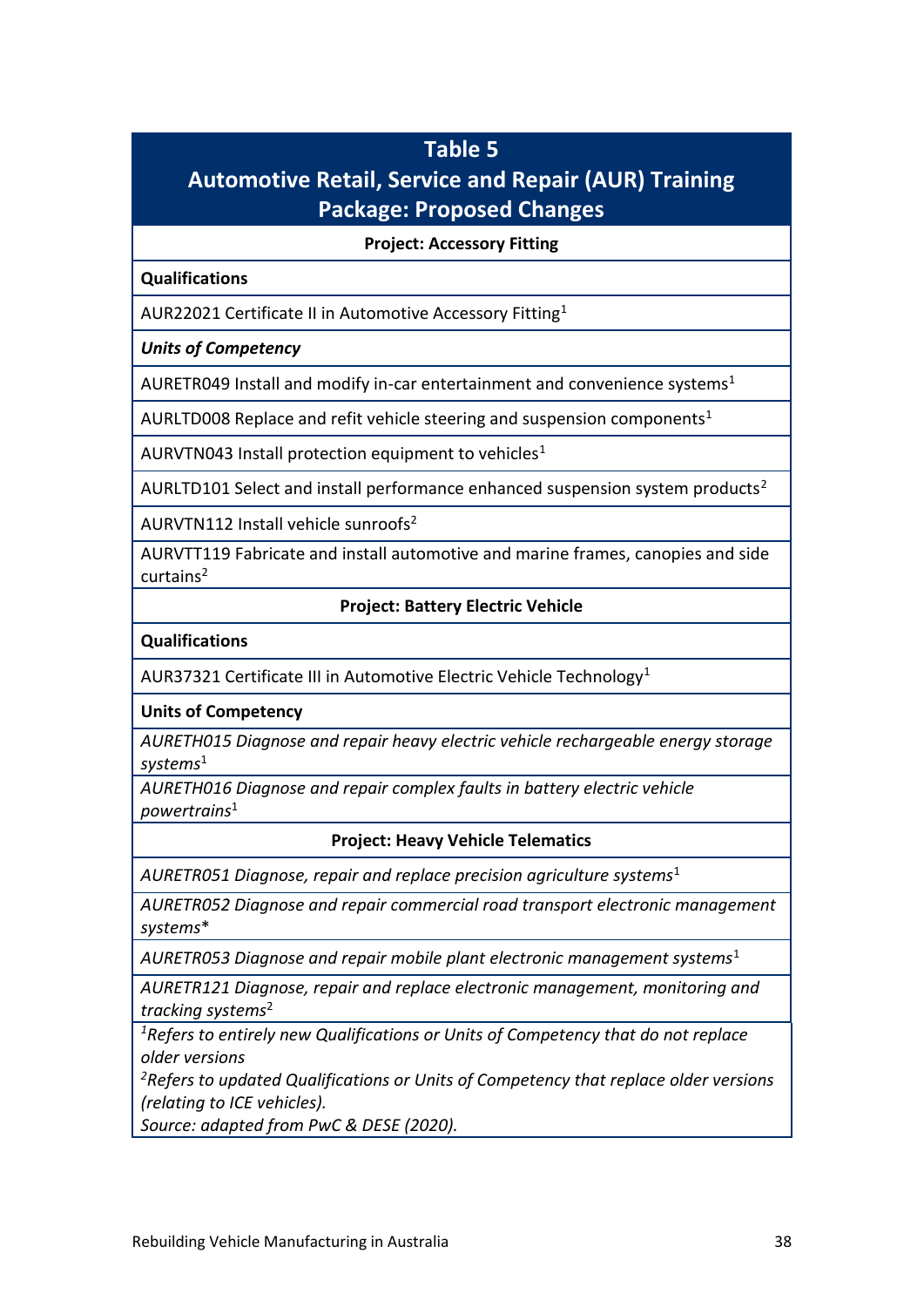The proposed changes to the Automotive Accessory Fitting qualification (AUR22021) incorporate EV skills and training at the Certificate II level. This actually results in a backwards step to the base-level trade qualification (which previously was a non-trade Cert III). This reduction in qualification standards leads the industry in the wrong direction. The broader Automotive Manufacturing Training Package still refers only to 'hybrid' vehicles, with no mentions made to fully electric vehicles. These weaknesses confirm that VET policymakers have much remaining work ahead to fully prepare for the impact of EV use and manufacturing on Australia's skills system.

#### *Addressing shortcomings in current training and skills*

Shortcomings in EV industry skills and training pathways at present partly reflect the time lags encountered in developing new training units, packages, and qualifications to be approved and endorsed by the relevant IRCs. These processes involve a wide range of industry stakeholders and are challenged to keep up with more rapid advances in EV technology.

The development of a highly skilled workforce for EV industries will require meticulous attention to training structures and frameworks. The EV manufacturing transition is more complex than a straightforward transfer of ICE automotive manufacturing work to EV automotive manufacturing work. A root-and-branch analysis of skills, job functions and occupational structures required for EV manufacturing will be required. Deep analyses of the skills requirements of the EV industry must be at the heart of industrial transformation. A full account of what is needed to ensure that Australian manufacturing workers are involved in component manufacture and final assembly of EVs is an essential precursor to building these capabilities.

Unions will be essential partners in developing training resources, skills formation, and industrial knowledge of what is needed. Union involvement is critical where, even as increased digitalisation and automation shapes manufacturing, the role of workers remains pivotal to highly skilled and complex manufacturing processes.

# *Workers are Pivotal to Industry Policy Success*

EV industry policy must be developed in a way that recognises workers possess not only qualifications, but skills informed by experience. Studies of some of the world's most sophisticated automotive supply chains have determined that even in highly automated workplaces, the experiential knowledge and skills of workers is an essential ingredient in highly advanced, digitalised, and automated industrial systems (see Pfeiffer & Suphan 2015). Human skills become critical inputs in firms that acknowledge workers' first-hand knowledge of production processes is more than just 'routine', and therefore is not easily replaced by labour-saving technologies. The ramifications of this recognition of the value of workers' all-around knowledge for transforming VET-based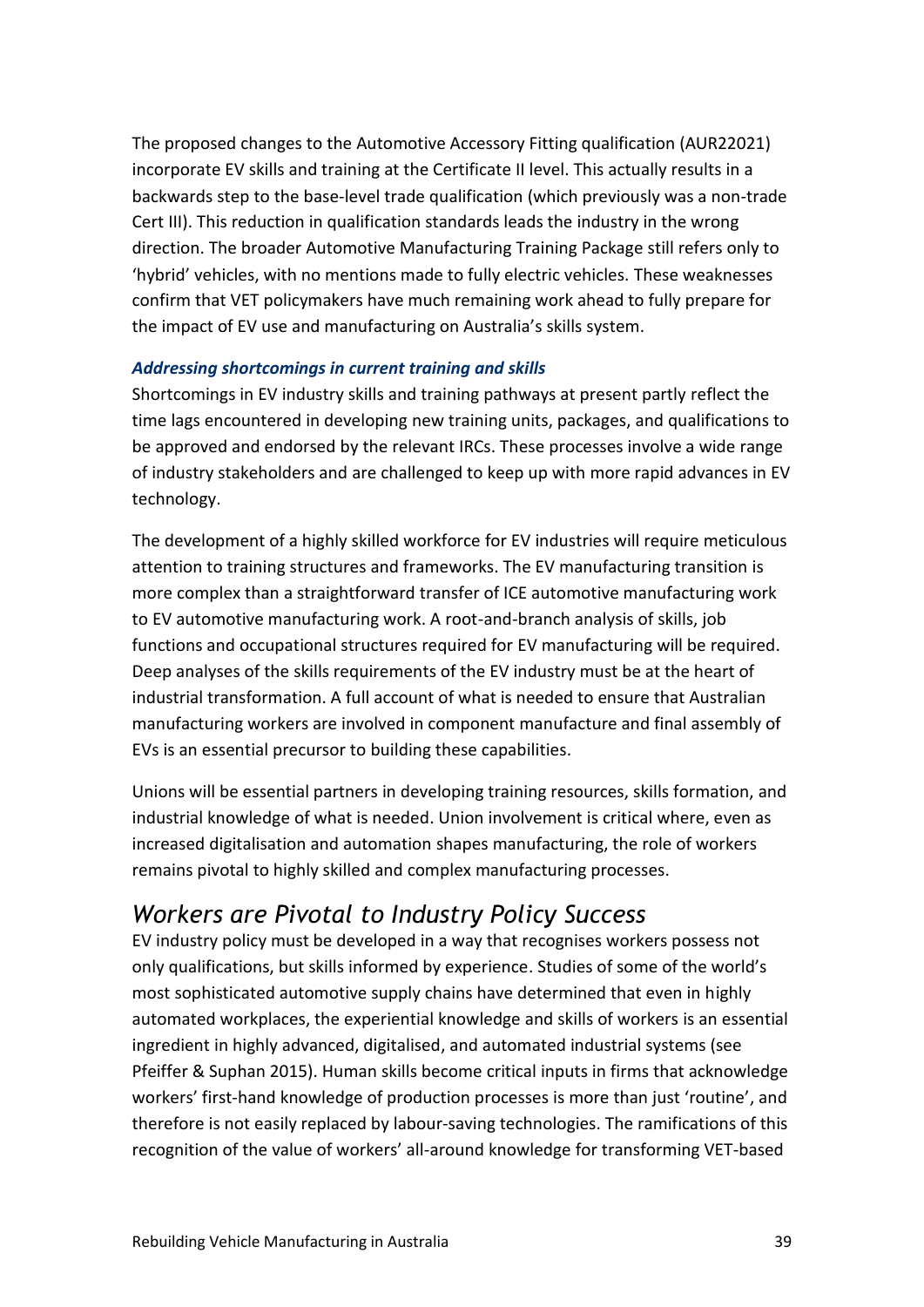skills provision are enormous. Industry policy that places skills at its centre will manage the transition to an EV industry by ensuring competent workers are active in shaping advanced manufacturing workplaces.

Government's direct investment in the EV industry, such as the purchase of EVs for government fleets; funding of service-producing organisations, such as the delivery of VET education and training of EV workforces through TAFE and other VET providers; and purchasing of goods and services from private sector firms are all ways that the full potential of government spending power can be mobilised in support of both economic and social objectives.

This role of government is also beneficial when it extends to investment in R&D. International examples of advanced procurement industry policy confirm that an active government role in innovation processes leverages more training efforts from partnering firms, which ultimately become like a 'technical university' (Eliasson 2011). In this manner, workers – already holding formal qualifications from the VET system – advance their experience and skills further through on-the-job learning.

# <span id="page-39-0"></span>**BUILDING BLOCK #4: THE ROLE OF GOVERNMENT AND OTHER KEY INSTITUTIONS IN EV INDUSTRY DEVELOPMENT**

In responding more fulsomely to the climate change challenge, the Australian government could put an EV industry at the centre of its economic and environmental strategies. This represents a strategy that goes far beyond industry policy as an exercise in 'picking winners'. Instead, it is about seeding a range of viable innovative industrial pathways.

As a case in point, Mariana Mazzucato (2015) has highlighted the Obama Administration's backing of two renewable energy technology ventures, Solyndra and Tesla, to show that the failure of Solyndra (at a cost of more than \$US500 million) was more than offset by the multi-billion-dollar success of Tesla. <sup>12</sup> Tesla is now one of the world's most innovative manufacturing companies, providing commercial and retail products in the EV and renewable energy sectors. The success of global manufacturing giants like Tesla can only be understood with reference to the industry policy context that enabled them.

 $12$  According to Mazzucato (2015) the Obama Administration provided guaranteed loans of US\$535 million to Solyndra, and US\$465 million to Tesla.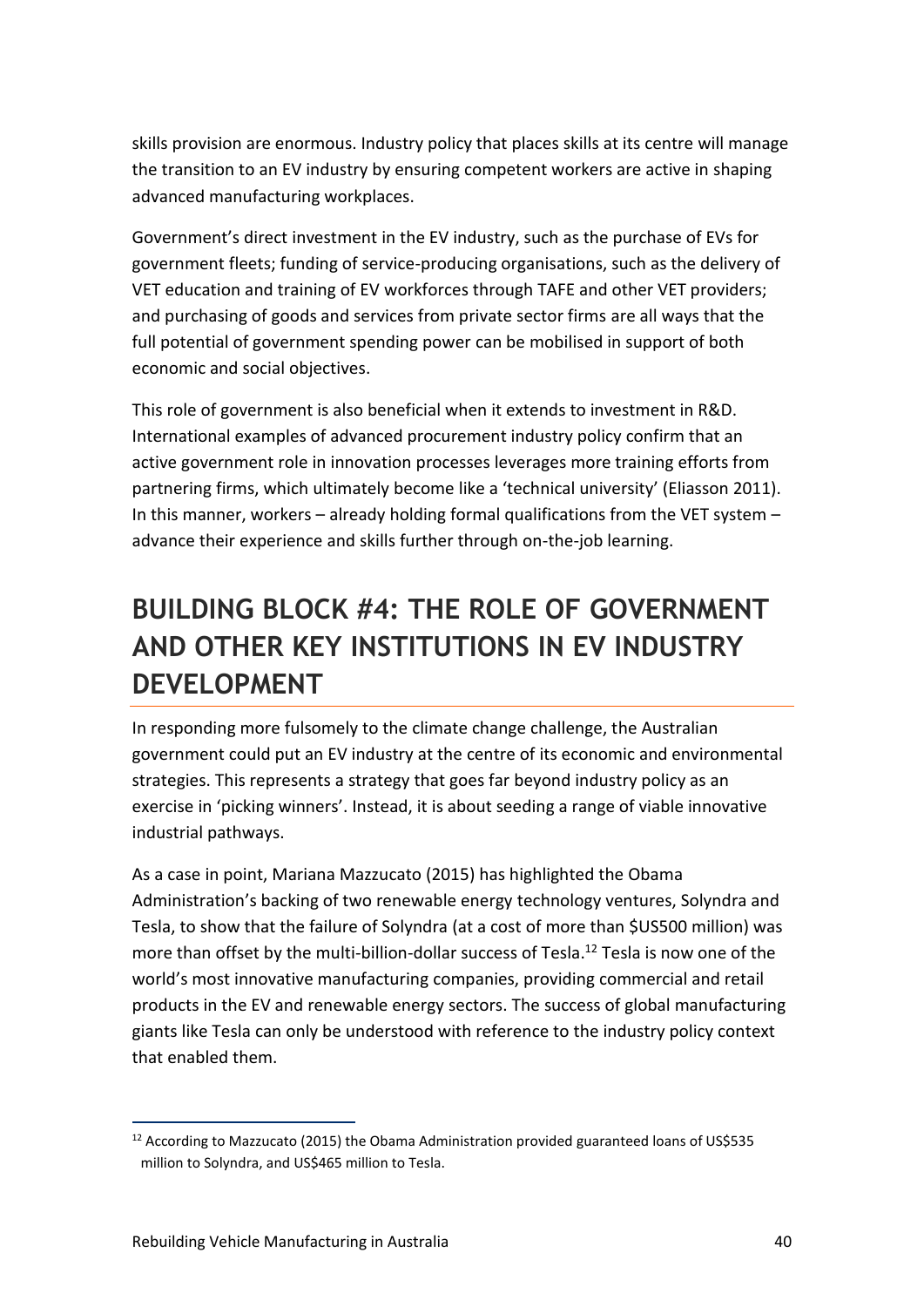Industry policy must also ensure that its successes further social and environmental goals. In more recent work, Mazzucato (2019) argues that Tesla 'privatised' the profits of its extraordinary success, while 'socialising' the costs of funding innovation.<sup>13</sup> Hirsh (2015) reported that by 2015, Tesla had already benefited from nearly US\$5 billion in U.S. federal and state subsidies to develop and expand multiple ventures (including EVs, tunnel boring, renewable energies, and even space exploration). There are also widely reported cases of Tesla CEO Elon Musk's willingness to exploit workers and prevent unions from organising workers at Tesla plants (see Sainato 2018).

This experience confirms that the federal government should actively participate in various aspects of EV industry development. This includes the development of secondary processes downstream from extractive industries regulating skills development, supporting supply chain enhancement, and incentivising the use of EVs by consumers (such as sales incentives and charging infrastructure). ARENA (2018) has reviewed EV policies in other countries and shown that they commonly feature purchasing incentives, procurement targets, import regulations, fuel efficiency and consumption regulation and even outright ICE vehicle bans. ClimateWorks (2018) has argued that campaigns to raise awareness amongst the public, by demonstrating and deploying EVs and EV charging infrastructure, are necessary to accelerate public engagement in the EV transition.

In terms of industrial relations policy development, unions and other civil organisations must hold an active role to enhance the resulting benefits of EV industry growth for workers, the public and future generations. These investments are guided by the twin goals of decarbonising the Australian economy and enhancing our technological and industrial prospects. The urgency of government measures to maximise societal benefit are illustrated once again with Tesla's plans for prospective ventures in Australian rare earth mining. The *Australian Financial Review* reports (Greber 2021) that Tesla has estimated its annual demand for Australian-produced lithium, nickel, and other critical and rare earths to exceed \$1 billion beyond 2021. The clear lessons for Australia are that due diligence must be taken by governments to plan industry policy that builds competitive advantage in EV industries and guarantees a proportionate share in the benefits flows to workers, communities, and the public. EV manufacturing firms seeking to benefit from Australian incentives and supports should be pressed to maximise domestic investments and distribute the proceeds broadly throughout society.

<sup>&</sup>lt;sup>13</sup> While the failure of Solyndra was more than offset by the enormous success of Tesla. Mazzucato (2015, p. 12) explains that "Taxpayers footed the bill for Solyndra's losses – yet got hardly any of Tesla's profits."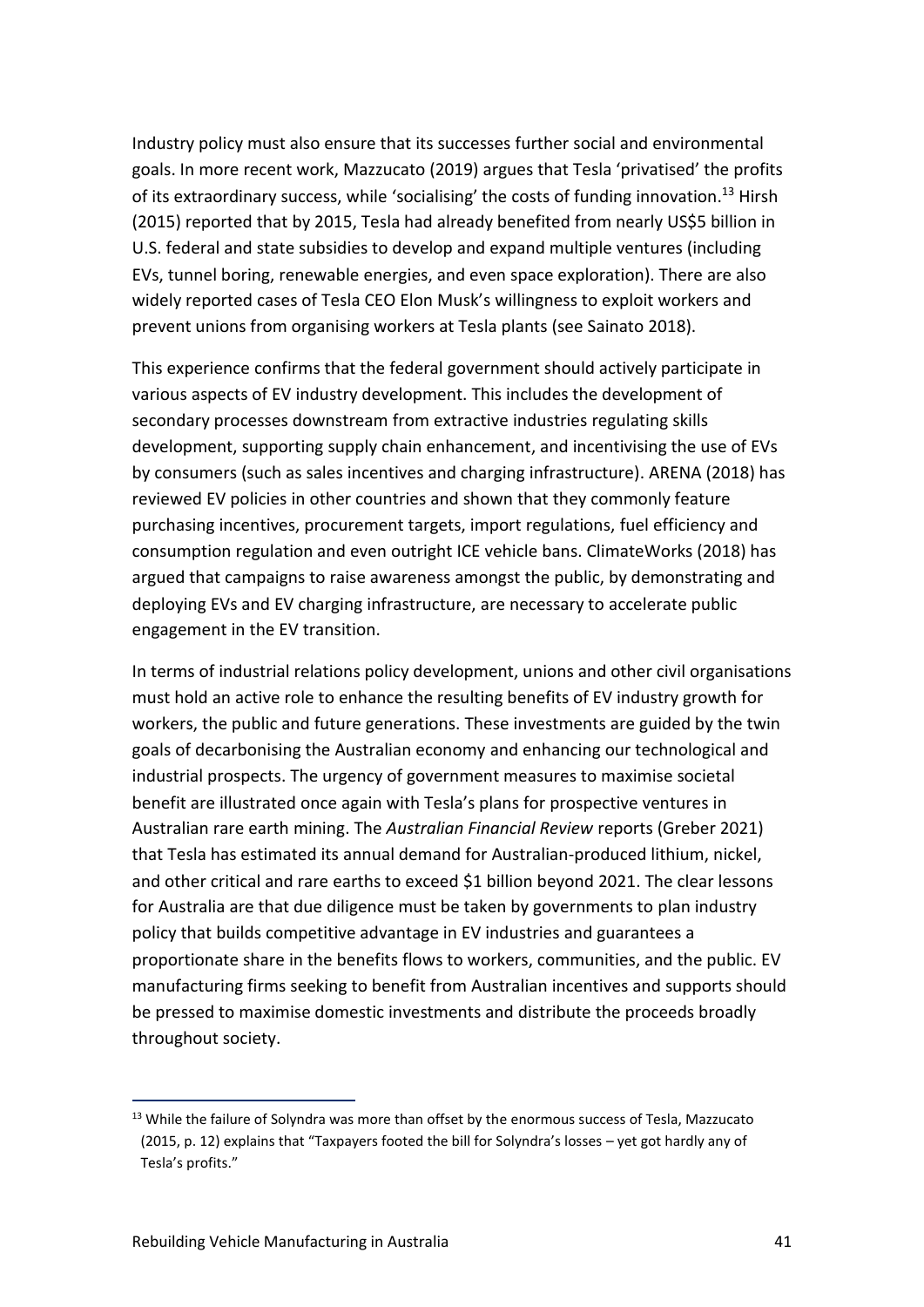# *Industry Policy as Industrial Democracy*

New forms of worker intervention in production – for example, greater input into the design of EV manufacturing processes and companies making room for workers and representative unions to provide feedback on increasing its efficiency – can contribute powerfully to highly skilled workforces and increased productivity in Australia. Miller (2021) reported how the management of Volkswagen (VW) learned that a positivesum strategy for productivity outcomes that meet union and worker aims can produce long-term benefits for both firms and workers. When the unions representing the German automotive firm's workforces were initially shut out of decision-making, VW quickly understood that an adversarial approach to strategising firm growth would create more problems than a cooperative approach that embraces union industrial democracy. Hence, more recently, union representatives have collaborated with VW management to develop a 'shared vision' for EV productivity and growth driven by high-quality job-creation instead of cost-cutting measures that typically result in job losses. Focusing on greater worker input to planning and productivity enhancements therefore represents a growth strategy that will benefit both EV manufacturing firms and EV manufacturing workers.

Increasing the space for workers to provide input on EV industry development can maximise the knowledge informing innovation in EV supply and value chains, from mining and refining, to manufacturing. Workers and their unions must possess scope to intervene in industry policy development, identifying the necessary skills formation and industrial knowledge required to shape EV manufacturing developments. Where experienced and knowledgeable workers will transfer skills and expertise from traditional automotive manufacturing to new EV manufacturing, they are amongst the most critical inputs to innovation processes.

#### *Community participation in an inclusive EV future*

Beyond worker interventions, communities must be active stakeholders in developing and implementing sustainable social and environmental thinking and practices. This can reinforce a cultural shift to deeper ecological and community-minded social participation. A significant commitment to meeting Australia's climate change obligations in such terms can make great strides towards the transformation of cultural norms. Ultimately, private EV ownership would be supplemented by an abundance of well-funded and innovative sustainable public transport planning, all supported by a vibrant and innovative manufacturing sector. This basis for developing renewable futures would complement environmentally sustainable innovations in Australia's energy systems, and rapidly drive an environmentally friendly renewal of our economic system.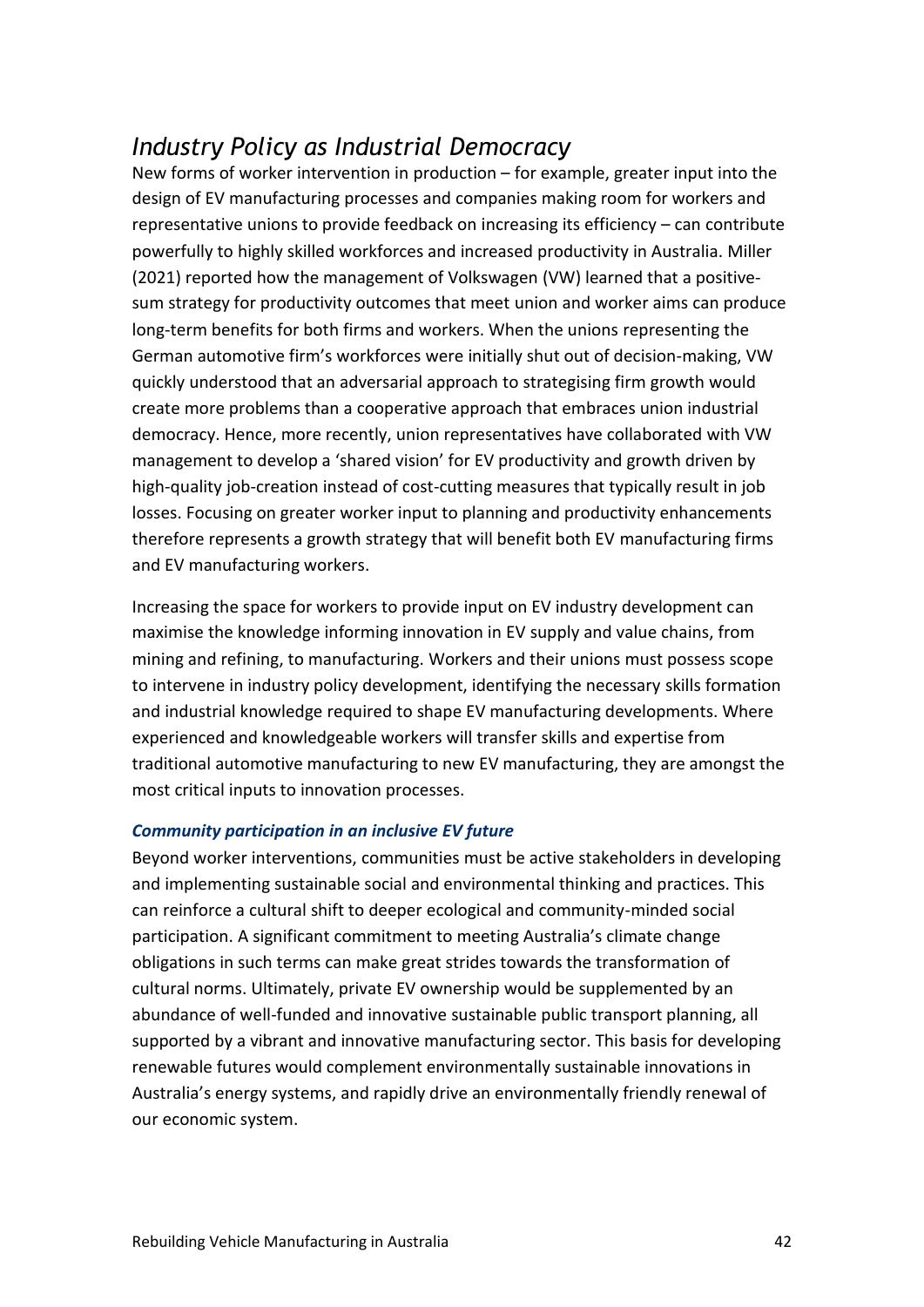# <span id="page-42-0"></span>**Electric Vehicles as Part of a Broader Climate Policy**

The previous section outlined four 'Building Blocks' present to varying degrees in Australia, that will be critical in establishing an EV industry policy in Australia that can meet the goals of economic development and sustainability. These Building Blocks do not constitute an exhaustive list of the components of a successful EV industry. However, they will be essential to any EV industry policy response that acknowledges manufacturing as a key strength for the sustainable rebuilding of Australia's economy. And together they constitute just one pillar of a broader and transformative policy response required to lead our energy systems, transport infrastructure, and societal norms toward a more sustainable future.

#### *Beyond 'Magic Bullet' solutions*

Building an EV industry in Australia is not a magic bullet for ending our social, political, and environmental woes. An Australian EV strategy based simply on a 1:1 replacement of ICEs with EVs would 'lock in' systems of production and transportation, and an overreliance on private vehicles, that are ecologically unsustainable. We must also rethink our relationship to cars and consider more socially and environmentally sustainable modes of transport (i.e., public transport, cycling, walking) to meaningfully address climate change (Mattioli et al. 2020; Morgan 2020). Therefore, an Australian EV manufacturing industry should be seen as one major component of a nation-wide approach to addressing climate change and creating a sustainable future.

Australia is thus in an enviable position of being able to rethink what an EV industry could look like. For example, by utilising our existing industrial base and mobilising it for a renewable future, linking it to a democratic industrial transformation – in manufacturing workplaces and in broader climate-conscious social institutions – Australia can develop its industrial capabilities around a competitive advantage in what would broadly be 'applied renewable energy solutions'. The Australian EV manufacturing industry would then not just produce cars for private use and for government and private business fleets, but also Australian-made electric-powered trains, trams, buses, ferries, motorcycles, bicycles, scooters and more. The refining of lithium would supply industries that develop batteries for these forms of transport, as well as for our energy infrastructure networks. As Australia's energy system increasingly draws on renewable sources, the capacity to utilise our uniquely abundant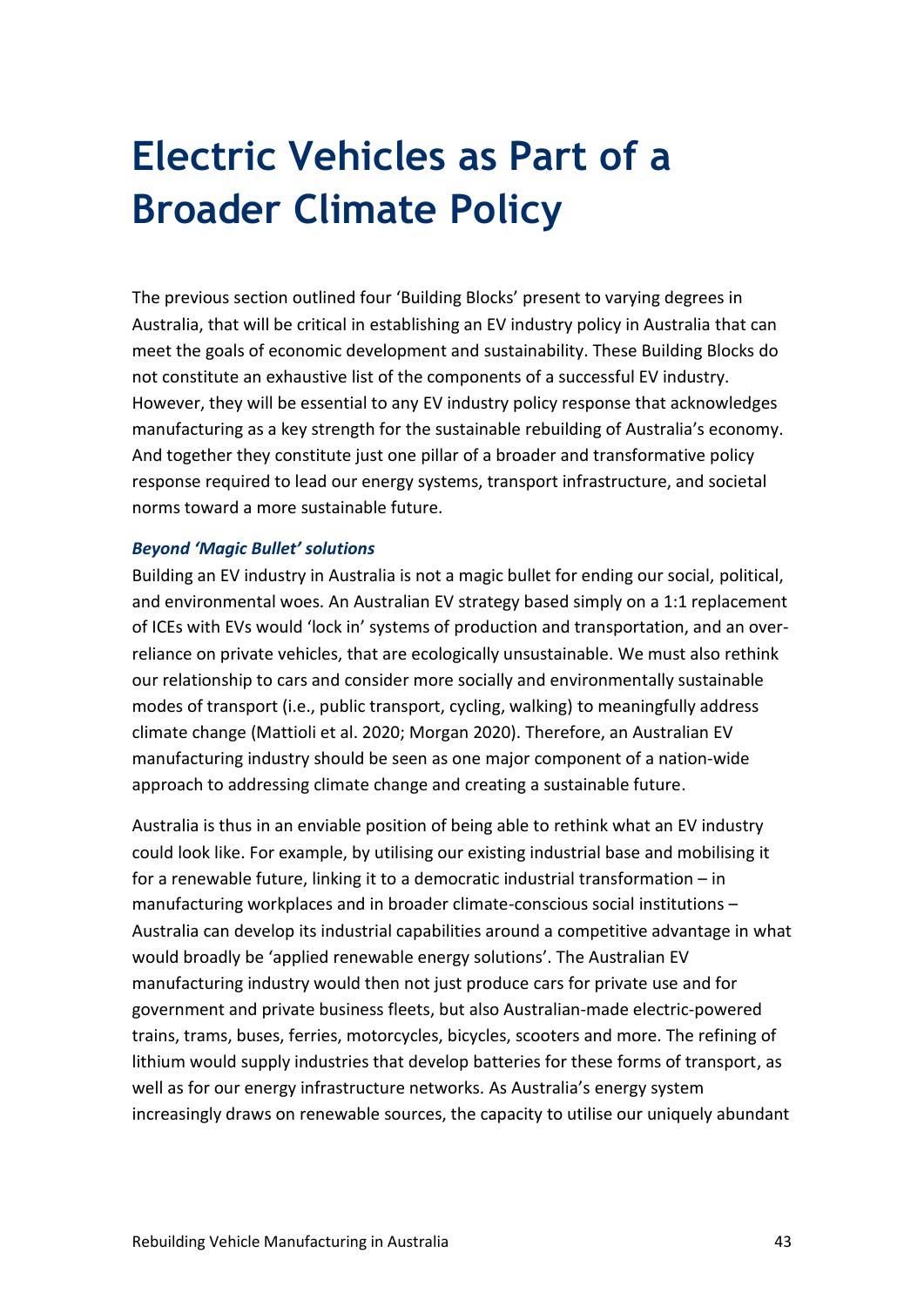renewable energy resource to support high-value product and service exports will grow as well.

Governments can mobilise and advertise this global competitive advantage and its related products and services as a nation-building strategy, and as a global export opportunity. The goal should be to provide sustainable solutions to problems that emerge from dependence on ICEs and other carbon-intensive forms of transport, and ways of living and doing business. This would focus Australian technological innovations on decarbonising transport systems and demonstrating to the world our economy-wide renewable energy knowledge, skills, and capabilities. Ultimately, an EV industry policy presents a major active government opportunity for gearing our economy and society towards meeting the mutually reinforcing goals of environmental sustainability, economic prosperity, and democratic participation.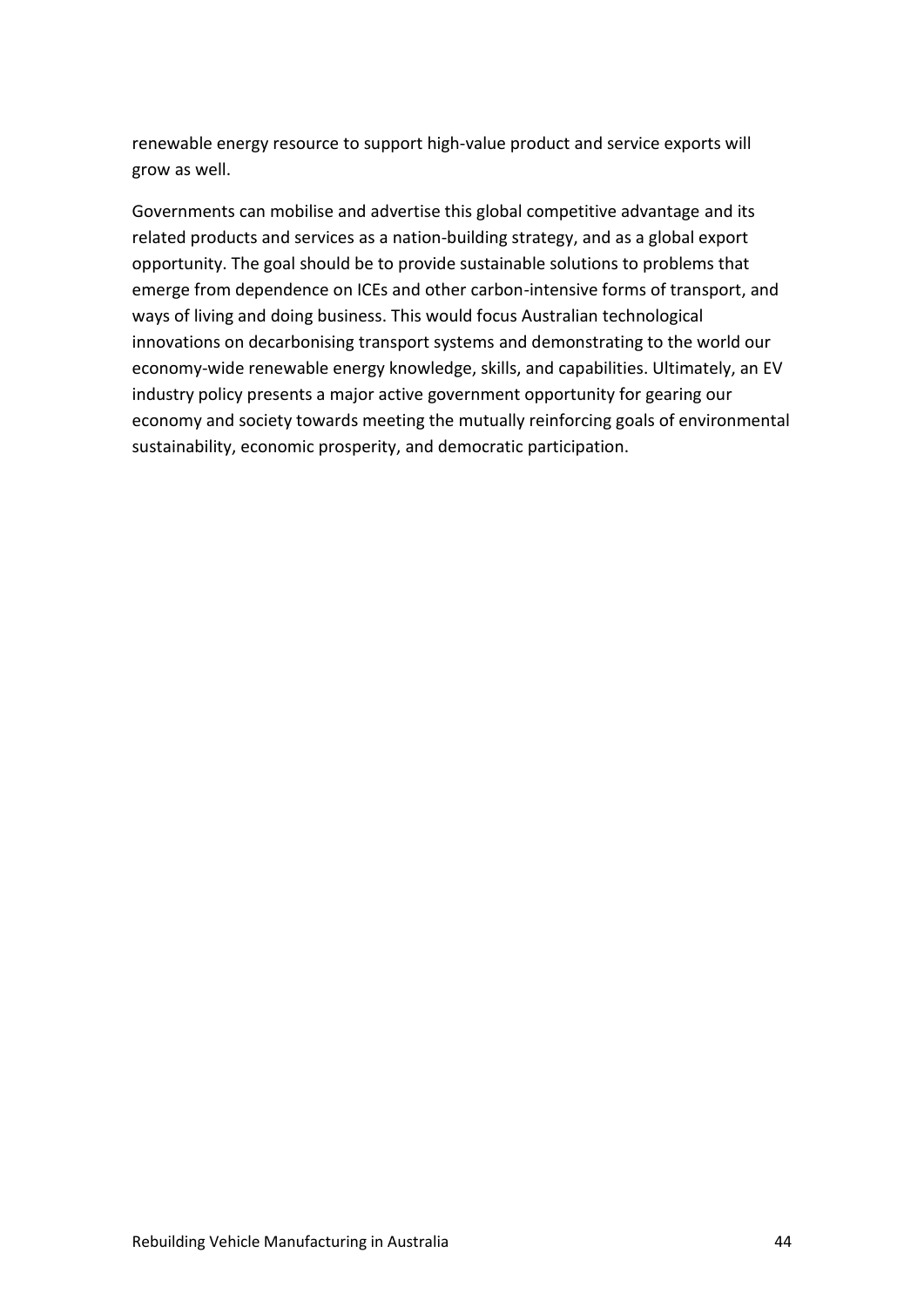# <span id="page-44-0"></span>**Conclusion and Recommendations**

Australia possesses many of the key elements for an EV industry: rich mineral reserves, an advanced industrial base, a highly skilled workforce, and consumer interest. But what it lacks is an overarching, coordinating and strategic national industry policy. Global experience shows that industry policy is central to EV industrial success.

This paper has argued that Australia's obligation to reducing global carbon emissions requires a nation-building response centred on an EV industry that restores automotive manufacturing in Australia, but kickstarts innovative transformations across the whole economy. Such a response must understand that an EV industry represents a strategic industrial approach to a much broader industrial, social, and environmental transformation. Ultimately, EV automotive manufacturing would anchor a far broader social, economic, and environmental transformation that embeds principles of renewability and sustainability in social, cultural, and economic norms.

The benefits of an EV manufacturing industry would be significant for our economy, society, and environment, and include:

- Tens of thousands of good-quality manufacturing jobs.
- Stimulus for further development of a high-technology supply chain.
- Opportunity to utilise Australian mineral resources (including lithium and other rare earths) in value-added industries, thus expanding their value many times over.
- Diversifying Australia's export profile and reducing our dependence on raw resource extraction and export.
- Complementing and reinforcing our accelerating transition toward nonpolluting energy sources and systems.
- Spurring enhanced innovation, research, and engineering activity in Australia still recovering from the closure of mass vehicle manufacturing in the mid-2010s.

Hence the challenge facing Australia's decisions about its industrial future is ultimately one of moral values and political will. Australia can choose to pursue a renewed industrial future via an EV industry and its environmentally and socially transformative potential. This would both address our climate change responsibilities and revive our strong industrial history, by making us a leading renewable energy and industrial innovator.

An EV industry supported by government will create the context for a revival of domestic EV manufacturing in Australia far beyond automotive manufacturing. The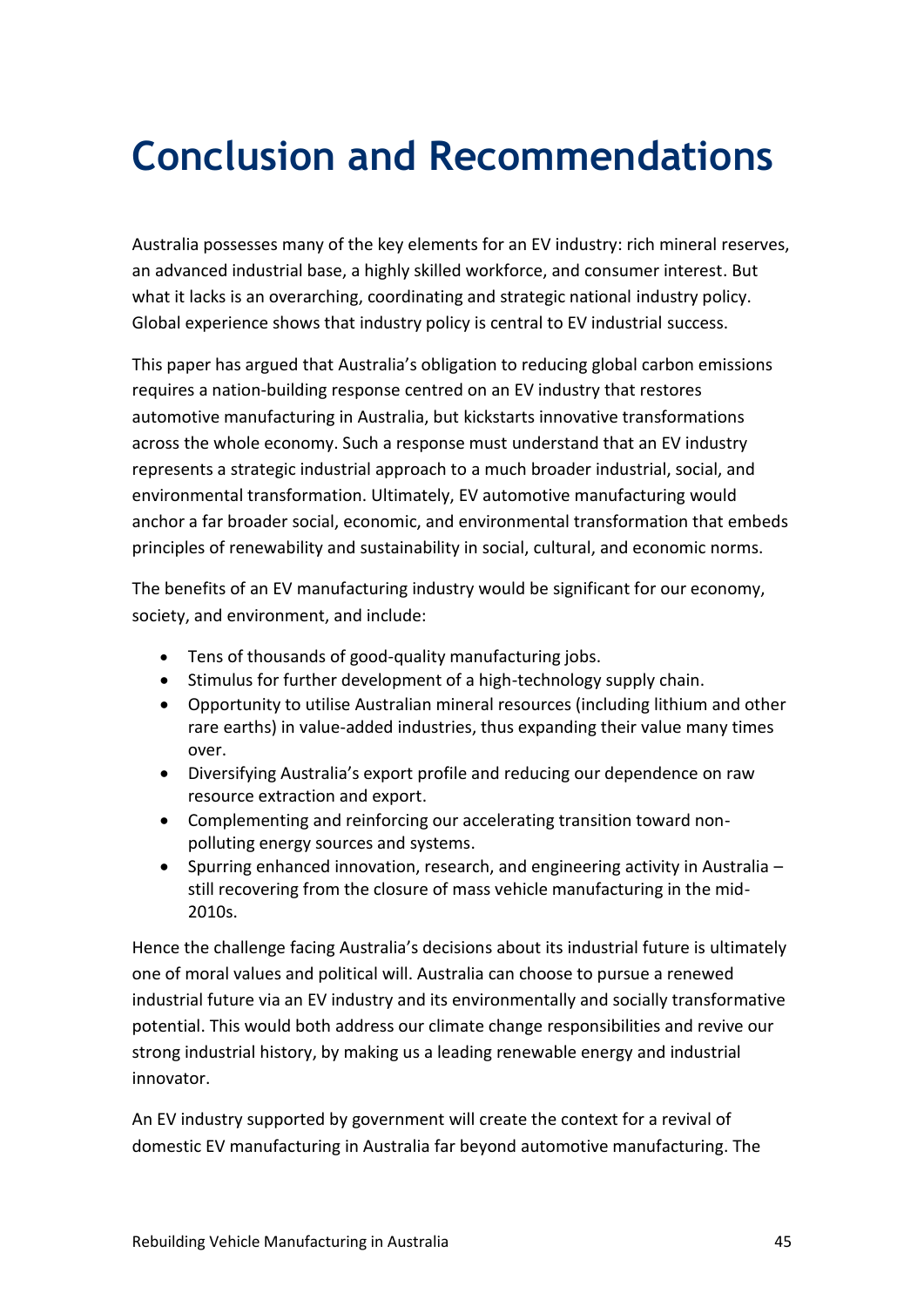array of industries that contribute to its growth will be internationally competitive, considering our abundance of critical minerals and renewable energy. It will employ skilled workers with high incomes because Australia still has an industrialised economy. But to make all of this happen, the federal government must commit to industry policy that is both active and interventionist – taking measures to identify and coordinate these and other moving parts. This approach requires a break with the traditional business-driven, 'comparative advantage' approach to the future development of Australia's economy.

Even numerous figures from industry – both within Australia, and amongst international and global investors seeking renewable energy opportunities here – have lamented the lack of policy direction at the federal level (Black 2021). Without an overarching federal industry policy, some believe we could create for the EV industry the 'railway gauge' issue<sup>14</sup> (Fernyough, 2021). This would damage Australia's reputation in the growing global EV industry, with states 'going it alone' in the context of a federal Australian policy vacuum (Mazengarb, 2021).

Within this context, Australia must change track and take a more positive approach to industry policy. Our history of highly complex manufacturing activities must be recognised as a potential competitive strength, and prompt strategic imperatives to prioritise our most innovative manufacturing capabilities. This is something an EVdriven manufacturing revival can achieve. An EV industry policy will integrate mining, manufacturing, and services, placing advanced manufacturing at the centre of our sustainable future.

Thus, Australia faces political choices on its road to sustainable economic transformation. Australia can make a valuable contribution to the rapidly growing EV manufacturing industry by strengthening our role in global supply and value chains for public and private focused EV transport solutions. Governments and policymakers must make better political choices by accepting the strategic nature of industry policy for Australia to meet its moral obligations to society, a fair economy, the environment, and future generations.

# *Recommendations for Rebuilding Vehicle Manufacture in Australia*

Writing about the implications of technological change, Laurie Carmichael interpreted a 'crossroads' in political and economic history:

<sup>&</sup>lt;sup>14</sup> Prior to Federation in 1901, different rail sizes between states restricted Australia's internal trade in the absence of a national coordinating policy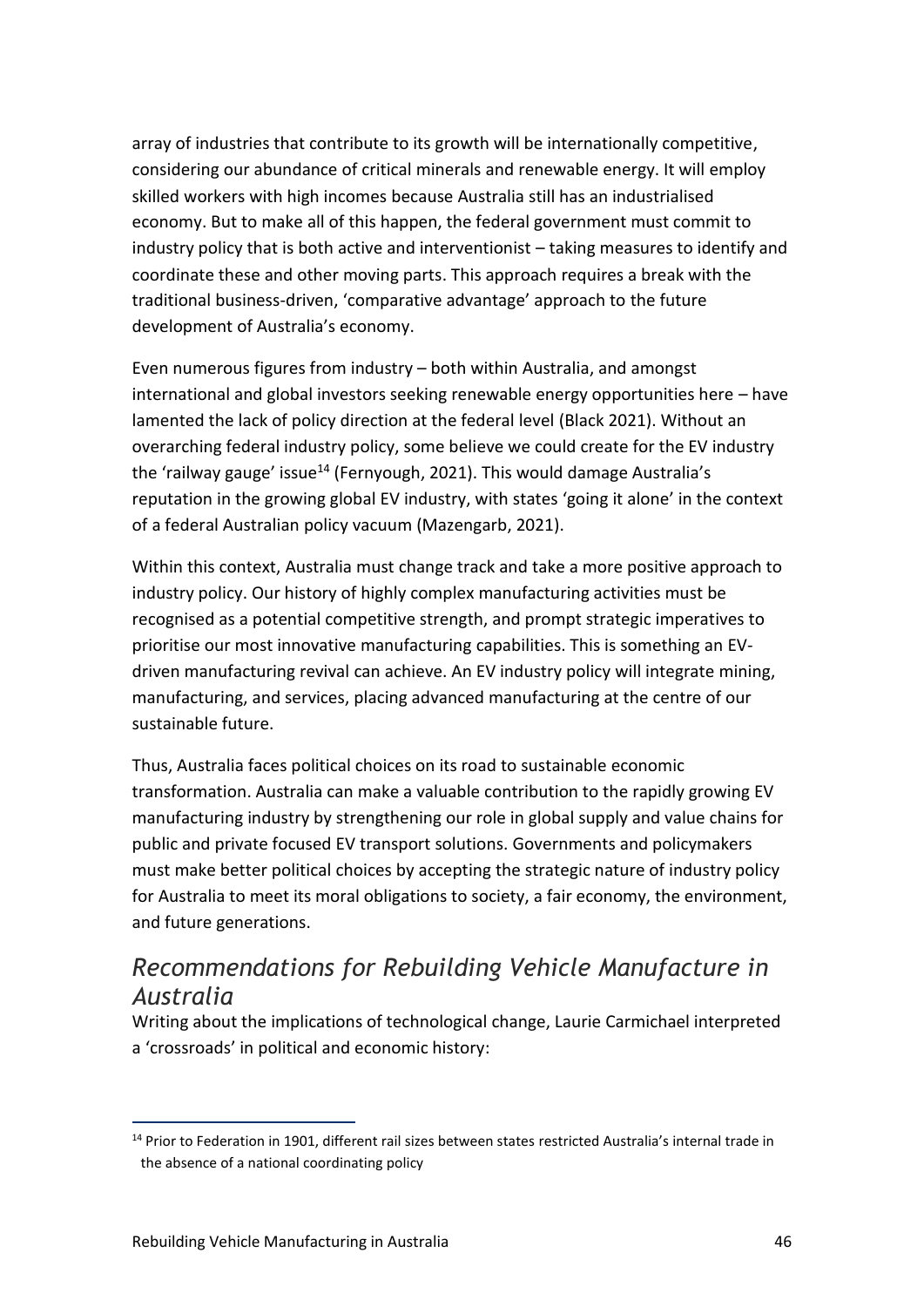The choices that current history is putting before us lies between allowing the corporations to create a society where fewer and fewer are able to work and earn an income whilst paying more and more taxes to keep more and more totally unemployed… alternatively the people, workers and the unions in particular, interven[e] in opposition to the corporations … asserting the right of all people to equitably participate in socially necessary labour and to have an adequate means of sharing the social product (Carmichael 1980, p. 22).

More than forty years later, Carmichael's interpretation is relevant to a critique of the current Australian federal government's narrow and unsustainable industry policy response to EV opportunities. The following recommendations are put forward as major steps towards developing an industry policy that can focus on EV-related manufacturing as a driver of Australia's sustainable manufacturing-led transformation.

# *Recommendation #1: An EV Manufacturing Industry Commission*

The federal government should create an EV Manufacturing Industry Commission, with a board comprising major stakeholders from government, unions, business, and the community, and chaired by an EV industry expert. The Commission would be initially tasked with holding a broad consultation and inquiry into Australia's EV industrial prospects, with terms of reference that relate to:

- the role of an EV industry in Australia's economic, social, and environmental future;
- its potential benefits for employment and business sustainability;
- the opportunities and challenges of developing an EV industry;
- issues relating to federal, state, and local government policy coordination;
- policy measures to incentivise EV industry supply and value chain developments;
- the potential of adopting a whole-of-economy framework for EV industrial transformation;
- energy transformation requirements to power EV industries with renewable sources of energy; and
- other related matters.

The Commission would be mandated to deliver its findings within 18 months, in the form of recommendations for specific policies that would constitute a well-rounded plan for EV-driven industrial transformation – maximising its potential for leading sustainable social, economic, and environmental change.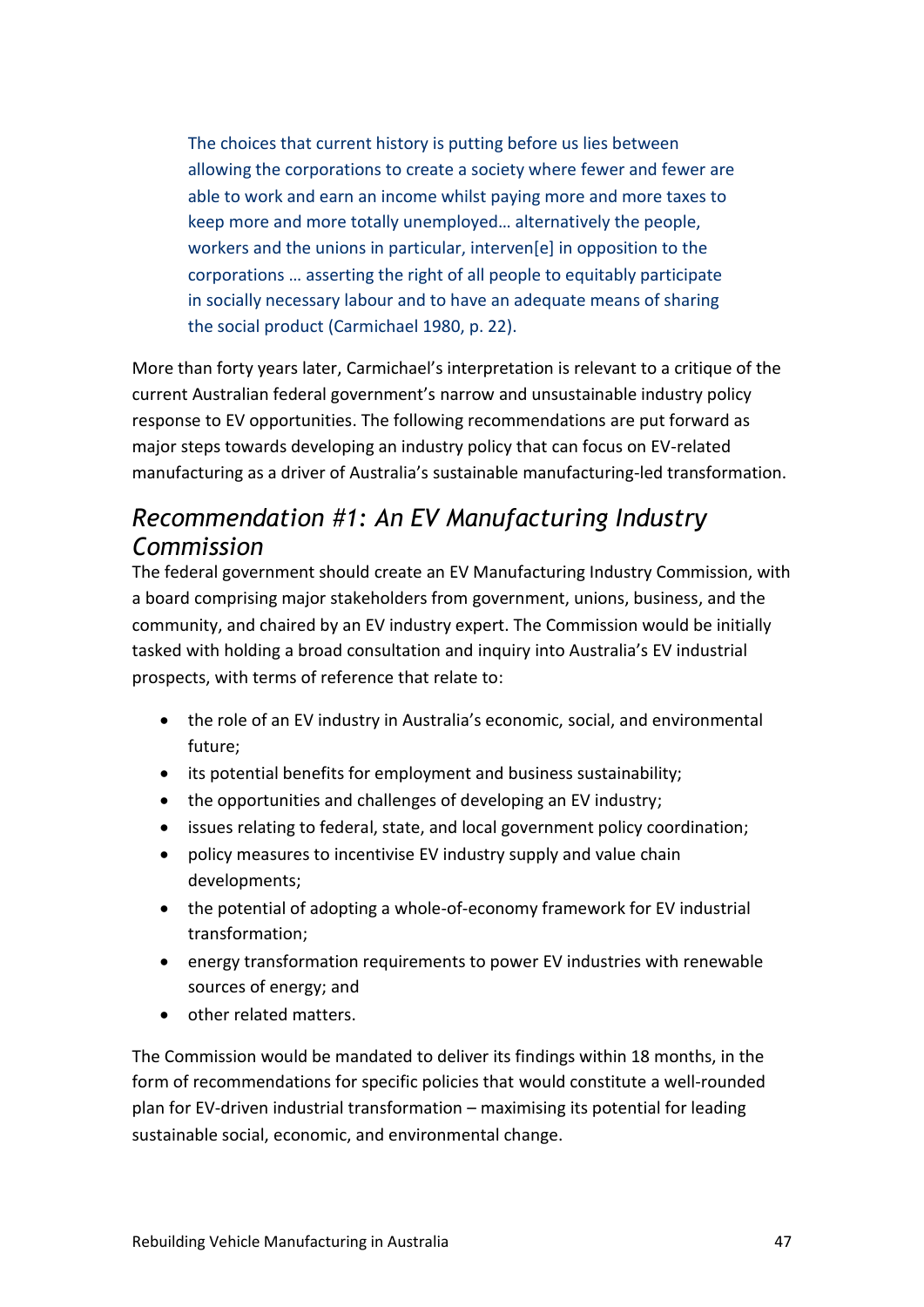# *Recommendation #2: An EV Industry Powered by Sustainable Energy*

The federal government's industry policy should recognise that EVs in Australia, and a domestic EV manufacturing industry, must both be powered by sustainable energy sources. This is required to support the production of 'clean' EVs – vehicles that are not just zero-emission in nature, but also produced in a sustainable way via a valueadding process that is consistent with decarbonisation of the economy. Access to renewable sources of energy is also a strategic advantage in attempts to attract global EV industry capital investment to Australia (see Recommendation #8, below).

Nahum (2020) argues that Australia's competitive advantage in the production of renewable energy can be utilised to power the value-added processing of raw minerals extracted from Australian mines. Carbon-neutral hydrogen production, hydrogenbased steel, and aluminium processing using renewable energy are key examples of technologies deployed in other parts of the world that could reinforce Australia's energy and industrial transformations. By identifying the renewables-driven development of manufacturing as a competitive advantage, Australia can market itself globally as an attractive investment location. This would also maximise the manufacturing sector's participation in global EV supply chains.

An EV industry policy must therefore be linked integrally to a broader sustainable energy strategy. It must aim to rebuild manufacturing on the strength of renewable resources, creating potentially thousands of jobs from a suite of policies that directly address climate change and attract global EV industry investment.

# *Recommendation #3: Encourage Consumer Demand*

The federal government should prioritise the growth of a domestic 'home' EV market to reinforce high levels of Australian consumer demand for EVs (including, in the future, Australian-made EVs). The faster development of the local consumer market for EVs can be accelerated through key policy instruments including sales incentives, emissions regulations, carbon pricing and the rapidly expanded rollout of EV charging infrastructure.

EV purchasing incentives, such as rebates, waiving stamp duty on the purchase of EVs (but not luxury cars), providing interest-free loans for the purchase of EVs, and even packaging loans for EV purchase together with incentives for home renewable energy system installation, can leverage consumer concerns about climate change. These policies have been applied at the state level with positive effect.

These incentives can be combined with policy that targets a particular level of new car sales by a given date (for example, targets of 50% of new sales by 2030 have been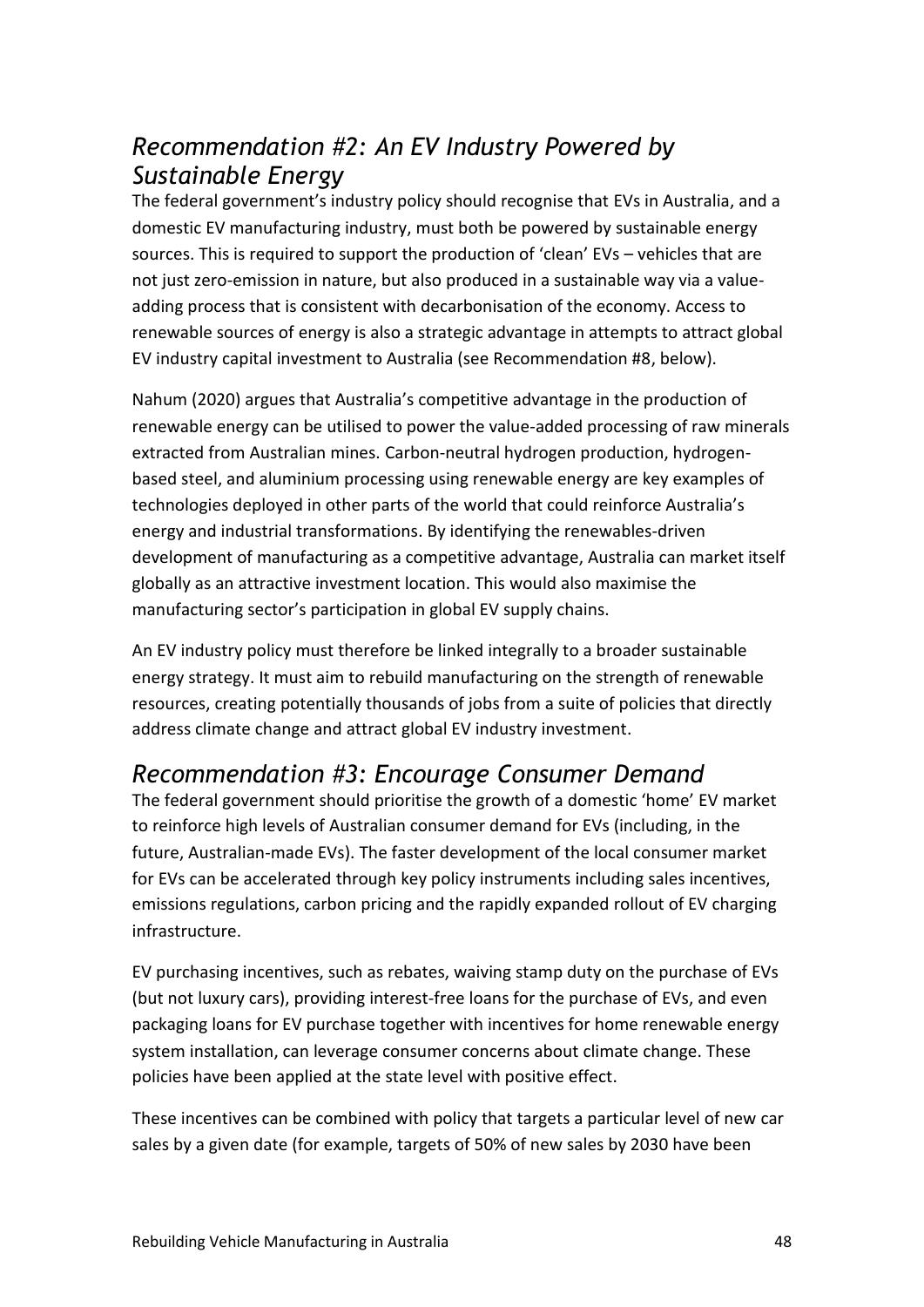implemented in many nations). Pricing policies that favour EVs have been shown in international jurisdictions to reduce ICE unit sales. Exempting EVs from fringe benefits tax can also help stimulate consumer demand amongst businesses, including amongst sole traders considering purchasing an EV for their business needs.

By implementing strict emissions reduction and fuel efficiency standards for ICEs imported to Australia, the federal government can also incentivise overseas OEMs to take advantage of favourable policies towards EV uptake and deliver the cleanest, most innovative EVs to Australian markets. Increasing production of EVs can benefit consumers with lower purchasing costs as unit production costs decrease when EV manufacturing reaches economies of scale.

Some Australian state-level governments have discouraged EV sales by implementing new taxes before there is enough public interest in the EV market to sustain its growth. The federal government can address the uncoordinated implementation of state-level EV tax policies with a nationally coordinating taxation and incentives policy. This will drive further investment and consumption of EVs and EV-related services.

# *Recommendation #4: Add Value to Australian Resources*

The federal government should address barriers to downstream value-adding processes that deepen the linkages between primary resource extraction industries and high value-adding manufacturing processes. Specifically, the export of lithium and rare earth metals without any secondary processing in domestic manufacturing supply chains, must be reversed to support value-adding processes. Government policy should incentivise closer integration of critical minerals extraction with battery manufacture and other value-adding opportunities. This is also a resources security issue, as identified by Tesla (see Greber 2021), so global firms demanding Australia's critical minerals for EV production should be required to invest in major elements of value-adding production processes on Australian shores.

The federal government should therefore create regulation that sees private mining interests and large-scale purchasers of Australian lithium commodities commit to doing most of the value-adding to resources used for EV battery and component manufacturing in Australia's supply chains. Value-added tax measures could be applied to resource firms that export commodities without first attempting to enhance Australian value-added; firms that invest in local supply chains would be exempt. A resources rent fee could be applied to firms that produce and export volumes above domestic requirements and targeted towards the development of downstream valueadding industries via subsidies on capital investments. Subsequent domestic refining, processing and EV battery/component manufacture activities will stimulate significant export revenues, create skilled jobs, and increase Australia's economic complexity with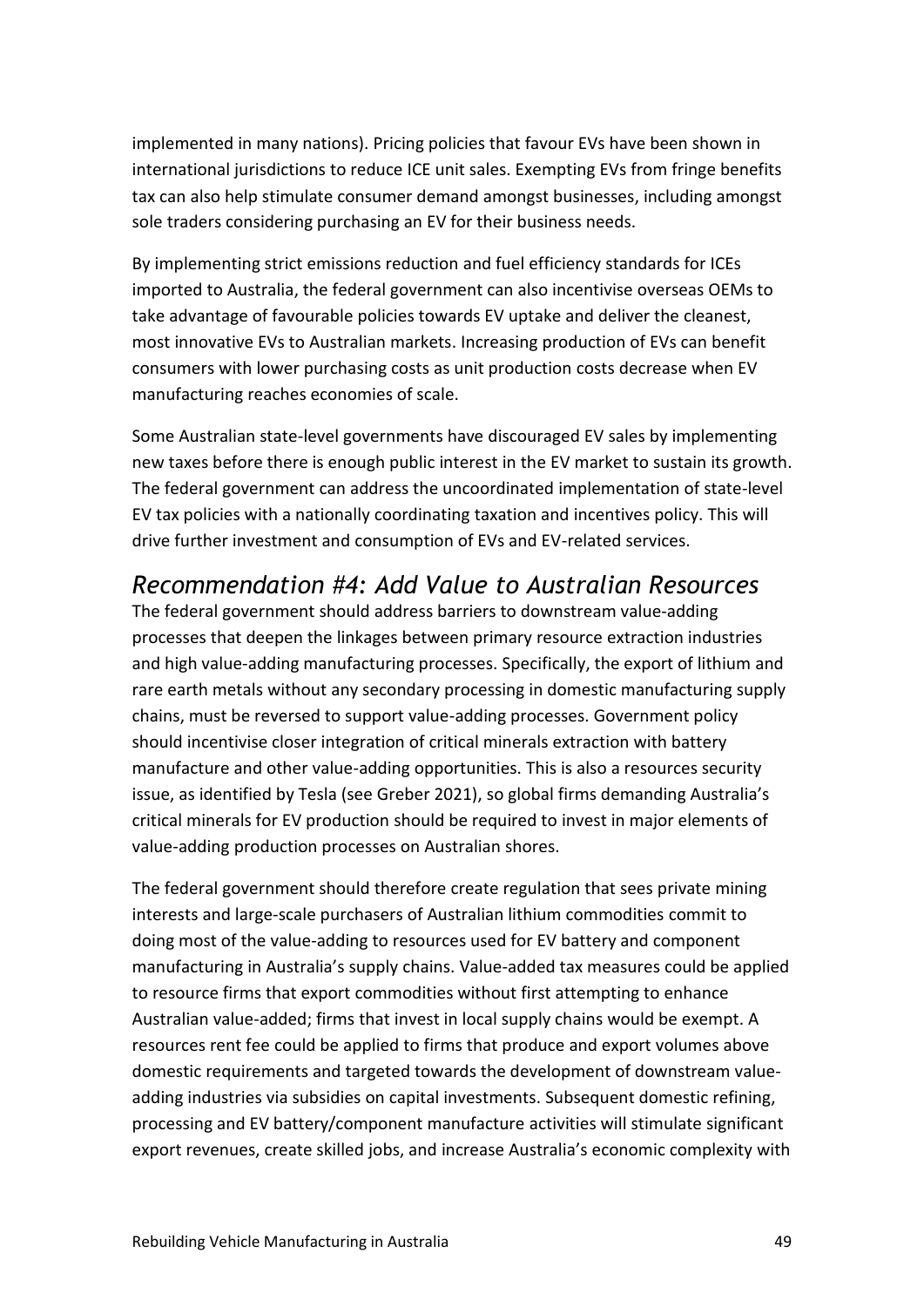accompanying positive social and economic benefits. The federal government thus also has an important role to play in communicating to mining interests and the public that maximising the value-added potential of our resources is essential to Australia's economic development, requiring regulatory measures so that their extraction meets long-term industrial objectives.

# *Recommendation #5: Develop EV Supply Chains*

The federal government should identify necessary investments in Australian supply chains to strengthen capabilities for EV industry participation. Using investment tax credits could help more closely link extraction industries to manufacturing capabilities, incentivising firms that typically export raw resources to instead invest in, or connect to downstream production, to supply emerging Australian EV battery and EV battery components industries. This in turn can build further capacity for EV manufacturing and competitive EV industry export strengths. Firms that presently export lithium ore could be specifically targeted to invest in refining to attract downstream processing capabilities so that this supply chain results in the production of refined lithium products for use in domestic battery manufacture and other uses.

A thorough mapping of manufacturing supply chain assets must be undertaken to identify capital infrastructure and industrial capacity before government agencies liaise with prospective business ventures identified as potential investors in downstream refining and processing activities. Once investment priorities and business partners are identified, EV industry policy can mobilise investment through public equity coinvestments in EV supply chain activities, EV supply chain development grants and financing, co-investment in resource industries, and by creating other incentives for business investments in supply chain growth. These and other determined objectives for the growth of value chain opportunities can be identified via a battery industry strategy that sets the direction of growth in supply chain development initiatives.

### *Recommendation #6: Invest in Essential Skills*

The federal government should identify the key role of VET in rebuilding Australian manufacturing and take responsibility for reforming and rebuilding the VET sector. 15 Immediate actions by the federal government will be required to ensure the effectiveness of this approach and the efficiency of funding provision in a longer-term strategy for VET and TAFE.

The government should establish an EV industry reference committee comprising representatives from unions, government, manufacturing, and renewable energy

<sup>&</sup>lt;sup>15</sup> See Carney and Stanford (2018) for a thorough review of the failures of past market-oriented VET policies in Australian manufacturing.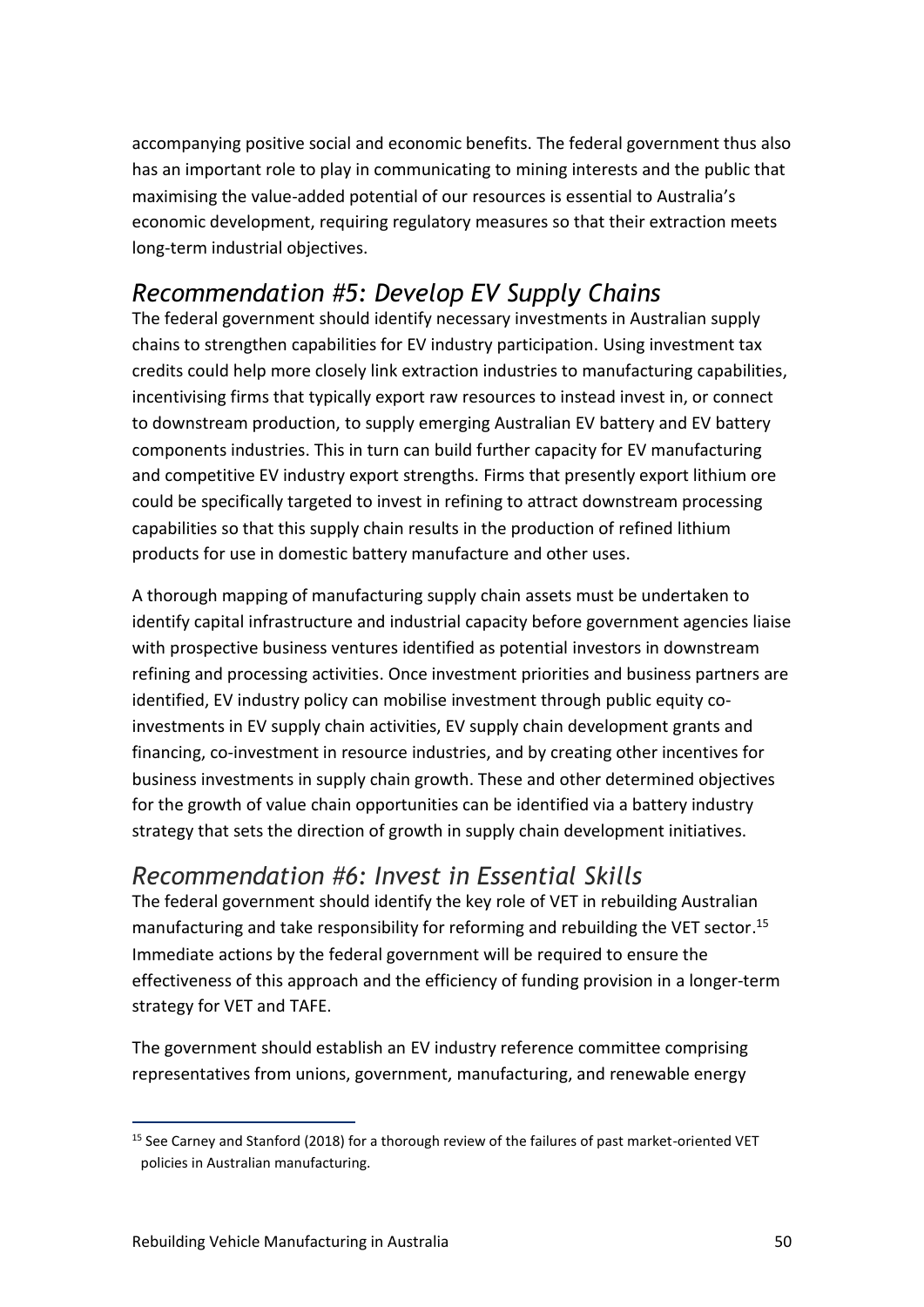industries to expedite a new specialised Training Package for EV manufacturing industries. This new Training Package would establish, as an absolute minimum, tradebased Certificate III-level qualifications that create apprenticeship opportunities in EV industries, establishing career pathways in EV-related industries, and linking these pathways to Diploma, Advanced Diploma and Bachelor levels of qualification.

As outlined in this paper, traineeship packages in the EV manufacturing industry are in the process of being endorsed. As these relate only to non-trade automotive retail, service and repair, and electric vehicle technology pathways, provision of education and training should be expanded to include EV components manufacturing, EV assembly, engineering, and design apprenticeship pathways as well.

With the highest-quality VET education provided by TAFEs, the Australian Skills Quality Authority (ASQA) should be authorised to develop standards for education and training provision using well-funded TAFE-based delivery of EV-related education and training as the benchmark. TAFEs must constitute the central channel for development of new EV-related qualifications and skills pathways. This will ensure that EV education and training is regulated to meet standards set in industry policy responses to skills and knowledge requirements.

The federal government should also coordinate the state-based rollout of new TAFE provision of EV education, training, and skills so that serious attention is given to the needs of regions transitioning from declining industrial bases to emerging renewable opportunities. This will be essential to avoid a repeat of the fragmented response to the automotive industry's closure; it could also support a 'Just Transition'<sup>16</sup> for regions that can benefit from a rapid shift to renewable energy and advanced manufacturing industries.

The provision of TAFE-based education and training to support EV manufacturing jobs should be provided free of charge. This will help to address the potential job losses from the coming decline in fossil fuel industries, and sustainably transition workers and their communities to high-quality jobs in advanced, sustainable industries (like EV manufacturing).

Delivering a high-quality and effective VET system to meet EV industry growth demands and provision of free education and training would require that TAFE

 $16$  A Just Transition is a framework developed by the union movement to ensure that workers and their communities benefit in the climate change adaptation-based transition from carbon-intensive to sustainable economies (see ACTU 2020).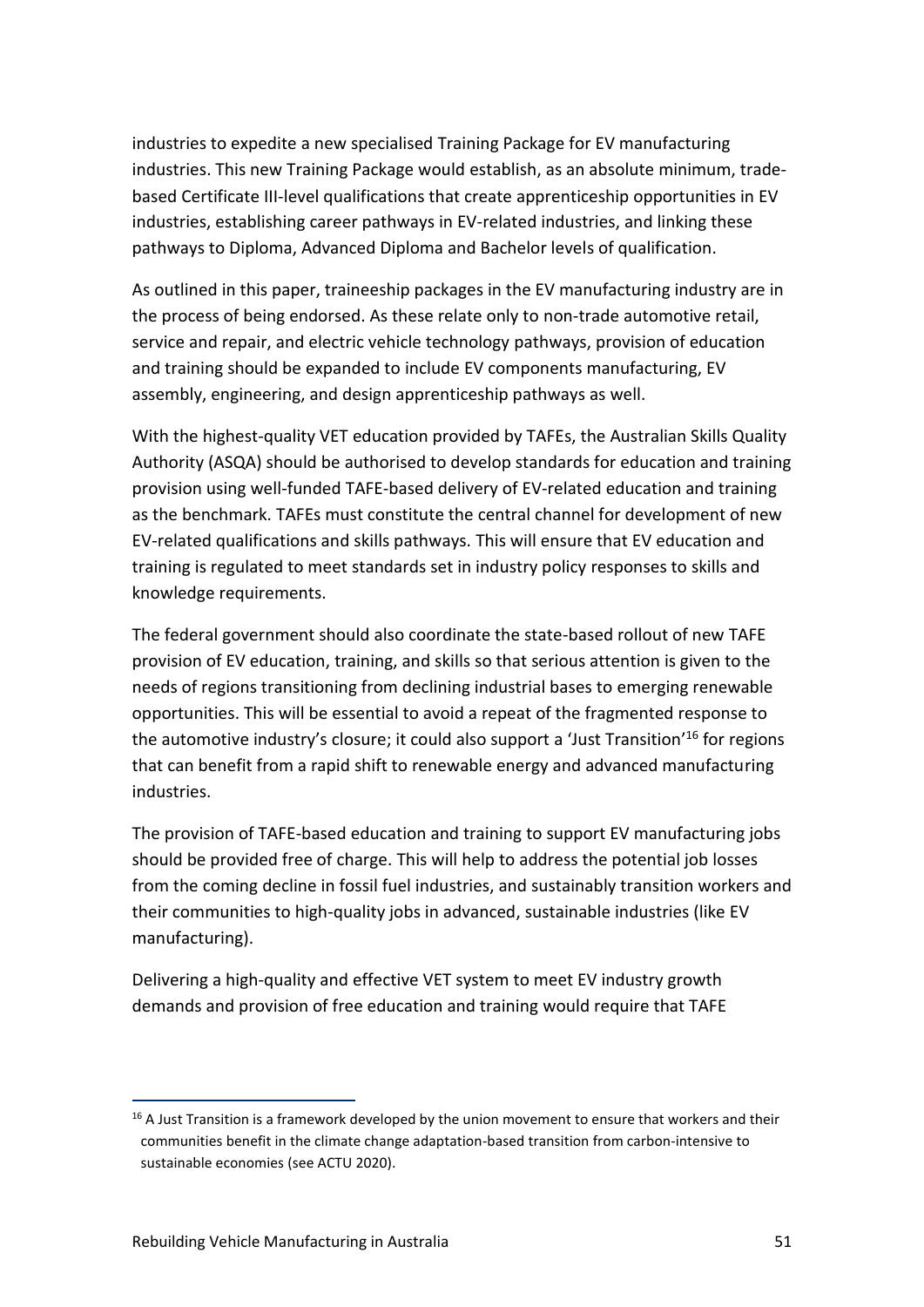receives a minimum of 70% of VET funding in future budget allocations to the sector.<sup>17</sup> This is essential to ensure that the public provider of education and training is restored as the major driver of the skills and qualifications required to sustain an Australian EV manufacturing industry and the high levels of qualification, skills and knowledge within the labour market.

### *Recommendation #7: Public Procurement*

The federal government should announce its commitment to public procurement of EVs with high Australian content (ultimately including final assembly) for the rapid electrification of government vehicle fleets. This would signal state and local levels of government to undertake similar procurement policy responses and encourage private sector business investment in their own fleets. A target of 50% of government fleets made up of EVs by 2025 is a reasonable medium-term target to aim for at the federal level, with federal assistance being provided to state- and local-level counterparts for meeting similar aims. EVs making up 100% of fleets at all levels of government by 2030 should be the goal of long-term procurement measures, working in step with other economic policy responses that aim to decarbonise Australia's transport stock and infrastructure.

If the federal government is to take seriously its role in building a world-class EV industry, it will require an active public procurement plan to meet these aims and thereby incentivise the private sector to take similar measures. A 'catalogue' of all public fleets at all levels of government would provide the basis for prioritising the decommissioning of ICE vehicle stock and assessing options for gradual replacement with a range of EVs provided by Australian EV industries for cars, buses, trucks, trains, and trams.

A foundational element of this policy response would be an advanced public procurement strategy to meet government EV demand with Australian-made EVs. Local suppliers would be prioritised to tender for projects that manufacture EVs to specifications (i.e., specialised vehicles like garbage collection trucks for local governments; specialised agency vehicles for state and federal governments; etc.). This would also see R&D initiatives established to develop local manufacturing capabilities in partnership with industry and importantly, co-investment from global OEMs (see Recommendation #8). Minimum local content requirements for government fleets could help to drive investment activity throughout Australian EV supply chains and anchor the commitment of Australian governments to a home-grown industry that

 $17$  See Pennington (2020) for a full analysis of TAFE's contribution to the Australian economy and the minimum levels of funding required to ensure its central role in rebuilding Australia's economy after the COVID-19 pandemic.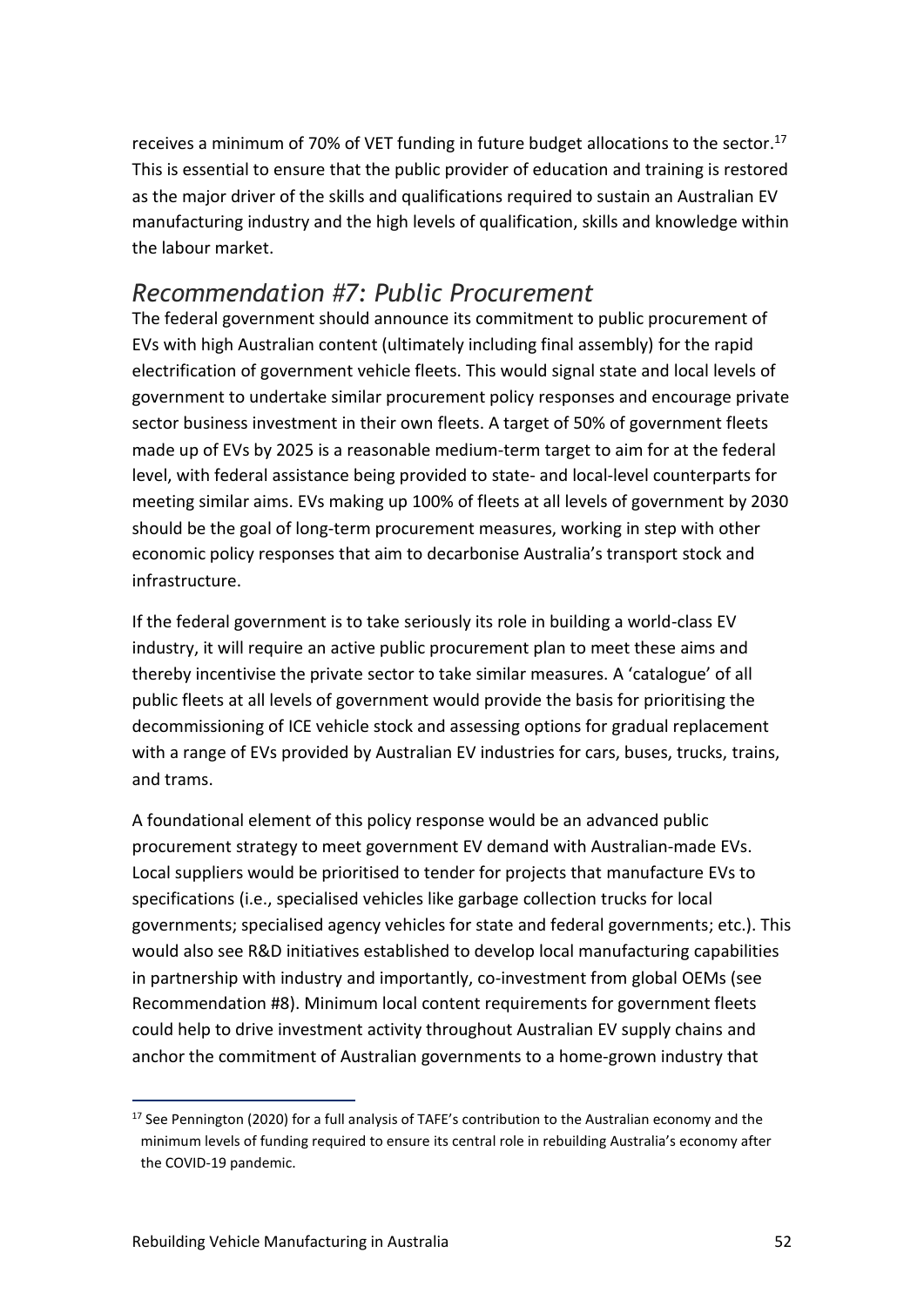supplies most public and private EV fleets. This is common practice in European, Asian, and North American nations.

Using government procurement as an active tool can thus support industry growth, R&D, and skills policy. All are required to create high-quality labour markets, demand from firms for highly educated and trained workers, and dynamic public sector workforce capabilities to deliver on these aims.

# *Recommendation #8: Attract One or More EV OEMs*

A major goal of a federal EV industry policy should be the federal government's active attempt to attract EV automotive OEMs to locate in Australia, once again establishing Australia as a country that mass-produces cars. As outlined in this report, Australia possesses the resources, skills, capital infrastructure and government capacity to undertake the manufacture and final assembly of vehicles in Australia; and as EVs are the future of the global automotive industry, Australia should become a nation that builds them. The federal government should aim to attract an OEM to Australia by 2025 to build EVs, with the first EV production processes to begin 2-3 years later (after extensive planning, supply chain and skills mapping is undertaken by government in collaboration with unions and industry).

The federal government should assemble and offer an investment package to globally operating OEMs that features attractive incentives, including:

- Commonwealth and state government fiscal incentives, such as tax credits, capital asset write-offs, access to low-cost renewable energy, payroll tax concessions, and other subsidies;
- An additional and optional suite of incentives to encourage EV firms to invest all or part of their new Australian venture in regions undergoing industrial and employment transition from traditional industries to new opportunities in clean manufacturing and renewable energy;
- Labour market programs that streamline pathways for workers educated and trained in the TAFE system to careers in EV manufacturing and services industries;
- Access to infrastructure, including power (renewable energy), roads, rail and additional measures required to integrate geographically disperse supply chains;
- Potential public capital participation, such as through a joint-capital ownership arrangement (perhaps 51% privately held and 49% publicly owned), demonstrating government's significant backing of industrial development;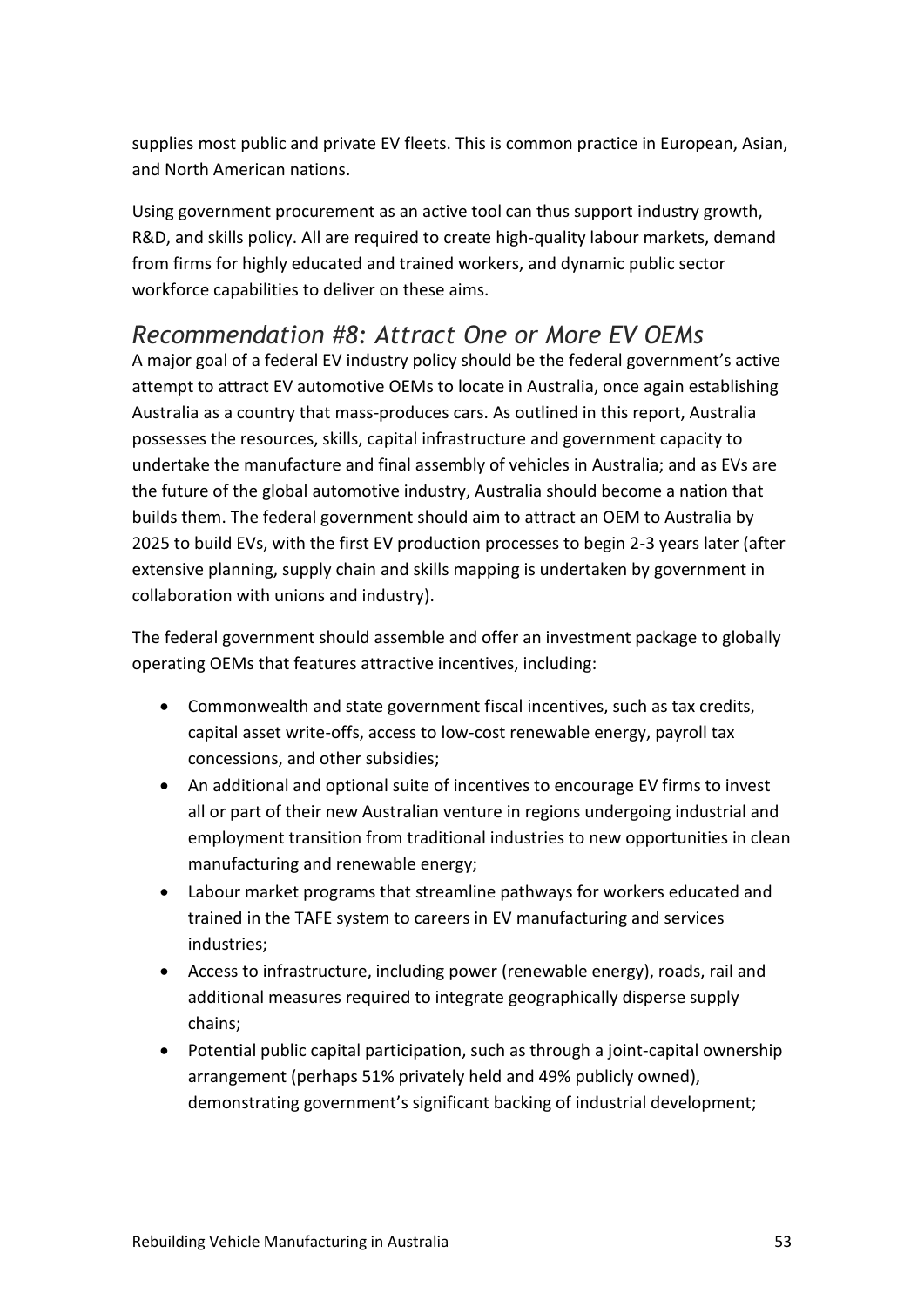- Public procurement programs that guarantee government becomes the first EV customer directly following the OEM's agreement to invest in the Australian industry;
- Export promotion resources and support from AusTrade, including export financing and export development grants for EV product and service developments that strengthen export opportunities for firms in Australian supply chains, and other financing support for collaborative initiatives between EV OEMs and Australian SMEs to develop products and services for procurement purposes.

\* \* \* \* \*

These recommendations should form the core of an EV industry policy response that maximises the potential of the Building Blocks highlighted in this paper. They would ensure that the federal government, which has significant capacity to coordinate national industrial development, can do so with the right political choices in mind for Australia's future society and economy, and the planet's climate.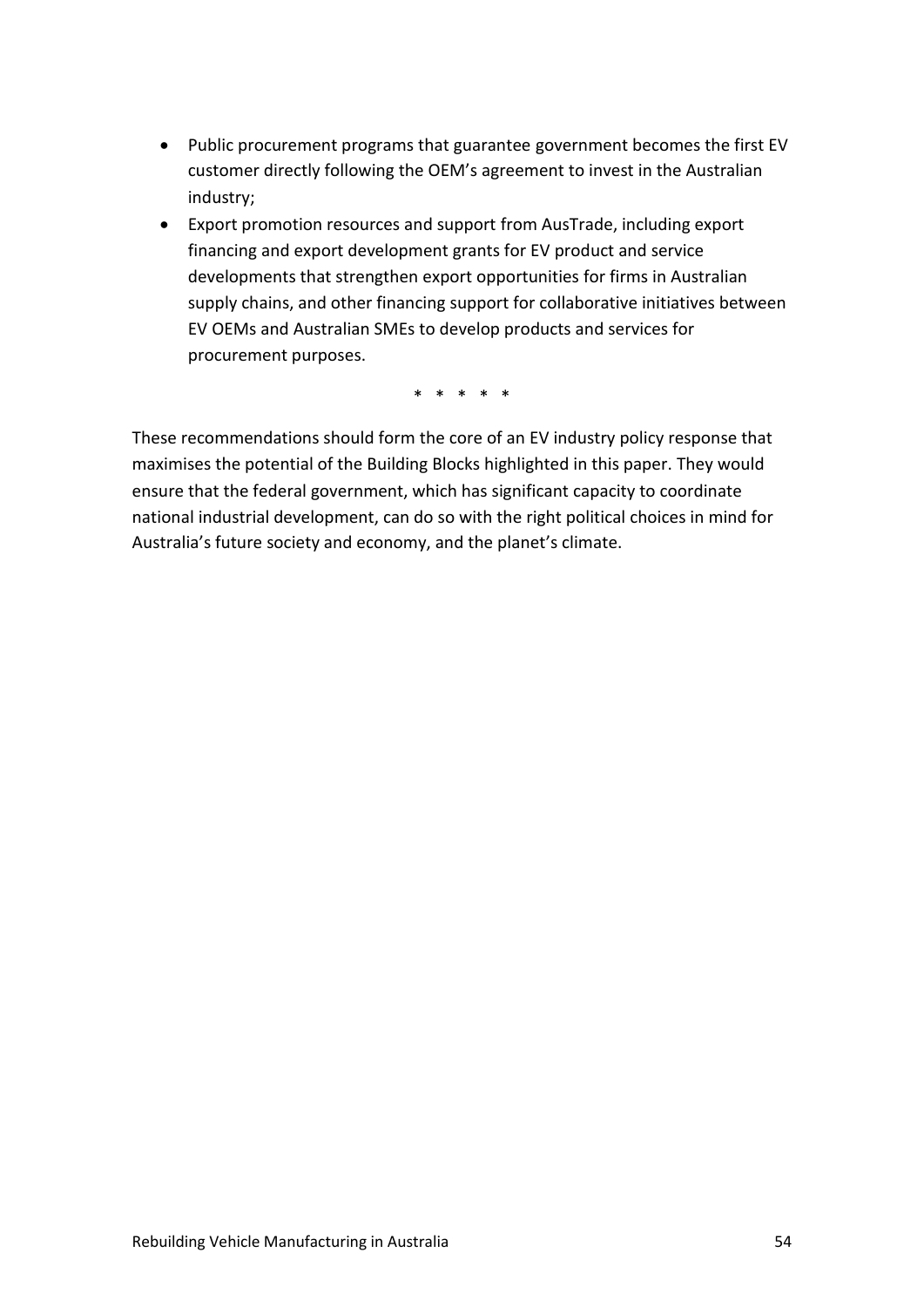# <span id="page-54-0"></span>**References**

- ACTU. 2020. *National Economic Reconstruction after COVID-19: A National Jobs Plan, and Five Ways to Get Started.* Australian Council of Trade Unions (Melbourne, Australia).
- Allen Consulting Group. 2013. *The strategic role of the Australian Automotive Manufacturing Industry*. Report to the Federal Chamber of Automotive Industries (Melbourne, Australia).
- ARENA. 2018. *Australian Electric Vehicle Market Study*. Australian Renewable Energy Agency (Canberra, Australia).
- Asheim, Bjørn, Boschma, Ron & Cooke, Philip. 2011. 'Constructing Regional Advantage: Platform Policies Based on Related Variety and Differentiated Knowledge Bases', *Regional Studies* 45(7): 893-904.
- Beer, Andrew and Holli Thomas. 2009. *The Impacts of Automotive Plant Closure: A Tale of Two Cities*. Routledge, Taylor & Francis (London, UK).
- Black, Euan. 2021. 'Morrison government criticised for failing to drive electric vehicle uptake. *The New Daily* (8 February).
- Bluestone, Barry, and Bennett Harrison. 1982. *The Deindustrialization of America: Plant Closings, Community Abandonment, and the Dismantling of Basic Industry*. Basic Books (New York, USA).
- Carmichael, Laurie. 1980. *Technological Change: Report to the AMWSU 1980 National Conference*. AMWSU (Surry Hills, Australia).
- Carney, Tanya, and Jim Stanford. 2018. *Advanced Skills for Advanced Manufacturing: Rebuilding Vocational Training in a Transforming Industry*. Centre for Future Work at The Australia Institute (Canberra, Australia).
- Castelvecchi, Davide. 2021. 'Electric Cars: The Battery Challenge'. *Nature*, 596: 336-339 (19 August).
- Climate Champions. 2021. 'COP26 World Leaders Summit: Statement on the Breakthrough Agenda'. *Race to Zero*. Accessed online: https://racetozero.unfccc.int/cop26-world-leaders-summit-statement-on-thebreakthrough-agenda/f
- ClimateWorks. 2020. *Decarbonisation Futures: Solutions, actions and benchmarks for a net zero emissions Australia* (Melbourne, Australia).
- ClimateWorks. 2018. *The state of electric vehicles in Australia – Second Report: Driving Momentum in Electric Mobility*. (Melbourne, Australia).
- Commonwealth of Australia. 2021. *Budget Paper No. 1 – Budget Strategy and Outlook*. Australian Government (Canberra, Australia).
- Commonwealth of Australia. 2019. 'Australia's Electric Vehicle Policy: Battery Dead, Jump Start Required'. Additional comments by Senator Rex Patrick. Senate Select Committee on Electric Vehicles. Parliament of Australia (Canberra, Australia).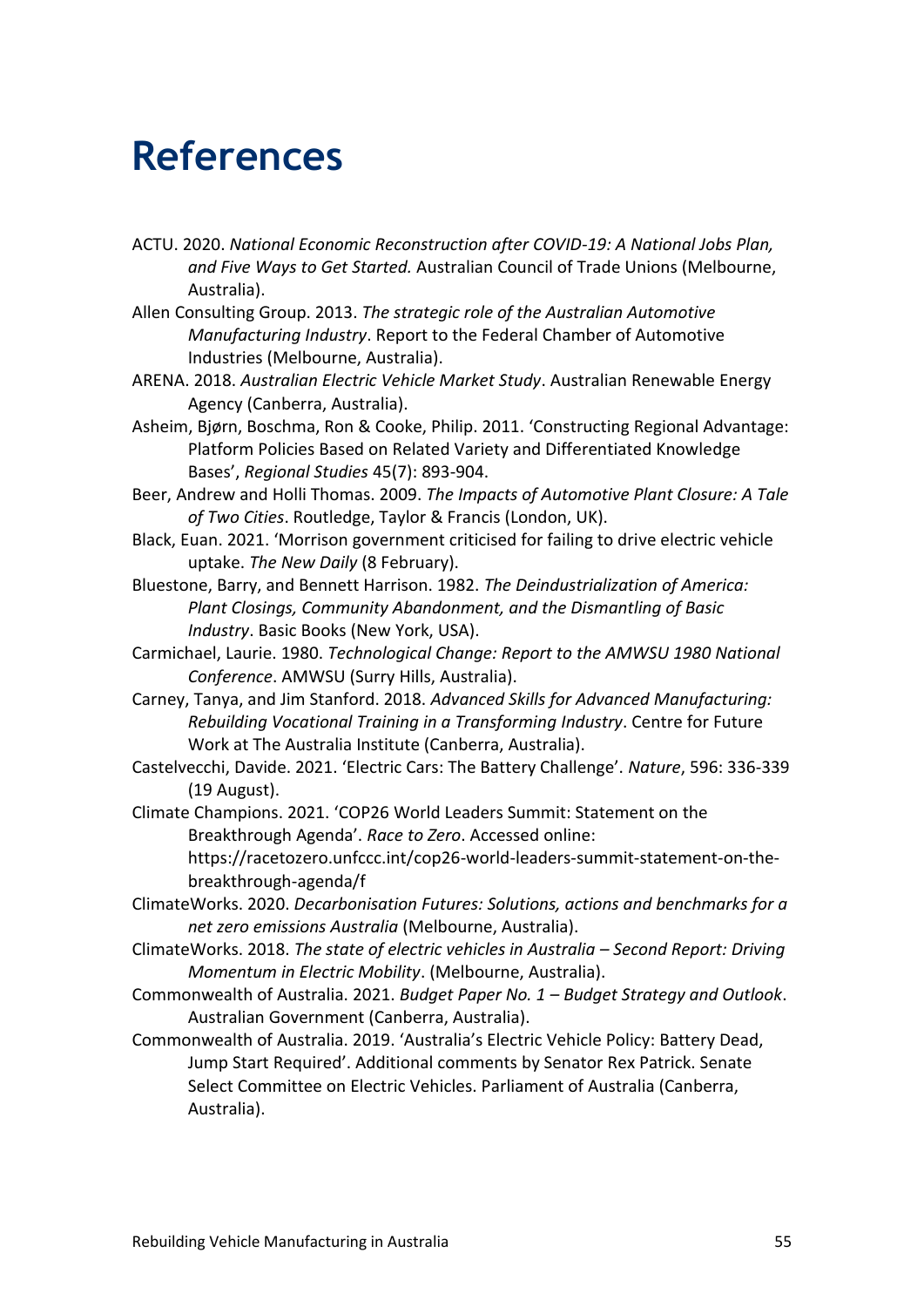- Cooke, Philip & Leydesdorff, Loet. 2006. 'Regional Development in the Knowledge-Based Economy: The Construction of Advantage', *The Journal of Technology Transfer*, 31(1): 5-15.
- CSIRO. 2019. *Australian National Outlook*. Commonwealth Scientific and Industrial Research Organisation, Commonwealth of Australia (Canberra, Australia).
- Dewan, Angela, Ben Westcott and Hilary Whiteman. 2021. 'Australia will be the rich world's weakest link at COP26 with hollow net-zero and emissions pledges'. *CNN* (26 October).
- DFAT. 2021. *Trade and Investment at a Glance.* Department of Foreign Affairs and Trade, Commonwealth of Australia (Canberra, Australia).
- DIISER. 2021. *Resources and Energy Quarterly* September 2021. Department of Industry, Science, Energy and Resources, Commonwealth of Australia (Canberra, Australia).
- DIISER. 2019. *Australia's Critical Minerals Strategy*. Australian Trade and Investment Commission, Department of Industry, Innovation and Science, Commonwealth of Australia (Canberra, Australia.
- Dunstan, Colin, Josh Usher, Katie Ross, Linda Christie and Phillip Paevere. 2011. *Supporting electric vehicle adoption in Australia: barriers and policy solutions.* Electric Driveway Project. CSIRO and University of Technology Sydney (Sydney, Australia).
- Electric Vehicles Council. 2020. *State of Electric Vehicles 2020* (Sydney, Australia).
- Eliasson, Gunnar. 2011. 'Advanced purchasing, spillovers and innovative discovery', *Journal of Evolutionary Economics*, 21: 121-139.
- Fernyough, James. 2021. 'Australia's lack of EV policy could lead to repeat of 'railway gauge' muddle'. *The Driven* (22 April).
- FBICRC. 2020. *Li-ion battery cathode manufactre in Australia: A scene setting project*. Future Battery Industries Cooperative Research Council, Department of Industry, Innovation and Science, Commonwealth of Australia (Canberra, Australia).
- Fernandes, Clinton. 2021. 'The Rules-Based Order'. *Arena Quarterly* 7: 12-21.
- Global Battery Alliance. 2019. *A Vision for a Sustainable Battery Value Chain in 2030: Unlocking the Full Potential to Power Sustainable Development and Climate Change Mitigation*. World Economic Forum (Geneva, Switzerland).
- Grattan, Michelle. 2021. 'Scott Morrison has a bingle or two on the campaign trail'. *The Conversation* (12 November).
- Geoscience Australia. 2020. *Australia's Identified Mineral Resources 2020*. Commonwealth of Australia (Canberra, Australia).
- Greber, Jacob. 2021. 'Tesla eyes \$1b-plus of Australian minerals'. *Australian Financial Review* (2 June).
- Hill, Joshua S. 2021a. 'Ford doubles production target for F-150 Lightning electric ute. *The Driven* (25 August).
- Hill, Joshua S. 2021b. 'BHP partners with Caterpillar to develop zero-emission mining trucks, *The Driven* (2 September).
- IEA. 2021a. *Global EV Outlook 2021 – Accelerating ambitions despite the pandemic*. International Energy Agency (Paris, France).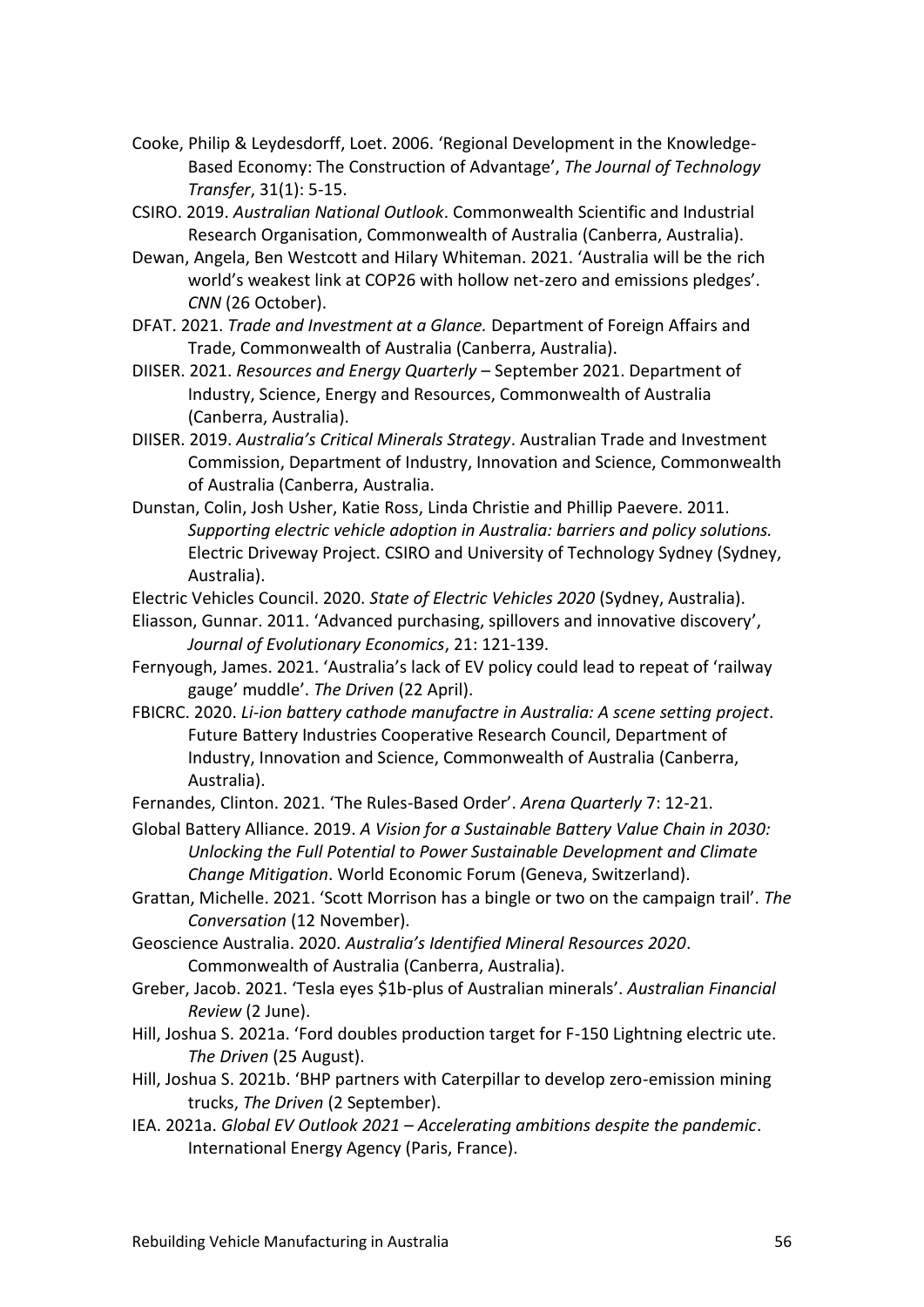- IEA. 2021b. *Net Zero by 2050: A Roadmap for the Global Energy Sector*. International Energy Agency (Paris, France).
- Invernizzi, Diletta C., Giorgio L`ocatelli, Anne Velenturf, Peter E.D. Love, Phil Purnell and Naomi J. Brookes. 2020. 'Developing policies for the end-of-life of energy infrastructure: Coming to terms with the challenges of decommissioning', *Energy Policy*, 144:<https://doi.org/10.1016/j.enpol.2020.111677>
- Jolly, Jasper. 2021. UK replaces France as Europe's sconed largest electric car market. *The Guardian* (25 April).
- Kaldor, Nicholas. 1967. 'Strategic factors in economic development', *Frank W. Pierce memorial lecture series*, October 1966. New York State School of Industrial and Labor Relations, Cornell University (Ithaca, USA).
- Kurmelovs, Royce. 2021. '"All the bones are there': could a new electric vehicle be built in Australia?' *The Guardian* (28 February).
- Kurmelovs, Royce. 2019. 'Among the worst in OECD': Australia's addiction to cheap, dirty petrol. *The Guardian* (5 February).
- Labor. 2021. 'Labor's Electric Car Discount', Australian Labor Party (Canberra, Australia).
- Mattioli, Giulio, Cameron Roberts, Julia K Steinberger and Andrew Brown. 2020. 'The political economy of car dependence: A systems of provision approach', *Energy Research & Social Science*, 66: https://doi.org/10.1016/j.erss.2020.101486
- Mazengarb, Michael. 2021. 'Victoria's road tax plan dubbed "worst EV policy in the world"'. *The Driven* (22 April).
- Mazzucato, Mariana. 2019. *The Value of Everything: Making and Taking in the Global Economy*. Penguin Press (London, UK).
- Mazzucato, Mariana. 2015. *The Entreprenurial State: Debunking Public Vs. Private Sector Myths*. Revised Edition. Public Affairs (New York, USA).
- McCausland, W David, and Ioannis Theodossiou. 2012. 'Is manufacturing still the engine of growth?', *Journal of Post Keynesian Economics* 35(1): 79-92.
- Miller, Joe. 'Volkswagen boosts electric investment by €17bn after clash with union'. *Financial Times* (9 December).
- Mizen, Ronald. 2020. Australia can no longer afford to be the comfy country. *Australian Financial Review* Smart Nation Special Series (8 September).
- Morgan, Jamie. 2021. 'Electric vehicles: the future we made and the problem of unmaking it', *Cambridge Journal of Economics* 44: 953-977.
- Murphy, Katharine. 2021. 'Labor unveils first electric vehicle policy since Coalition said party was 'waging war on the weekend''.f *The Guardian* (31 March).
- Nahum, Dan. 2020. *Powering Onwards: Australia's Opportunity to Reinvigorate Manufacturing through Renewable Energy.* Centre for Future Work at The Australia Institute (Canberra, Australia).
- OECD. 2021. *OECD SME and Entrepreneurship Outlook 2021*. Organisation for Economic Co-operation and Development (Paris, France).
- Peel, Mark. 1995. *Good Times, Hard Times: The Past and the Future in Elizabeth*. Melbourne University Press (Melbourne, Australia).
- Pennington, Alison. 2020. *An Investment in Productivity and Inclusion*. Centre for Future Work at The Australia Institute (Canberra, Australia).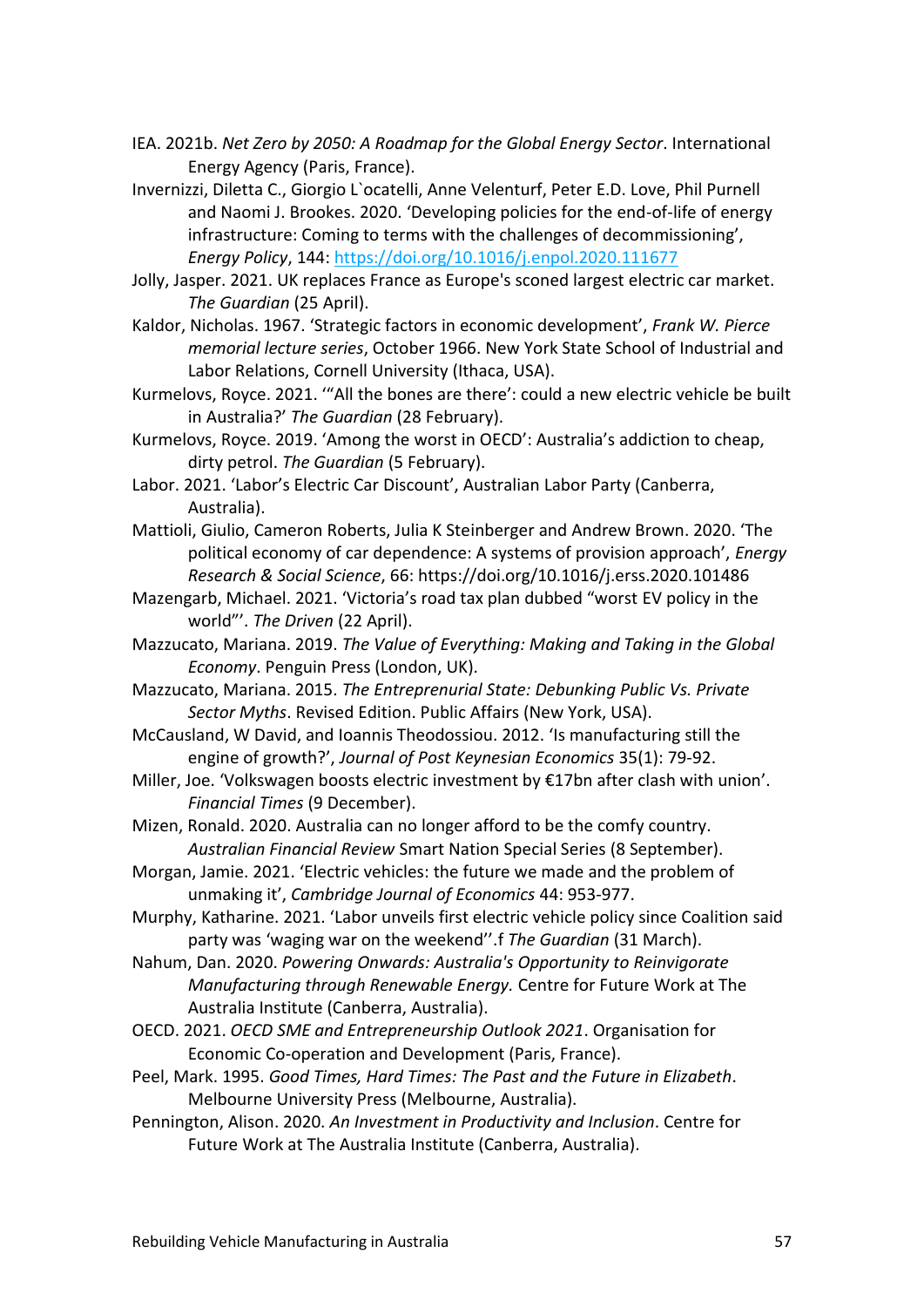- Pfeiffer, Sabine and Anne Suphan. 2015. 'The Labouring Capacity Index: Living Labouring Capacity and Experience as Resources on the Road to Industry 4.0'. Working Paper #2, Chair of Sociology, University of Hohenheim (Hohenheim, Germany).
- Porter, Michael E. 1990. 'The competitive advantage of nations', *Competitive Intelligence Review* 1(1): 14-14.
- Porter, Michael E. 1998. 'Clusters and the New Economics of Competition'. *Harvard Business Review* (November-December).
- PwC & DESE. 2020. *AUR Automotive, Retail, Service and Repair Training Package: Case for Change* (Sydney, Australia).
- Quicke, Audrey. 2021a. *Submission on the Future Fuels Discussion Paper*. The Australia Institute (Canberra, Australia).
- Quicke, Audrey. 2021b. 'Electric Dreams: Norway's vehicle policy'. In A. Scott and Campbell, R. 2021. *The Nordic Edge: Policy Possibilities for Australia*. Melbourne University Press (Melbourne, Australia). pp. 173-194.
- Quicke, Audrey. 2021c. *Climate of the Nation – Tracking Australia's attitudes towards climate change and energy*. The Australia Institute (Canberra, Australia).
- Remeikis, Amy. 2019. ''Shorten wants to end the weekend': Morrison attacks Labor's electric vehicle policy', *The Guardian* (7 April).
- Saddler, Hugh. 2021. *National Energy Emissions Audit Report*. The Australia Institute (Canberra, Australia).
- Sainato, Michael. 2018. 'Tesla workers speak out: 'Anything pro-union is shut down really fast'', *The Guardian* (10 September).
- Saunders, Matt, and Richard Denniss. 2021. *Too little too late: Gas in the COVID recovery.* The Australia Institute (Canberra, Australia).
- Schmidt, Bridie. 2021. 'The electric utes that will be the first to tow your boat, and power our tradies', *The Driven* (8 September).
- Schmidt, Bridie. 2020. 'Electric and autonomous tractors: Is this the future of farming?', *The Driven* (8 July).
- Scott, Andrew and Campbell, Rod. 2021. *The Nordic Edge: Policy Possibilities for Australia*. Melbourne University Press (Melbourne, Australia).
- Stanford, Jim. 2020a. *A fair share for Australian manufacturing: manufacturing renewal for the post-COVID economy.* Centre for Future Work at The Australia Institute (Canberra, Australia).
- Stanford, Jim. 2020b. *Employment Aspects of the Transition from Fossil Fuels in Australia*. Centre for Future Work at The Australia Institute (Canberra, Australia).
- Stanford, Jim. 2018. *Raising the Bar: How Government Can Use its Economic Leverage to Lift Labour Standards Throughout the Economy*. Centre for Future Work at The Australia Institute (Canberra, Australia).
- Stanford, Jim. 2016. *The Economic, Fiscal, and Social Importance of Aluminium Manufacturing in Portland, Victoria*. Centre for Future Work at The Australia Institute (Canberra, Australia).
- Stock, Petra. 2021. 'Road to ruin: What will happen to old petrol and diesel cars in swtich to EVs?' *The Driven* (18 August).